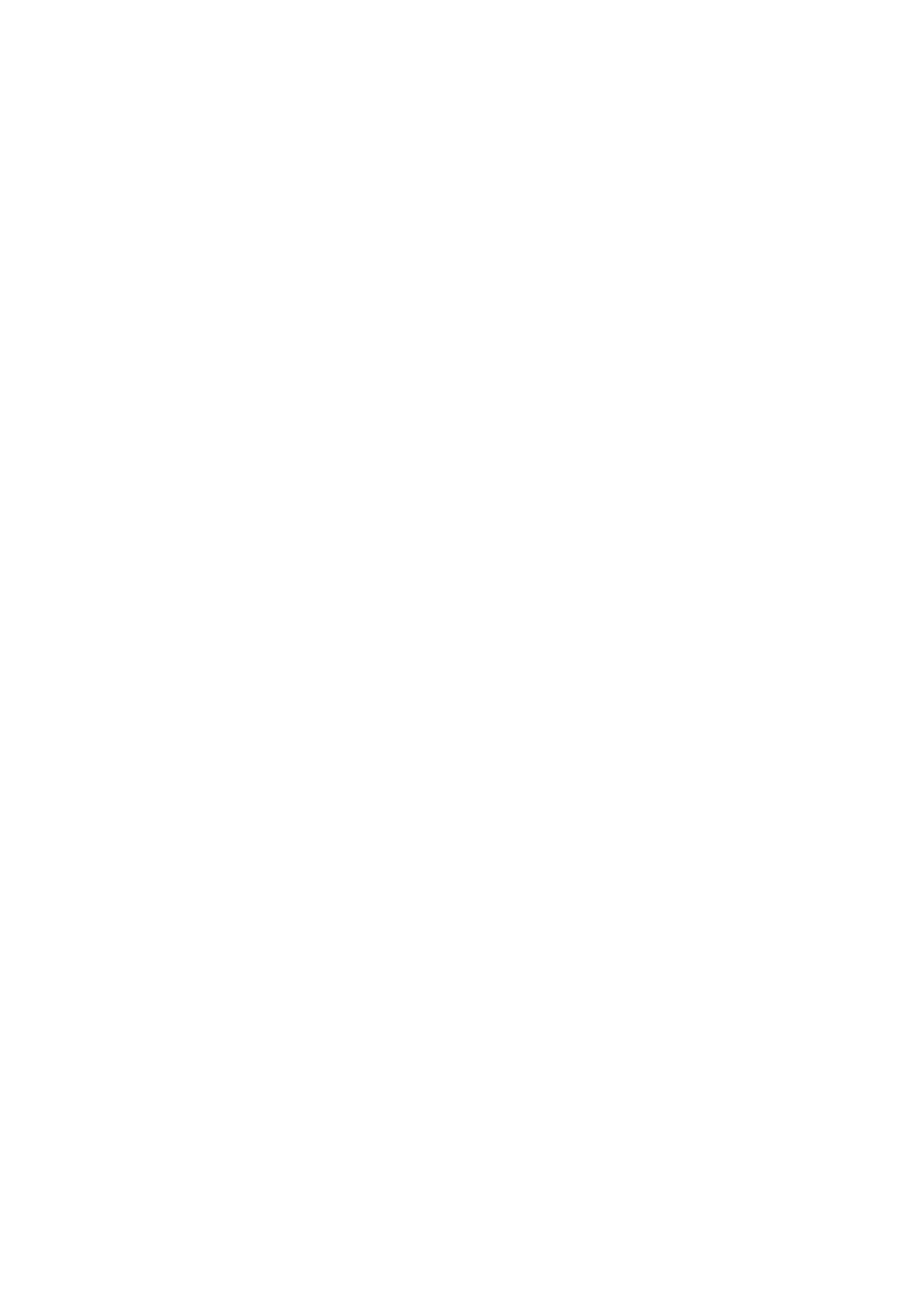# **CONTENTS**

| III. ESTIMATING DOSES FROM INTERNAL EXPOSURE DUE TO                                                                                                            |    |
|----------------------------------------------------------------------------------------------------------------------------------------------------------------|----|
| A. Estimates of intakes of radiocaesium and doses from whole-body                                                                                              |    |
| B. Estimates of intakes by ingestion and doses from measurements of                                                                                            |    |
| C. Intakes from inhalation based on measurements of radiocaesium                                                                                               |    |
| D. Intakes from inhalation based on predicted radiocaesium concentrations in air22                                                                             |    |
| Comparison of doses estimated from whole-body measurements with<br>Е.                                                                                          |    |
| Approach adopted by the Committee in updating its estimates in the UNSCEAR<br>F.<br>2013 Report of doses from the intake of radionuclides in the first year 28 |    |
| IV. ESTIMATING DOSES FROM INTERNAL EXPOSURE DUE TO INTAKES<br>OF RADIOCAESIUM BY INGESTION AFTER THE FIRST YEAR 29                                             |    |
| V. UPDATED ESTIMATES OF COMMITTED EFFECTIVE DOSES FROM                                                                                                         |    |
|                                                                                                                                                                |    |
|                                                                                                                                                                | 35 |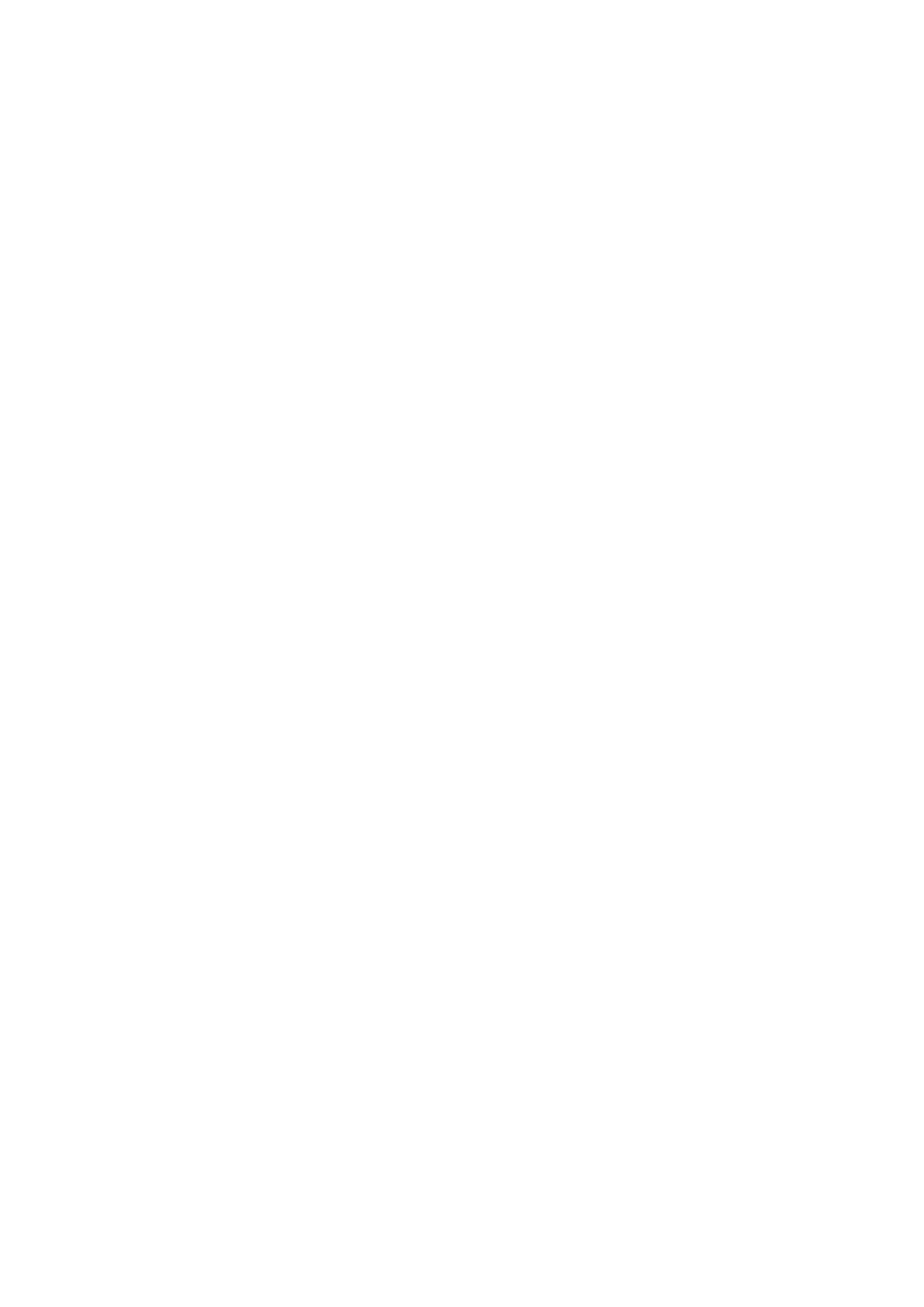1. This attachment summarizes the approaches and models used by the Committee to estimate doses to the population of Japan resulting from intakes of radiocaesium following the accident at FDNPS. Data and information that have been published, or made available to the Committee, since the UNSCEAR 2013 Report [UNSCEAR, 2014] are summarized, in particular where these have the potential to improve the validity of the estimated doses in the UNSCEAR 2013 Report, and/or reduce their uncertainty. The Committee has used this new information to adapt the approaches and models it had used in the UNSCEAR 2013 Report to estimate doses, and the more significant changes are described, in particular more realistic estimates are presented of the amount of radiocaesium ingested in the first year and in subsequent years following the accident.

2. The Committee has used four different approaches to estimate doses from the intake of radiocaesium in the first year following the accident. These were based, respectively, on: *(a)* whole-body measurements of radiocaesium in several thousand people in municipalities mainly within Fukushima Prefecture; *(b)* measurements of concentrations of radiocaesium in food and drinking water, including market-basket and duplicate-diet surveys; *(c)* measurements of radiocaesium concentrations in air; and *(d)* predictions of radiocaesium concentrations in air based on a source term and atmospheric transport, dispersion and deposition modelling (ATDM). The estimated intakes and resulting doses in the first year using these approaches are compared and the approach adopted by the Committee to update its estimates of doses in the UNSCEAR 2013 Report [UNSCEAR, 2014] is described. Intakes and doses beyond the first year have been estimated using an empirical model based on measurements over decades of the transfer of radiocaesium deposited from weapons' fallout to food in Japan.

3. The Committee has focused on estimating doses for four groups of geographical areas of Japan: Group 1 included municipalities in Fukushima Prefecture from which some or all of the population was evacuated in the days to months after the accident; Group 2 included municipalities and parts of municipalities of Fukushima Prefecture that were not evacuated; Group 3 included selected prefectures in eastern Japan that were neighbouring Fukushima Prefecture (Ibaraki, Miyagi, Tochigi and Yamagata prefectures); and Group 4 included all the remaining prefectures of Japan. Within these groups, the Committee has assessed doses for the three age groups: 1-year-old infants, 10-year-old children and adults.

# **II. DOSE ASSESSMENT IN THE UNSCEAR 2013 REPORT**

4. Assessment of doses from the intake of radiocaesium (and other radionuclides) into the body in the UNSCEAR 2013 Report [UNSCEAR, 2014] took account of intakes via inhalation and ingestion of food and drinking water. The former was based on the source term assumed in the UNSCEAR 2013 Report and an ATDM of released radiocaesium; and the latter was based on numerous measurements of the concentrations of radionuclides in food products in a database compiled by the Food and Agriculture Organization (FAO) and the International Atomic Energy Agency (IAEA) in collaboration with the Ministry of Agriculture, Forestry and Fisheries (MAFF) and the Ministry of Health, Labour and Welfare (MHLW) of Japan [UNSCEAR, 2014] in March–May 2011.

5. Two methods were used to estimate doses from the intake of radiocaesium by inhalation. The first was based on ATDM of the time-dependent concentrations in air of  $^{134}Cs$ ,  $^{136}Cs$  and <sup>137</sup>Cs on a 5  $\times$  5 km uniform grid covering Japan. While these concentrations were derived using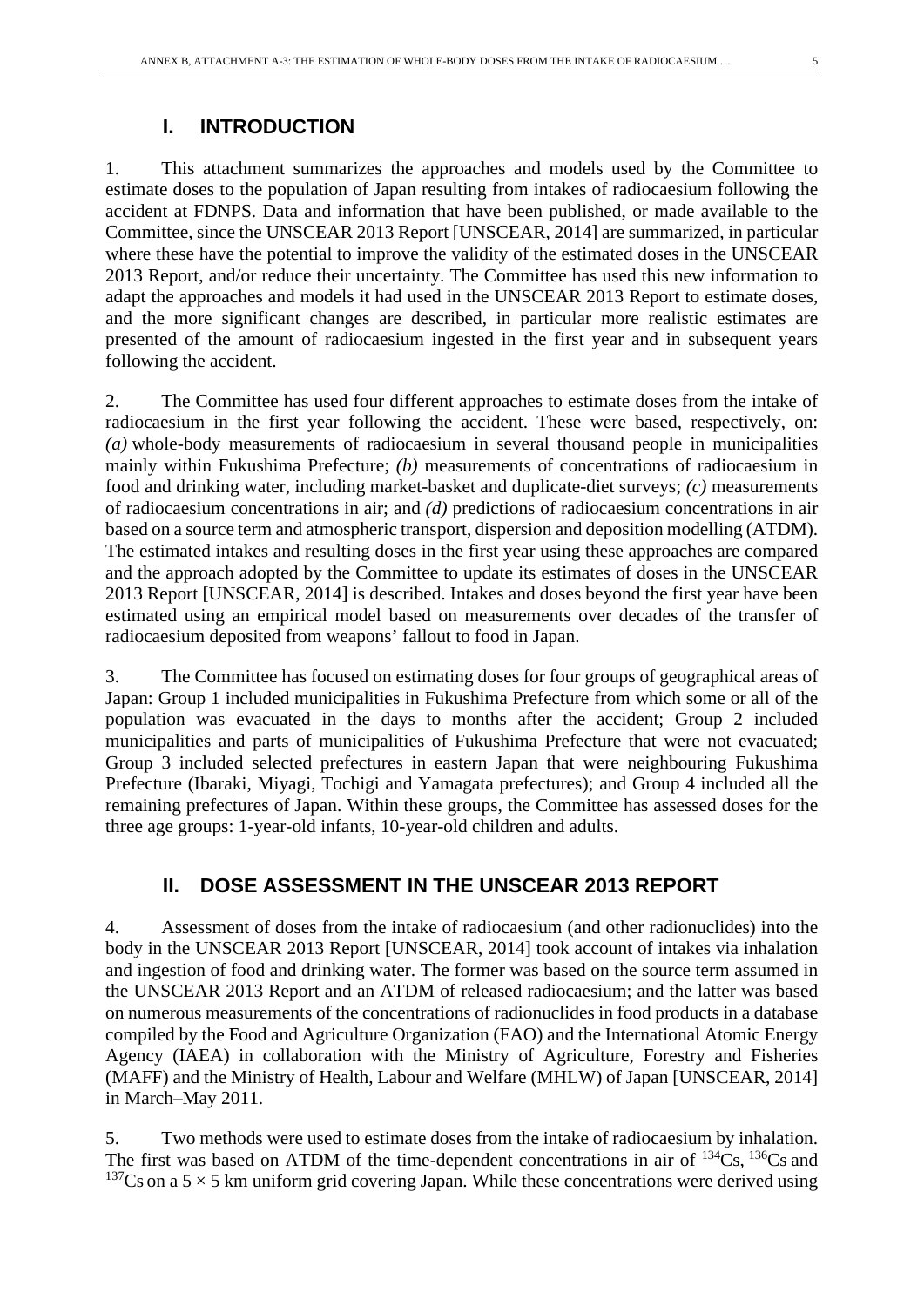the then best available source term and ATDM, there were significant uncertainties in their values at specific locations and times. This approach was used to estimate doses received by people from evacuated municipalities of Fukushima Prefecture.

6. The second was based on the estimated time-integrated concentrations of radiocaesium in air derived from measured ground deposition levels scaled by the ratio of time-integrated air concentration to deposition density derived from ATDM. This approach was used to estimate doses received by people living in non-evacuated municipalities of Fukushima Prefecture and the rest of Japan.

7. The Committee used standard values of the age-dependent breathing rates and dose coefficients for organ doses and for effective dose [ICRP, 1995] for the purposes of estimating doses from the time-integrated air concentrations. These dose coefficients were based on a default particle size of  $1 \mu m$ . No allowance was made for any possible reduction in concentrations of radiocaesium in air indoors compared with those outdoors.

8. Doses from ingestion in the first year were based on measurements of concentrations of radiocaesium in food compiled under the guidance of FAO and IAEA in collaboration with MAFF and MHLW. The measured concentrations were combined with information on the quantity and types of foods people ate to obtain estimated doses.

9. Within Japan, extensive measurements were made of the concentrations of radionuclides in different foods (terrestrial and aquatic) starting in parts of Fukushima Prefecture a few days after the accident. These measurements were mainly intended to identify where restrictions on food supplies were required rather than to assess the doses to different population groups. The measurement data were for foods as marketed, not as consumed (e.g., after culinary preparation, etc.). Many of the measurements were at or below the minimum detection level (MDL) of 10 Bq/kg and, in these cases, in estimating doses, it was assumed that the concentrations of  $^{134}Cs$ and  $137\text{Cs}$  were each at MDL in each type of food.

10. There were insufficient data in the first months after the accident to adopt a fine spatial resolution for the assessment of the doses from ingestion of radionuclides. It was assumed that the majority of people in Japan obtained their food from supermarkets where food is sourced from the whole of the country, and the average concentrations of radionuclides in foodstuffs over wide areas were used to estimate the average exposures of groups within the population. Mean concentrations measured in groups of foodstuffs in Fukushima Prefecture, five surrounding prefectures (Chiba, Gunma, Ibaraki, Miyagi and Tochigi) and the rest of Japan formed the basis for the main assessment of doses from ingestion.

11. Information on the quantities and types of foodstuffs consumed per capita of the population, based on surveys carried out in Japan, was provided by the Government of Japan for use in the assessment.

12. After the first year, the Committee estimated intakes and doses from ingestion of foods using the FARMLAND model [Brown and Simmonds, 1995] to predict the transfer of radionuclides through terrestrial food chains. Information about the agricultural practices in Japan and Japanese-specific data on the transfer of radionuclides to specific foodstuffs were used. Account was taken of the restrictions in place on food supplies.

13. The Committee compared its dose estimates with results emerging from whole-body monitoring campaigns that had been and were being carried out, in particular, the studies of Momose et al. [Momose et al., 2012] and Hayano et al. [Hayano et al., 2013]. The Committee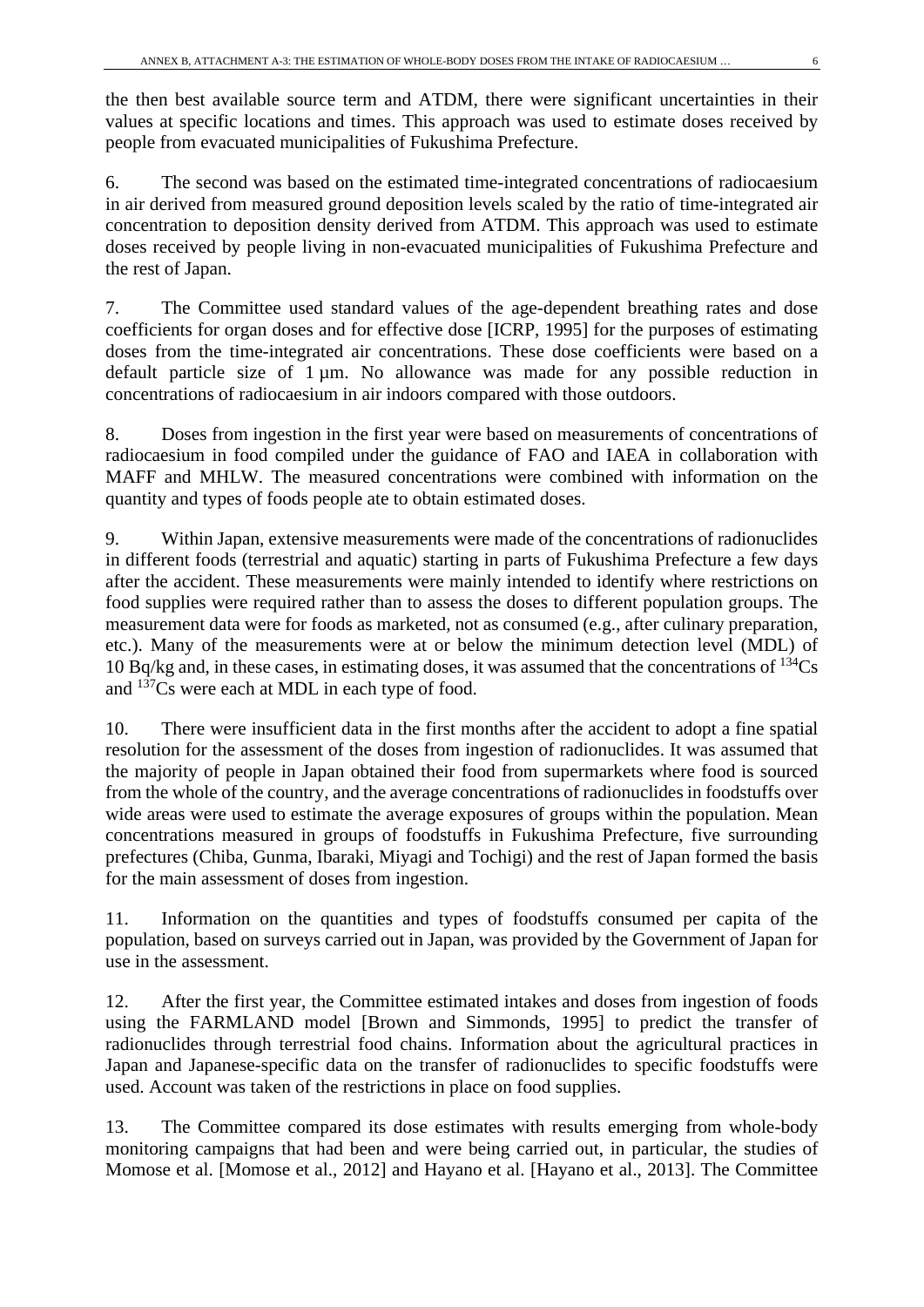judged that the available measurements (i.e., those of which it was aware and/or had access to) of radiocaesium in people from these whole-body monitoring campaigns were insufficient to estimate directly the internal exposure of the population of Fukushima Prefecture or the rest of Japan. It noted, however, that dose estimates based on whole-body monitoring were substantially lower than those estimated on the basis of the data base compiled by FAO and IAEA on radionuclide concentrations in food.

# **III. ESTIMATING DOSES FROM INTERNAL EXPOSURE DUE TO INTAKES OF RADIOCAESIUM IN THE FIRST YEAR**

14. Four approaches have been used by the Committee to estimate updated doses from intakes of radiocaesium in the first year. These were based on: *(a)* whole-body measurements of radiocaesium in several thousand people in municipalities mainly within Fukushima Prefecture; *(b)* measurements of concentrations of radiocaesium in food and drinking water, including market-basket and duplicate-diet surveys; *(c)* measurements of radiocaesium concentrations in air; and *(d)* predictions of radiocaesium concentrations in air based on a source term and ATDM. Each is considered in the following subsections.

# **A. Estimates of intakes of radiocaesium and doses from whole-body monitoring data**

15. The Committee has revisited the information available from whole-body monitoring campaigns and evaluated the extent to which plausible estimates of internal doses can be made from them, not least as there has been a modest increase in the amount of monitoring data now available.

16. Whole-body monitoring was carried out after the accident at FDNPS by national institutes, such as the Japan Atomic Energy Agency (JAEA) and the National Institute of Radiological Sciences (NIRS), and by universities, hospitals and local authorities. The measurements provide direct information, subject to measurement uncertainties, about the amount of radiocaesium in the body at the time the measurements were made. If there is further information available about how and when the intake or intakes of radiocaesium occurred, the measurements can be used with a model of radiocaesium metabolism in the body to estimate the dose from internal exposure.

17. Monitoring was generally carried out using large NaI(Tl) detectors scanning the body for a few minutes, with the recorded spectrum enabled, either to measure the radiocaesium body content through proper calibration, or to put an upper limit on the content in the case of measurements below MDL. The focus of many of these studies was on estimating maximum doses to provide reassurance to those monitored rather than on making realistic assessment of the distributions of doses among the exposed population. The published results of these campaigns are summarized in table A-3.1.

18. The study of Sugimoto et al. [Sugimoto et al., 2014] provided further analysis of essentially the same measurement data included in the earlier study of Tsubokura et al. [Tsubokura et al., 2012]. The second study by Tsubokura et al. [Tsubokura et al., 2014] covered later measurements made at Minamisoma Municipal General Hospital and Hirata Central Hospital, with lower proportions of measurements above MDL, and less useful results for the Committee's purposes, than the earlier studies. Neither the Sugimoto et al. [Sugimoto et al., 2014] or the Tsubokura et al. [Tsubokura et al., 2014] studies have therefore been considered further in this attachment.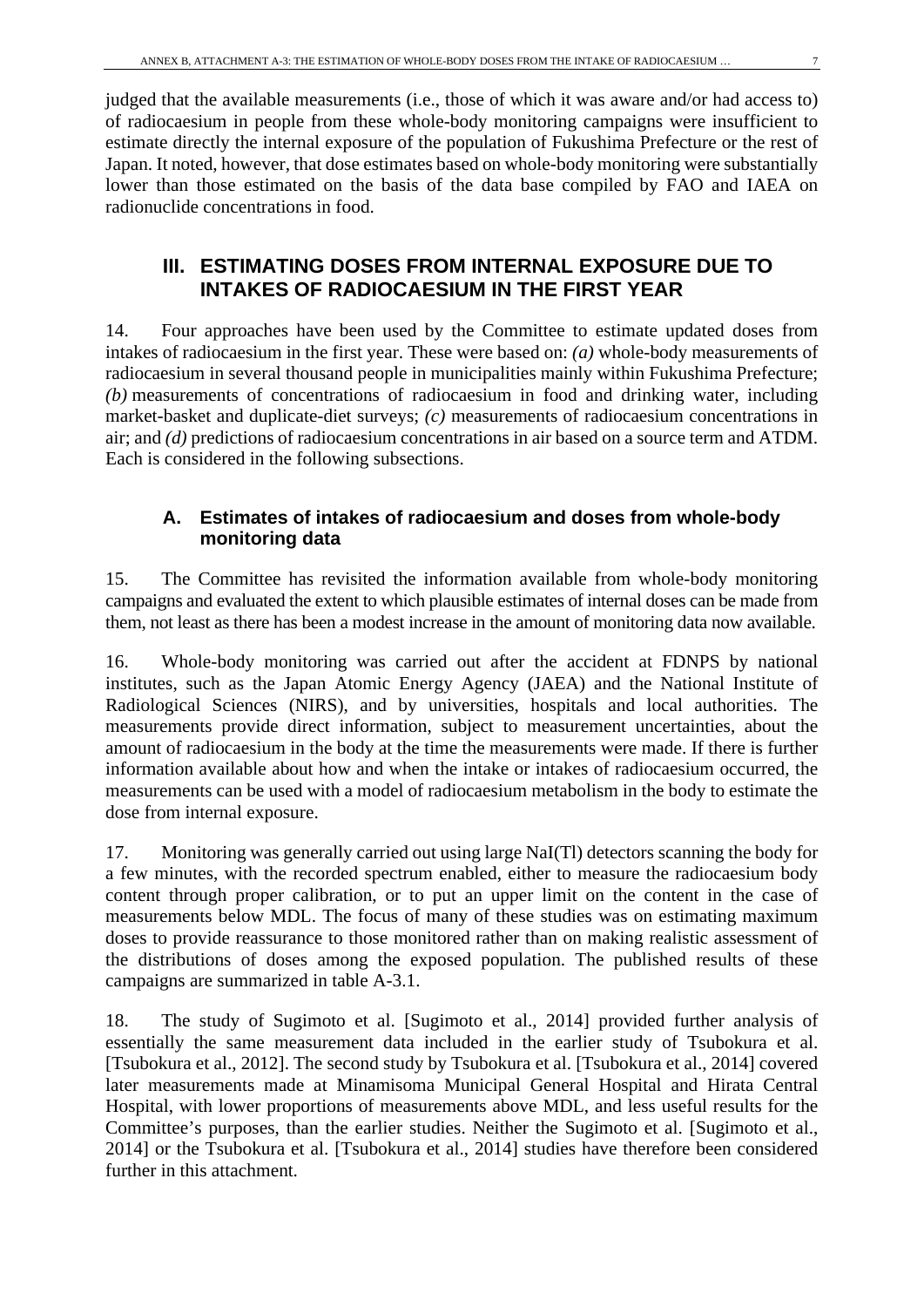#### **Table A-3.1. Summary of whole-body monitoring campaigns carried out following the Fukushima Daiichi Nuclear Power Station accident (ordered by the date measurements began)**

| Reference                                         | Measurement dates                | Target population                                                    | Measurement<br>programme                                                                                 | Age group                           | Number of<br>people<br>monitored | Summary of results                                                                                                                                                                                                                                                                                                                                                                                                                                 |
|---------------------------------------------------|----------------------------------|----------------------------------------------------------------------|----------------------------------------------------------------------------------------------------------|-------------------------------------|----------------------------------|----------------------------------------------------------------------------------------------------------------------------------------------------------------------------------------------------------------------------------------------------------------------------------------------------------------------------------------------------------------------------------------------------------------------------------------------------|
| [Matsuda et al.,<br>2013; Morita et al.,<br>2013] | March-April 2011                 | Adult evacuees and first<br>responders                               | Whole-body counter                                                                                       | Adults                              | 173                              | 39% of measurements of <sup>134</sup> Cs above MDL (33 Bq)<br>32% of measurements of <sup>137</sup> Cs above MDL (33 Bq)<br>Acute intake by inhalation assumed                                                                                                                                                                                                                                                                                     |
| [Kim et al., 2016]                                | 27 June-28 July<br>2011          | Evacuees from various<br>municipalities of<br>Fukushima Prefecture   | NIRS fixed<br>installation                                                                               | Adults<br>Children<br>$(<15$ years) | 125<br>49                        | 47% of measurements of <sup>134</sup> Cs above MDL<br>26% of measurements of $^{137}Cs$ above MDL<br>${}^{137}Cs / {}^{134}Cs = 1.1$<br>Acute intake by inhalation assumed on 12 March<br>2011<br>Data compare well with JAEA estimates [Momose et<br>al., 2012]<br><sup>134</sup> Cs body burden adult: ~550 Bq/body (mean),<br>300 Bq/body (median), 7 kBq/body (max)<br>No significant difference in doses estimated for adults<br>and children |
| [Hayano et al.,<br>2014]                          | 11 July-29 July<br>2011          | Evacuees from<br>Minamisoma City who<br>had subsequently<br>returned | Anzai chair-type<br>whole-body counter                                                                   | Adults ( $\geq$ 16 years)           | 566                              | Complex and indirect corrections had to be applied to<br>the measurements for shielding by the body<br>Average body burden of <sup>134</sup> Cs in July 2011 was<br>$825 \pm 360 \pm 110$ Bq (see text below)<br>Acute intake by inhalation assumed                                                                                                                                                                                                |
| [Momose et al.,<br>2012]                          | 11 July 2011-<br>31 January 2012 | Evacuees from<br>11 municipalities of<br>Fukushima Prefecture        | JAEA fixed whole-<br>body counter in<br>Tokai Village<br>JAEA mobile units<br>in Fukushima<br>Prefecture | Adults<br>Children<br>(<17 years)   | 3 1 2 8<br>6799                  | 20% of measurements above MDL of 300 to 370 Bq<br>$137Cs/134Cs$ ratio is between 1.12 and 1.26<br>No correlation between committed effective dose of<br>children and parents<br>Maximum body burden: 2.7 kBq (<8 years old),<br>14 kBq (adults)<br>Acute intake by inhalation assumed<br>Measurement results up to end of December 2011<br>may have been affected by contamination on clothes                                                      |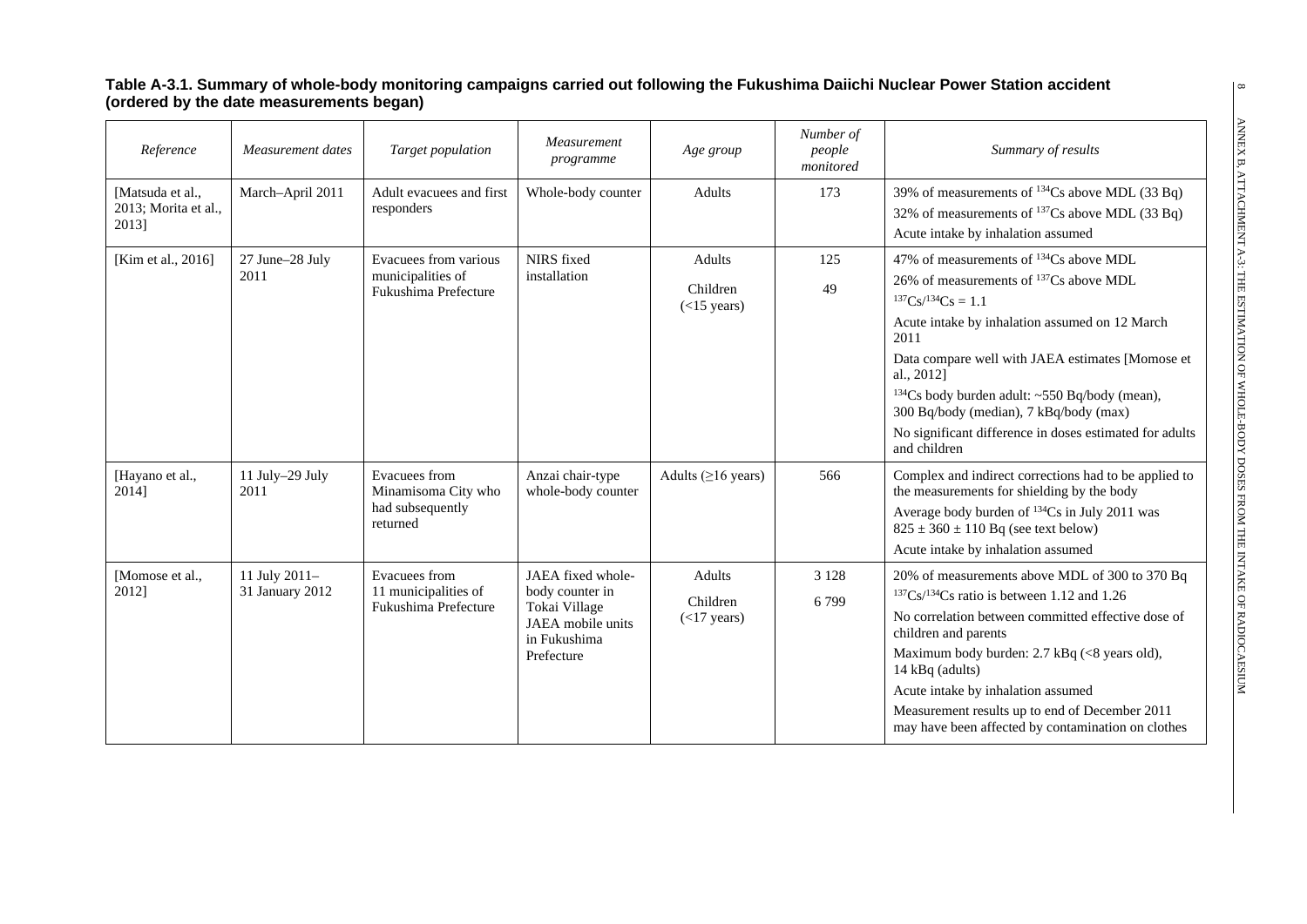| Reference                   | Measurement dates              | Target population                                                          | Measurement<br>programme                                                   | Age group                                           | Number of<br>people<br>monitored | Summary of results                                                                                                                                                                                                                                                                                                                                                                                                          |
|-----------------------------|--------------------------------|----------------------------------------------------------------------------|----------------------------------------------------------------------------|-----------------------------------------------------|----------------------------------|-----------------------------------------------------------------------------------------------------------------------------------------------------------------------------------------------------------------------------------------------------------------------------------------------------------------------------------------------------------------------------------------------------------------------------|
| [Hayano et al.,<br>2013]    | October 2011-<br>February 2012 | Residents of Fukushima<br>Prefecture (73%),<br>Ibaraki Prefecture<br>(23%) | Hirata Central<br>Hospital                                                 | <b>Adults</b><br>Children<br>$(<15$ years)          | 4 7 1 6<br>6 3 1 0               | Some measurements up to end of February 2012<br>might have been affected by external contamination<br>on clothes<br>Maximum of 15% of measurements of <sup>137</sup> Cs above<br>MDL (in November–December 2011); less than 5%<br>of measurements above MDL after February 2012<br>(but see above)<br><sup>137</sup> Cs body burden, whole population: $\sim$ 12 Bq/kg<br>(mean), ~9.5 Bq/kg (median), 77 kBq/kg (max)      |
| [Tsubokura et al.,<br>2012] | October 2011-<br>March 2012    | Residents of<br>Minamisoma City                                            | Minamisoma<br>Municipal General<br>Hospital                                | <b>Adults</b><br>Children<br>$(<15$ years)          | 8 0 6 6<br>1 4 3 2               | 16.4% of measurements on children above MDL;<br>median body content = $590$ Bq (for positive<br>measurements)<br>38% of measurements on adults above MDL; median<br>body content $= 744$ Bq (for positive measurements)<br>Difference in exposure between adults and children is<br>statistically significant                                                                                                               |
| [Sugimoto et al.,<br>2014]  | October 2011-<br>March 2012    | Residents of<br>Minamisoma City                                            | Minamisoma<br>Municipal General<br>Hospital                                | <b>Adults</b><br>Children<br>$(<15$ years)          | 7 2 1 4<br>1 0 67                | 40% of measurements on adults and 9% of<br>measurements on children above MDL<br>For positive measurements, median body burden was<br>11 Bq/kg for adults and 8.5 Bq/kg for children<br>Contains an analysis of risk factors (food<br>consumption and habits) related to radiocaesium<br>detection, not detailed here                                                                                                       |
| [Tsubokura et al.,<br>2014] | April 2012-<br>March 2013      | Residents of<br>Minamisoma City                                            | Minamisoma<br>Municipal General<br>Hospital and Hirata<br>Central Hospital | Median age<br>14 years<br>Age range<br>$2-97$ years | 30 622                           | Measurements of <sup>137</sup> Cs above MDL: 612 participants<br>(6.1%) from Minamisoma Hospital and<br>144 participants (0.7%) from Hirata Hospital<br>>50 Bq/kg $^{137}Cs$ measured in 9 participants<br>Median <sup>137</sup> Cs content in body of these 9 participants:<br>4 830 Bq (69.6 Bq/kg); range 2 130-15 918 Bq<br>$(50.7-216.3 Bq/kg)$<br>All 9 participants consumed homegrown produce and<br>wild mushrooms |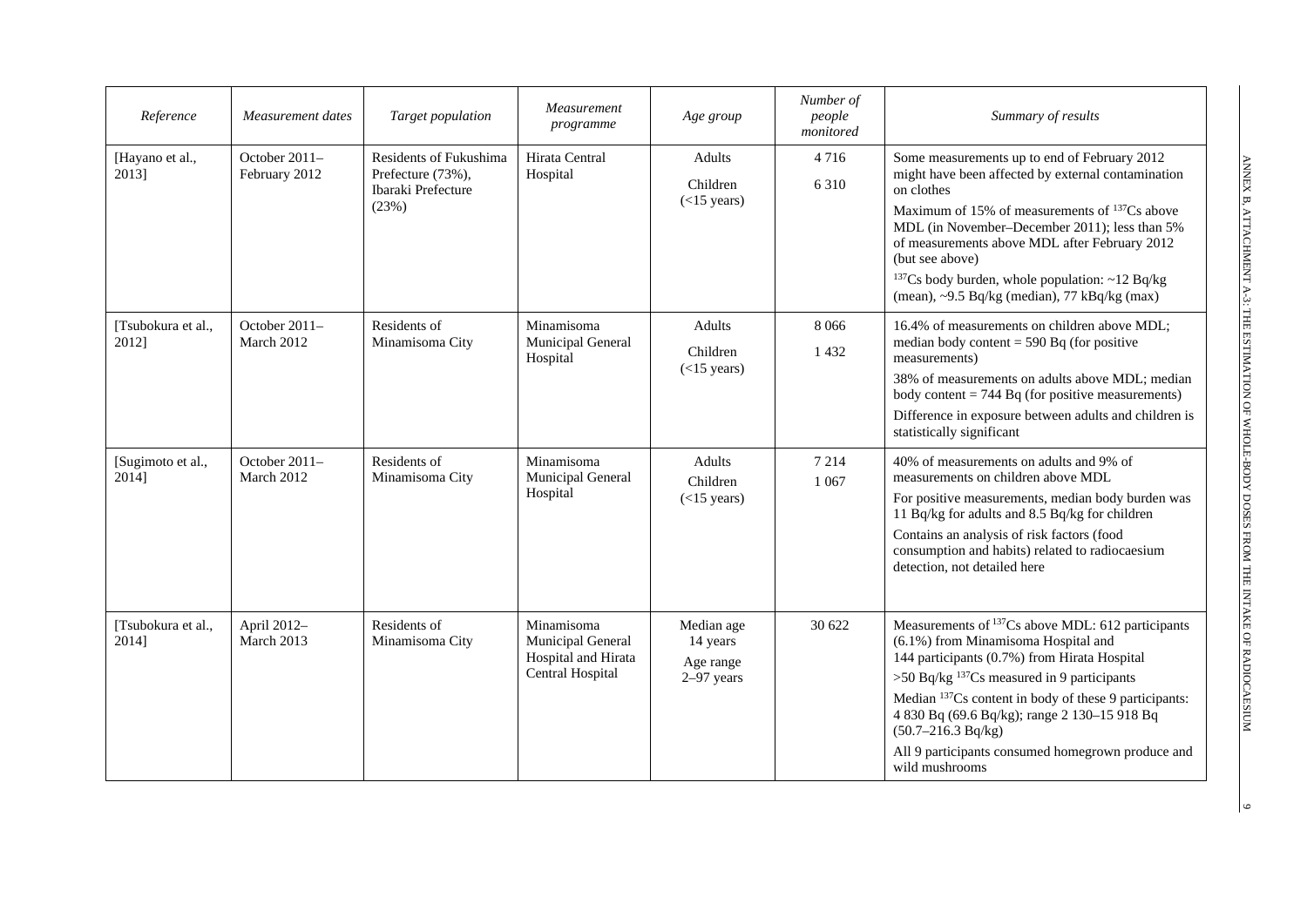19. As well as the published studies, Minamisoma City municipal administration has made the results of whole-body monitoring carried out at Minamisoma Municipal General Hospital available on its web portal [Minamisoma, WEB]. Monitoring started on 11 July 2011 and more than 10,000 measurements had been carried out by the end of January 2012. The percentages of those measured with levels of radiocaesium in the body above the MDL was about 40% among adults in the first three months but declined rapidly (see figure A-3.I). Among the results available are those of repeated measurements made on the same subjects that generally show a gradual decrease in the levels of radiocaesium in the body.

#### **Figure A-3.I. Reduction over time of the percentage of whole-body measurements made on adults and children at hospitals and schools in Minamisoma City that were above the minimum detection level (4 Bq/kg body mass of 137Cs or 134Cs) [Minamisoma, WEB]**



20. In addition, Fukushima Prefecture has carried out screenings of more than 100,000 residents with whole-body counters. Hayano et al. [Hayano et al., 2013] reported that, in this monitoring campaign, different assumptions were made to assess doses: *(a)* for measurements made before February 2012, an acute intake by inhalation in March 2011 was assumed; and *(b)* for measurements made from February 2012 onwards a constant daily intake of radiocaesium was assumed. Hayano et al. [Hayano et al., 2013] reported that only 52 individuals in the study were assessed as receiving doses of more than 1 mSv. A detailed breakdown of the results has not been made available to the Committee.

### **1. Summary of results of whole-body measurements studies**

21. Most of the whole-body monitoring campaigns began in June and July 2011, three to four months after the accident. One earlier study, published since the UNSCEAR 2013 Report, is worthy of note [Matsuda et al., 2013], as the measurements enable a reasonable assessment of the dose due to intake in the short-term [UNSCEAR, 2015]. Matsuda et al. [Matsuda et al., 2013], reported on measurements made at Nagasaki University in March and April 2011 on 173 adult evacuees and first responders who were in Fukushima Prefecture at the time of the accident. The overall detection rates (per cent of subjects above MDL) of  $^{134}Cs$  and  $^{137}Cs$  were, respectively, 39% and 32%, although subjects measured in the first week after the accident had detection rates of about 50%. The mean measured amounts of  $^{134}Cs$  and  $^{137}Cs$  in the body were 450 and 540 Bq, respectively, and ranged from 160 to 16,000 Bq of each radionuclide, for subjects measured in the first week, to 130–1,900 Bq for  $^{134}Cs$  and 130–1,100 Bq for  $^{137}Cs$ , for those measured later.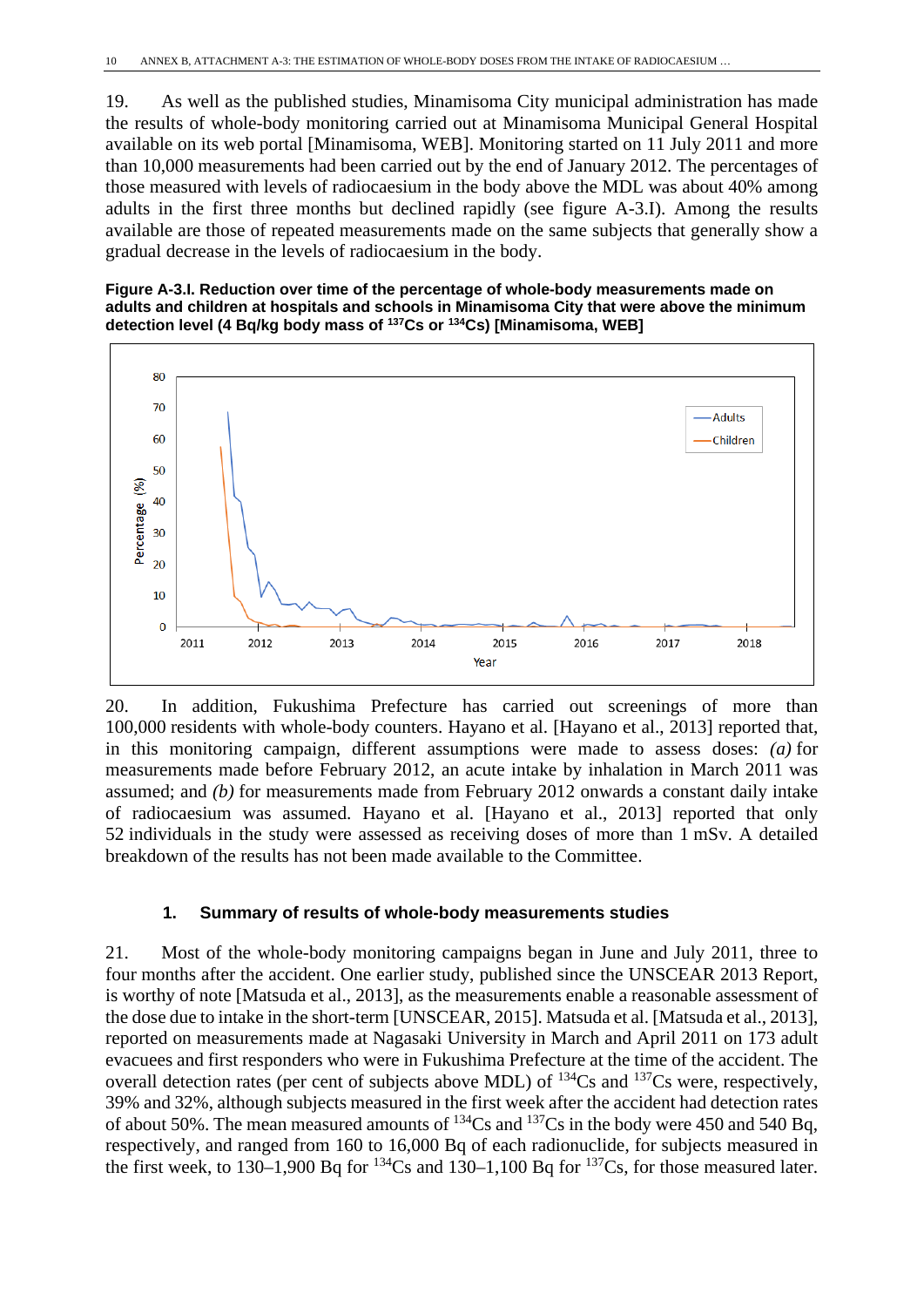Committed effective doses<sup>[1](#page-10-0)</sup> from internal exposure due to the radionuclides in the body were estimated assuming an acute intake via inhalation of particulate aerosol (activity median aerodynamic diameter (AMAD) = 1  $\mu$ m) with absorption Type F on either the first day or the last day of the stay of the subject in Fukushima Prefecture, to give a range spanning the true dose. Committed effective doses from radiocaesium intakes were estimated to be between about 2 and 300  $\mu$ Sv for those measured in the first week and between about 2 and 20  $\mu$ Sv for those measured later.

22. Kim et al. [Kim et al., 2016] reported on measurements made on 174 residents of Fukushima Prefecture between 27 June and 28 July 2011: 12 from Futaba Town, 6 from Okuma Town, 5 from Tomioka Town, 6 from Naraha Town, 5 from Hirono Town, 90 from Namie Town, 8 from Kawauchi Village, 5 from Katsurao Village, 5 from Tamura Town, 20 from Iitate Village and 12 from Kawamata Town. Although this study was published some years after the UNSCEAR 2013 Report, the measurements were carried out as a pilot study for the larger measurement campaign reported by Momose et al. [Momose et al., 2012], which was available before publication of the UNSCEAR 2013 Report [UNSCEAR, 2014]. The focus of the campaign was initially on the residents (before the accident) of Iitate Village, Namie Town and of Yamakiya municipality in Kawamata Town, who were chosen by the Fukushima prefectural government. The other subjects were chosen by each municipality and were added to the study at the request of the municipalities. The percentage of measurements with a positive detection (above MDL of 320 Bq for  $^{134}Cs$  and 570 Bq for  $^{137}Cs$ , before correction for body size) was: 26% (43 adults and 2 children) for  $137Cs$ ; 47% (66 adults and 15 children) for  $134Cs$ ; and 22% (36 adults and 2 children) for both radionuclides. Detection rates were highest in the residents from Futaba Town and from Iitate Village and were about 50% in the residents from Namie Town (where the majority of those measured were from).

23. The whole-body contents of  $^{134}Cs$  ranged from MDL up to 2,600 Bq for adults and from MDL up to 1,400 Bq in children. Doses were estimated assuming an acute intake of radiocaesium by inhalation on 12 March 2011, as this scenario was considered reasonable for conservative internal dose estimations. The measurements of  $^{134}Cs$  were used because the detection rate of <sup>137</sup>Cs was much lower. The maximum committed dose was 0.63 mSv (630  $\mu$ Sv) in an elderly male subject; the highest dose in children was  $0.20$  mSv  $(200 \mu Sv)$ . Median doses were only estimated for adult residents of Namie Town (26  $\mu$ Sv), Iitate Village (27  $\mu$ Sv) and Futaba Town (68 µSv), where there were sufficient measurements above MDL. The 95th percentiles of doses ranged from 85 to 370  $\mu$ Sv for adults and from 110 to 130  $\mu$ Sv for children. The authors considered the influence of different scenarios on the total intakes corresponding to a given measured body content of 137Cs on the 120th day of exposure. Compared with an acute intake on the first day, assuming a chronic intake over 100 days reduced the total intake by around 30% in adults and by about a factor of four for children.

24. The study by Hayano et al. [Hayano et al., 2014] was reviewed by the Committee in its 2015 White Paper [UNSCEAR, 2015] and was considered to provide one of the most reliable retrospective assessments of dose from internal exposure due to intakes of radiocaesium. The authors reported on whole-body counting measurements made at Minamisoma Municipal General Hospital between 11 and 29 July 2011. The measurements were made using an Anzai chair-type whole-body counter, where interpretation of the measurements was complicated because of shielding of the environmental background by the human body. The authors developed a method to correct for this shielding which they tested and validated, but the resulting estimates of body burdens and doses were associated with considerable uncertainty. Measurements were made on 566 adults ( $\geq$ 16 years) from Minamisoma City, about 85% of

<span id="page-10-0"></span><sup>&</sup>lt;sup>1</sup> Committed effective dose from intake up to the time of measurement.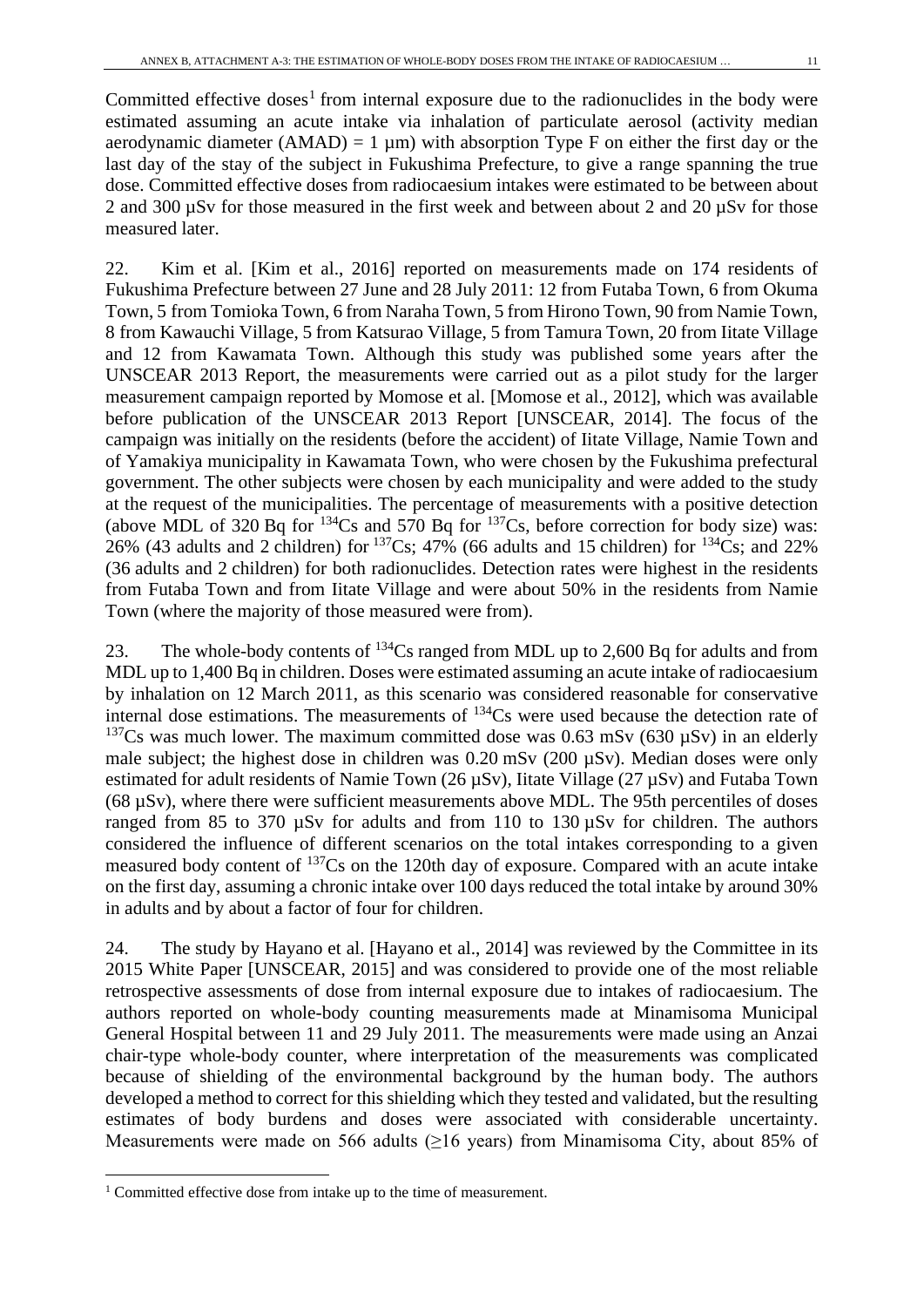whom were evacuated during March 2011 but had subsequently returned. Of the subjects, 256 were males and 310 were females; 240 subjects lived in Kashima Ward (outside the 30-km zone) before the accident, 322 in Haramachi Area (inside the 30-km zone) and 4 in Iitate Village. The average body burden of these subjects was estimated at 825 Bq of  $^{134}Cs$ , with statistical uncertainty of  $\pm 360$  Bq, derived by measuring 287 subjects twice on the same day, and systematic uncertainty of  $\pm 110$  Bq, derived by comparing measurements made with the chairtype counter and by a better shielded whole-body counter a short time later. The initial body burden of 134Cs was estimated assuming acute inhalation of radiocaesium in March 2011 and no further radiocaesium intake before the day of measurement. Using a ratio of 1:1 for  $^{134}Cs$ :  $^{137}Cs$ in the early phase of the accident, committed effective doses from radiocaesium intakes were estimated. The distribution of committed effective doses for males and females was reproduced in the Committee's 2015 White Paper [UNSCEAR, 2015]. The average committed effective doses for males and for females were both around 80 µSv.

25. Momose et al. [Momose et al., 2012] examined 9,927 evacuees from Futaba Town, Hirono Town, Iitate Village, Katsurao Village, Kawamata Town, Kawauchi Village, Minamisoma City, Namie Town, Naraha Town, Okuma Town and Tomioka Town. Measurements were made on evacuees from Iitate Village, Kawamata Town and Namie Town (all in the deliberate evacuation area, where evacuation took place between April and June 2011) from 11 July 2011 to the end of August 2011. For evacuees from the other municipalities (some of whom were evacuated in March 2011), measurements started on 1 September 2011. The subjects were selected by the relevant municipality, and priority was given to pregnant women, followed, in order, by mothers of children less than 4 years old, children aged 4–12 years of age, children aged 13–17 years of age and adults.

26. Approximately 20% of those monitored had levels of radiocaesium in the body above MDL, which varied with the equipment used from 160 to 340 Bq of <sup>134</sup>Cs and from 210 to 370 Bq of <sup>137</sup>Cs. Whole-body contents ranged from MDL up to 2,700 Bq, of <sup>134</sup>Cs and <sup>137</sup>Cs in total, for children up to 8 years of age, and up to 14,000 Bq for adults. Doses were conservatively estimated based on the assumption of a single intake via inhalation on 12 March 2011. Dose distributions suggested that committed effective doses corresponding to whole-body content close to MDL were overestimated. The results showed that 99.8% of those monitored had committed effective doses less than 1 mSv. Twenty-two individuals received doses that exceeded 1 mSv, all but one being children, and the maximum dose was 3 mSv. By fitting a log-normal distribution to the measurements (and resulting estimated doses) and extrapolating below MDL, median doses of 25 µSv for adults and 20 µSv for 13 to 17-year-old children were estimated. Doses estimated for different municipalities varied within a range of about a factor of four, with the highest doses generally in Iitate Village and lowest in Naraha Town.

27. The authors acknowledged that the higher doses estimated for children than adults were not consistent with the assumption of a single acute intake via inhalation. There was also no correlation between the effective doses of children with a significant body content greater than MDL and the effective doses of their parents.

28. Changing into contamination-free gowns before measurement decreased the number of measurements above MDL significantly, and the authors concluded that a small amount of contamination on clothes may have affected the measurement results up to the end of December 2011. The authors also concluded that the dose estimates were associated with a large uncertainty because of the lack of information on how and when radionuclides were taken into the bodies of those measured.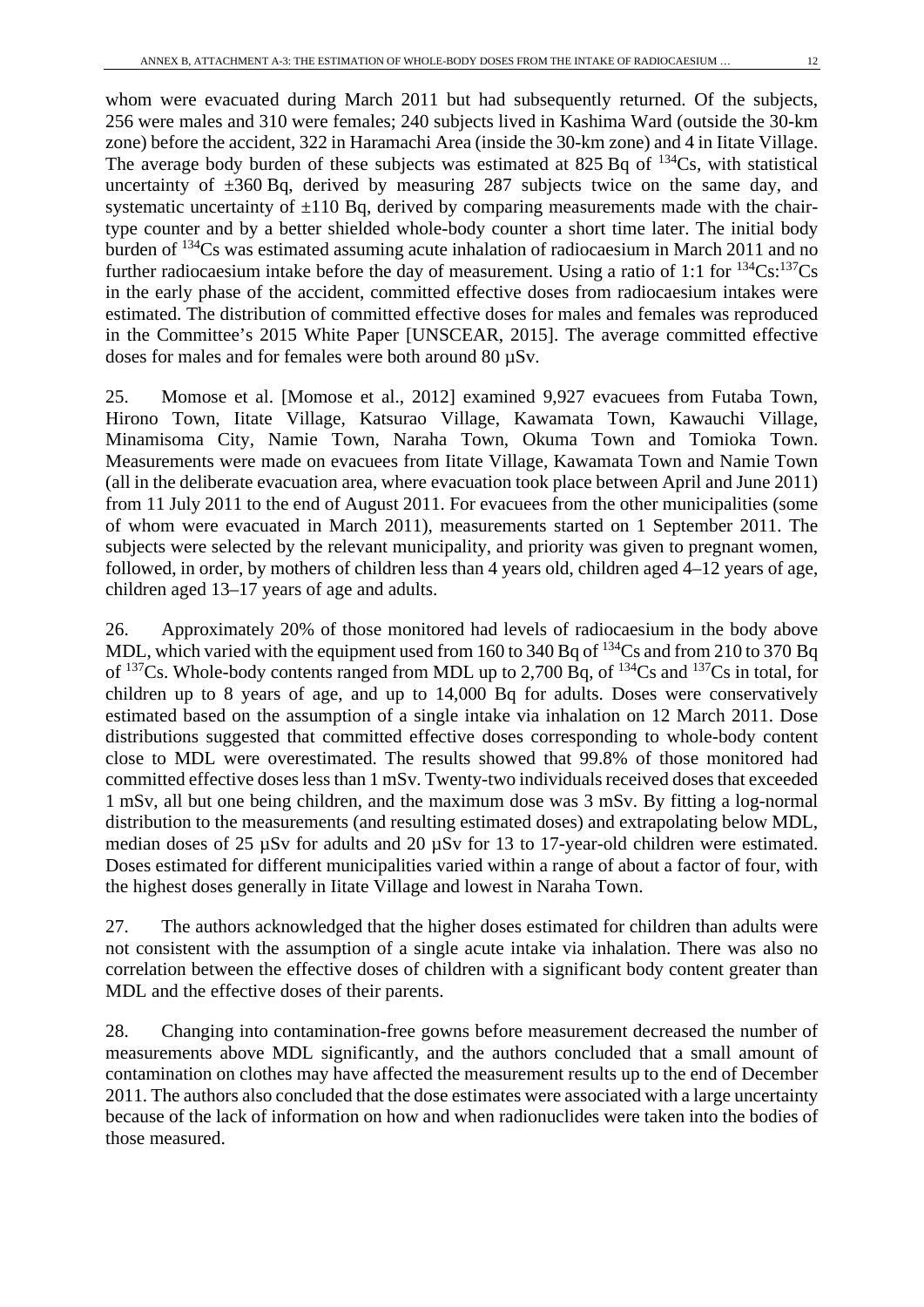29. Tsubokura et al. [Tsubokura et al., 2012] reported on voluntary screening carried out on residents of Minamisoma City, aged 6 years and older, between 26 September 2011 and 31 March 2012. The authors noted that many residents had been evacuated but approximately half had returned by August 2011. A total of 9,498 residents enrolled in the study (24% of the registered population on 15 August 2011). A total of 3,286 individuals (35% of those measured) had detectable levels of radiocaesium, 235 children and 3,051 adults. In adults, the detected radiocaesium levels ranged from 210 to 12,771 Bq with a median of 744 Bq; in children, the levels ranged from 210 to 2,953 Bq with a median of 590 Bq. The measured levels were reported to have been converted to committed effective dose based on the assumption of acute inhalation immediately after the accident in adults, and of chronic ingestion after the accident in children. However, the authors only reported that committed effective doses were less than 1 mSv in all but one resident. The authors commented that it was uncertain whether the measured body contents were due to continuing chronic intakes or from acute intakes still present in the body, since there was no information available about individual intake scenarios.

30. Hayano et al. [Hayano et al., 2013] reported on measurements made on residents of Fukushima Prefecture and surrounding prefectures at Hirata Central Hospital. A total of 32,811 subjects were measured, 73% from Fukushima Prefecture, 23% from Ibaraki Prefecture and smaller numbers from Tochigi and Miyagi prefectures. Measurements were made between 17 October 2011 and 30 November 2012. Of those measured, 1,340 out of 11,026 adults (12%) and 487 out of 6,310 children (8%) measured between October 2011 and the end of February 2012 exceeded the detection limit of 300 Bq for both  $^{134}Cs$  and  $^{137}Cs$ . These detection rates fell significantly in the period March to November 2012, to less than 1% (212 out of 21,785) for adults and less than 0.1% (12 out of 13,220) for children, following the introduction of a policy of having every subject change into a hospital gown before measurement. The authors noted that surface (clothes) contamination may have affected the measurements made in the first five months. The authors, therefore, restricted their analysis to measurements made after March 2012 and made no estimates of the distribution of committed effective doses in the population studied. For children, based on MDL and assuming a constant daily intake, the authors indicated that committed effective doses would have been less than  $21 \mu Sv$  (for children around the age of 10 years) and less than 13 µSv (for children around the age of 15 years). The authors also acknowledged that the results were not conclusive for Fukushima Prefecture as a whole but were consistent with results obtained from other municipalities and with prefectural data. The highest radiocaesium concentrations (maximum concentrations of 184 Bq/kg of  $^{137}Cs$ and 108 Bq/kg of  $134Cs$ , corresponding to a committed dose of about 1 mSv) were found in a small number of senior residents that were linked with their regular consumption of foods, such as wild mushrooms, wild boar, fresh-water fish, for which contamination advisories had been issued. The individuals' body burdens decreased at rates consistent with the biological half-life of radiocaesium after the subjects were advised to avoid such foodstuffs.

#### **2. Inferring intakes and doses from whole-body measurements**

31. These whole-body monitoring campaigns provide direct measurements made on people of the contents of radiocaesium in their bodies, from which intakes of radiocaesium and committed effective doses can be estimated, subject to knowledge or assumptions of when and how the intakes occurred. The total intake, *Ia* in Bq, can be deduced from a whole-body measurement, *Ma(t)* in Bq of particular radionuclide, *a*, at a particular time, *t*, by taking into account the whole-body retention function of the radionuclide, *Ra(t)* in relative units, that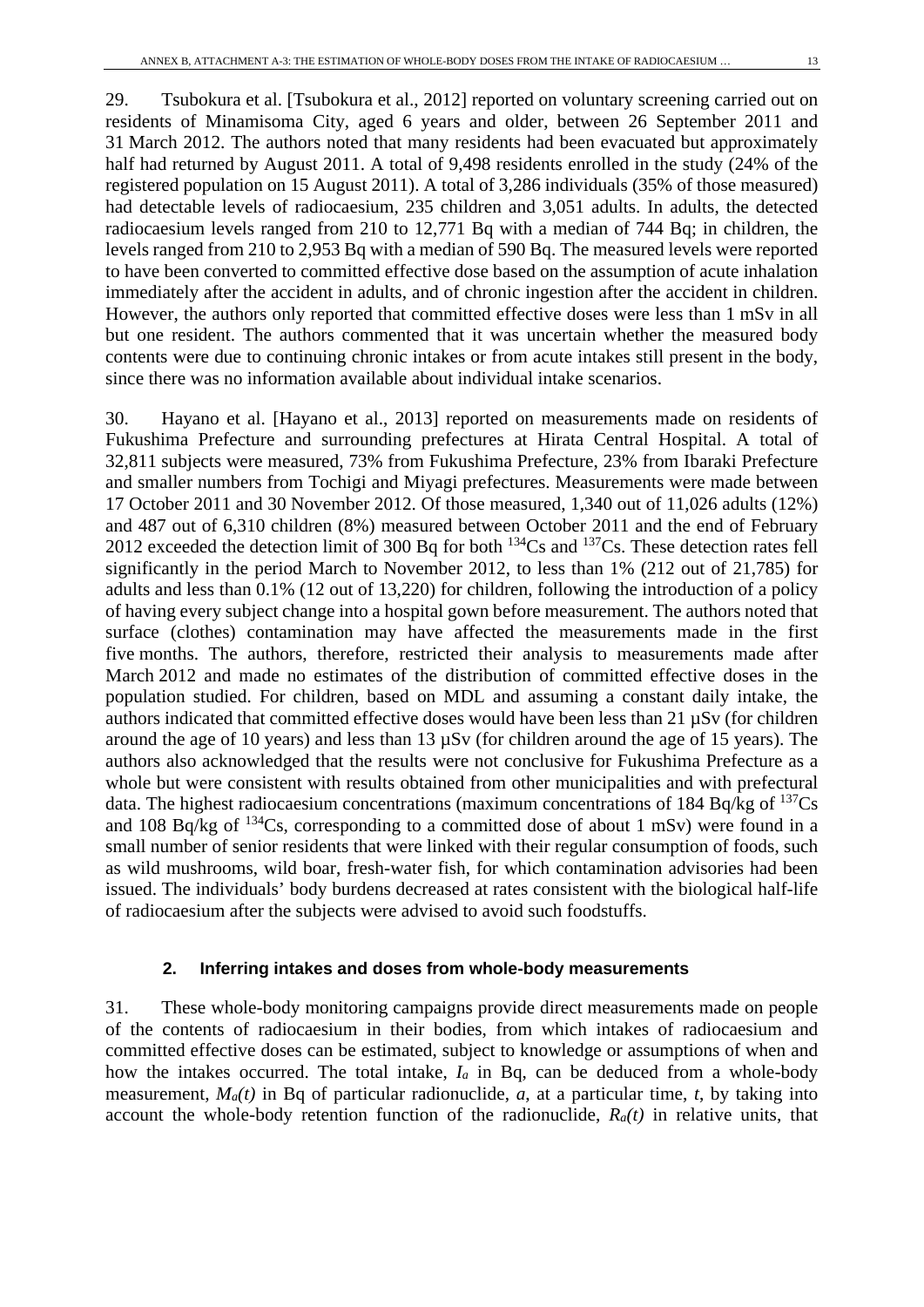corresponds to the fraction of the intake that is retained in the body at a given time after an intake at time  $t = 0$  (see equation A-3.1):

$$
I_a = \frac{M_a(t)}{R_a(t)}, \text{Bq} \tag{A-3.1}
$$

32. The retention function  $R_a(t)$  depends on the intake pathway, the chemical form of the radionuclide, and the age and sex of the subject [ICRP, 1993; ICRP, 1995]. Estimating an intake, and the resulting committed effective dose, from a whole-body measurement thus requires information about the age and sex of the person measured and modelling to describe the temporal pattern of intake.

33. In all of the studies reviewed, there was a general lack of information about when and how the intakes of radiocaesium occurred and estimates of intakes and doses have been made using assumptions about the timing and mode of intake. In the study of Matsuda et al. [Matsuda et al., 2013], although the period during which the intakes of radionuclides could have occurred was short (the average length of stay in Fukushima Prefecture was 4.8 days), there was no information available as to where the subjects were before they were evacuated, and the ranges of estimated intakes and doses varied widely (by up to two orders of magnitude or more) according to whether it was assumed that the intake occurred on the first or the last day of the individual's stay in Fukushima Prefecture. No dose distributions were presented, only the ranges of doses for different groups.

34. Kim et al. [Kim et al., 2016] and Momose et al. [Momose et al., 2012] made estimates of the median and various percentiles of the distributions of committed effective doses from the whole-body measurements assuming an acute intake of radiocaesium by inhalation on 12 March 2011. In both cases, this acknowledged assumption was made because it would result in conservative estimates of the doses. Hayano et al. [Hayano et al., 2014] presented the distribution of committed effective doses subject to the same assumption of an acute intake of radiocaesium by inhalation. In the absence of estimates of the dose distributions by the authors of two of the studies [Hayano et al., 2013; Tsubokura et al., 2012], the Committee has made its own assessments assuming that the intakes were short-term from either inhalation or ingestion of radiocaesium. The Committee has further assumed that measurements that were below MDL in each study could be assigned a whole-body content equal to half of MDL.

35. The results for the five studies from which meaningful distributions of doses (including estimates of means and/or medians and percentiles of the distribution) can be derived are summarized in table A-3.2. The Committee considers these to be the best estimates of committed effective doses from radiocaesium intakes that can be made from the whole-body measurement information that was available to it. For most of the studies, the number of measurements above MDL in children was much lower than in adults, and dose estimates could generally only be made for adults.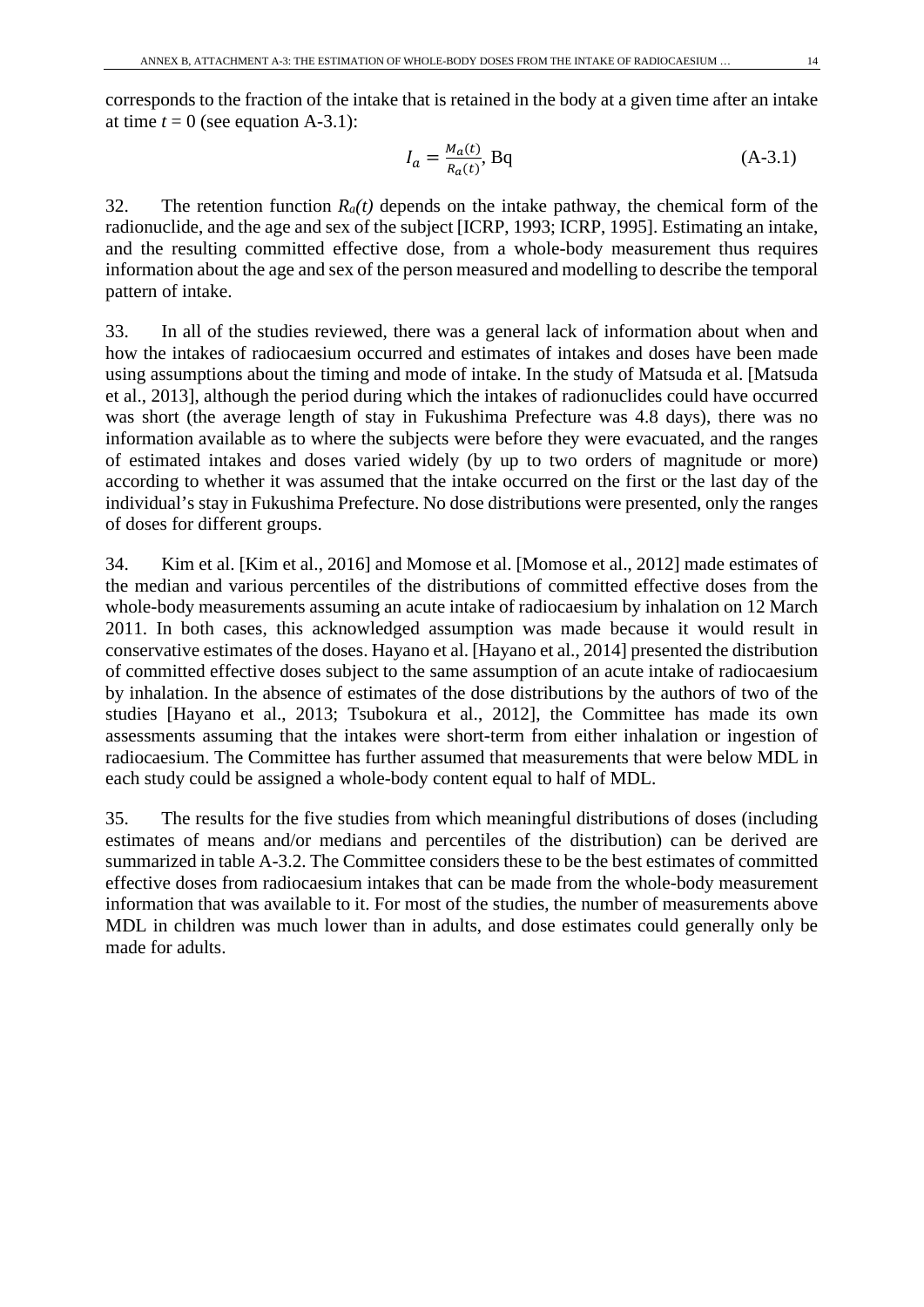#### **Table A-3.2. Characteristics of distributions of committed effective doses from intakes of radiocaesium estimated from whole-body monitoring studies**

| Study                                                                                  | Number of<br>people | <b>Number</b>   | Time of measurements       | Estimated committed effective dose from intakes up to the time of measurement<br>$(\mu Sv)$ |                                                                                                |                                                                                                                                          |  |
|----------------------------------------------------------------------------------------|---------------------|-----------------|----------------------------|---------------------------------------------------------------------------------------------|------------------------------------------------------------------------------------------------|------------------------------------------------------------------------------------------------------------------------------------------|--|
|                                                                                        | measured            | above MDL       |                            | Mean                                                                                        | Median                                                                                         | 95th percentile                                                                                                                          |  |
| [Kim et al., $2016$ ] <sup><i>a</i></sup><br>(Evacuees from various<br>municipalities) | 174                 | 81 $(^{134}Cs)$ | June-July 2011             |                                                                                             | 26 (adults from Namie Town)<br>27 (adults from Iitate Village)<br>68 (adults from Futaba Town) | Adults<br>180 (Namie Town)<br>140 (Iitate Village)<br>370 (Futaba Town)<br>85 (remaining municipalities)<br>Children<br>130 (Namie Town) |  |
| [Hayano et al., $2014$ ] <sup>b</sup><br>(Minamisoma City - mainly<br>evacuees)        | 566                 |                 | <b>July 2011</b>           | 80                                                                                          |                                                                                                | 110 (remaining municipalities)<br>170                                                                                                    |  |
| [Momose et al., $2012$ ] <sup>c</sup><br>(Evacuees from various<br>municipalities)     | 9927                | 1 900           | July 2011-January 2012     |                                                                                             | $25$ (adults: $>17$ years)<br>$20$ (children: 13–17 years)                                     | 150 (adults)<br>100 (children)                                                                                                           |  |
| [Tsubokura et al., $2012$ ] <sup>d</sup><br>(Minamisoma City – including<br>evacuees)  | 9498                | 3 2 8 6         | September 2011-March 2012  | 50                                                                                          |                                                                                                | 180 (adults)                                                                                                                             |  |
| [Hayano et al., $2013$ ] <sup>e</sup><br>Measured at Hirata Central Hospital           | 32 811              | 1 5 5 2         | October 2011–November 2012 | 50                                                                                          |                                                                                                | 150 (adults and children)                                                                                                                |  |

<sup>a</sup> Median and 95th percentile committed effective doses estimated by the authors for subjects from the named municipalities assuming intake was by inhalation on 12 March 2011; there were too few subjects and too few children with detectable amounts of radiocaesium to make estimates of median values for other municipalities.

<sup>*b*</sup> Mean value and standard deviation estimated by the authors assuming intake was by acute inhalation in March 2011; 95th percentile derived by the Committee distribution of doses.

<sup>c</sup> Median and 95th percentile committed effective doses estimated by the authors assuming intake was by inhalation on 12 March 2011; median committed effective doses for adults and children were estimated by extrapolation below MDL assuming a log-normal distribution.

<sup>d</sup> Mean and 95th percentile committed effective doses estimated by the Committee from the distributions of measured radiocaesium concentrations in the body by setting all measurements below MDL to half of MDL (125 Bq for  $^{137}Cs$  and 105 Bq for  $^{134}Cs$ ) and assuming a short-term intake of radiocaesium.

*<sup>e</sup>* Mean and 95th percentile committed effective doses estimated by the Committee from the distributions of measured radiocaesium concentrations in the body by setting all measurements below MDL to half of MDL (150 Bq for both <sup>137</sup>Cs and <sup>134</sup>Cs) and assuming a short-term intake of radiocaesium. The Committee used all of the measurement data from October 2011 for its estimates; the authors restricted their analysis to measurement data taken after March 2012 because of possible surface contamination on clothing before that date; the doses may, therefore, be overestimates. Of those measured, 73% were from Fukushima Prefecture, 23% from Ibaraki Prefecture and smaller numbers from Tochigi and Miyagi prefectures.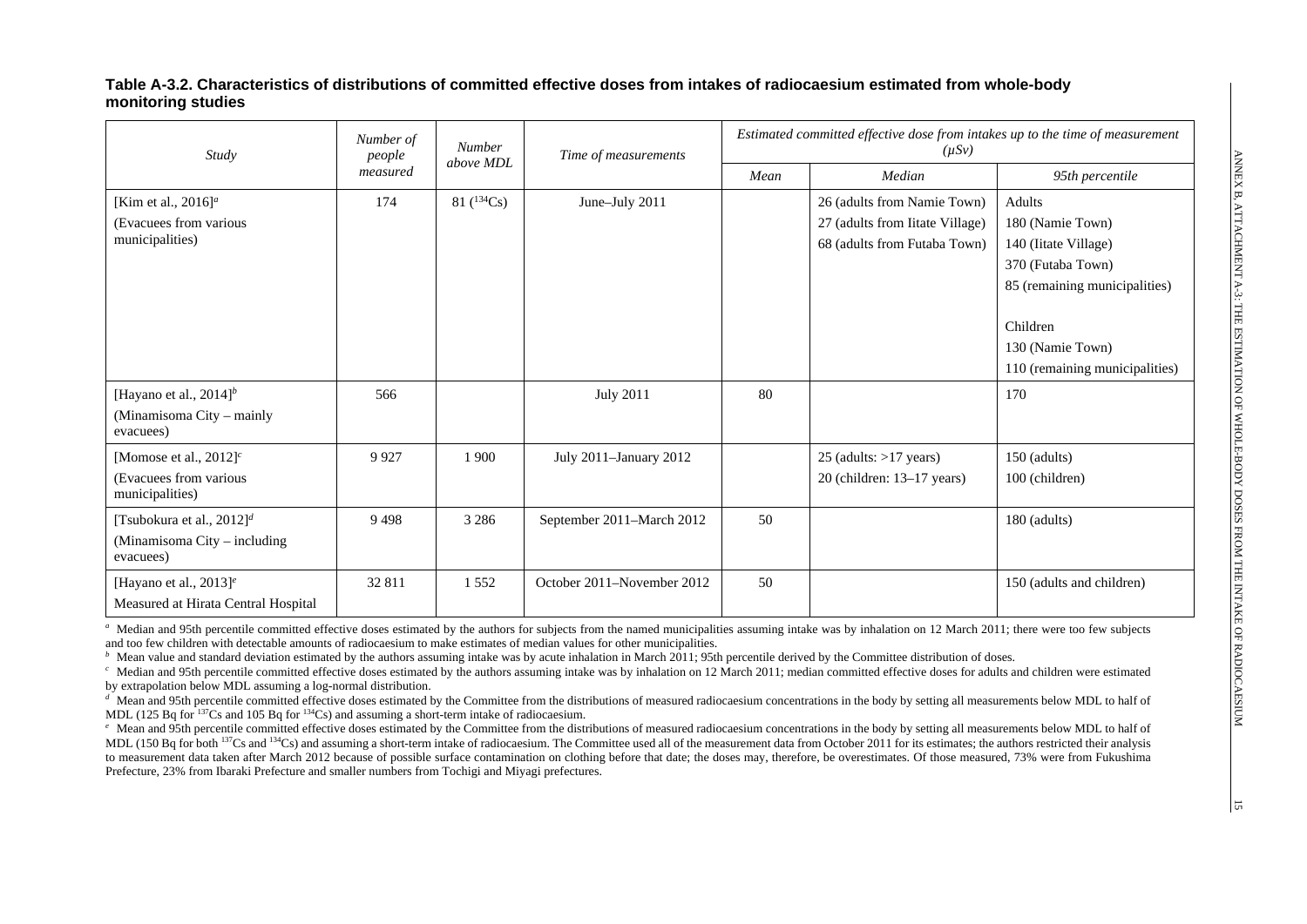36. Subject to the uncertainties associated with the assumptions made in estimating the doses, the dose estimates summarized in table A-3.2 are representative of the people who were monitored. It is less clear how representative those monitored were, either of the populations from which they were selected, or of wider population groups affected by the FDNPS accident. In the study of Kim et al. [Kim et al., 2016], the subjects were chosen either by the prefectural government or by the relevant municipality, but the basis of the selection of the subjects is not stated; more than half of the subjects were from Namie Town, with 11% from Iitate Village and 7% from Kawamata Town. Hayano et al. [Hayano et al., 2014] provided information on the subjects measured in their study: about 85% were evacuated at different times in March 2011; and 42% were from Kashima Area of Minamisoma City and 57% from Haramachi Area. The results of this study could therefore be considered representative of evacuees from these locations, but their wider applicability to other evacuees is less clear. No detailed information was provided about the selection of subjects in the study of Momose et al. [Momose et al., 2012], only the municipalities covered and the priority order in which the measurements were conducted. The only information provided in the study of Hayano et al. [Hayano et al., 2013] was that 73% of subjects were residents of Fukushima Prefecture, 23% of Ibaraki Prefecture, and small numbers were from Tochigi and Miyagi prefectures. The study of Tsubokura et al. [Tsubokura et al., 2012], on the other hand, could be considered representative of the population of Minamisoma City as this campaign was reported to have comprised voluntary screening of all residents aged six years and over, and covered 24% of the registered population.

37. Irrespective of how representative those measured were of the population studied in each case, there is also the question of the extent to which the doses estimated from the whole-body measurements made in each of these studies can be used to infer or estimate the doses from intakes of radiocaesium in other groups of the population. In the studies of Kim et al. and Momose et al. those measured were all described as evacuees, although the measurements by Kim et al. and Momose et al. were initially focused on those from the deliberate evacuation area who were not evacuated until April to June 2011 [Kim et al., 2016; Momose et al., 2012], with evacuees from the 20-km precautionary evacuation zone monitored either in smaller numbers or later. Those measured by Tsubokura et al. and Hayano et al. were all residents of Minamisoma City, many of whom were reported to have been evacuated, but approximately half of whom were reported to have returned [Hayano et al., 2014; Tsubokura et al., 2012]. Furthermore, those measured by Hayano et al. [Hayano et al., 2013] were described only as residents of Fukushima and surrounding prefectures. The application of the results of these whole-body monitoring studies to the estimation of doses to groups of the population other than those measured is, therefore, not straightforward and will bring added uncertainty. Most of the estimated doses were also for adults, with only sparse information from which to estimate doses to children. In general, therefore, doses to children need to be estimated from the adult doses.

### **B. Estimates of intakes by ingestion and doses from measurements of radiocaesium in food and drinking water**

38. The second approach to the estimation of intakes of radiocaesium and doses from internal exposure is based on measurements of the radiocaesium content of food and drinking water as consumed. This approach is less direct than measurements of the radiocaesium in the body, but enables intakes from one of the pathways (ingestion) to be estimated from measurements with the minimum of further assumptions. Intakes from ingestion can be derived from measurements of the radiocaesium content in the whole daily diet (or ration) sampled by the market-basket or duplicate-diet surveys. Alternatively, and less directly again, intakes from ingestion can be derived from measurements of radiocaesium concentrations in food and drinking water, with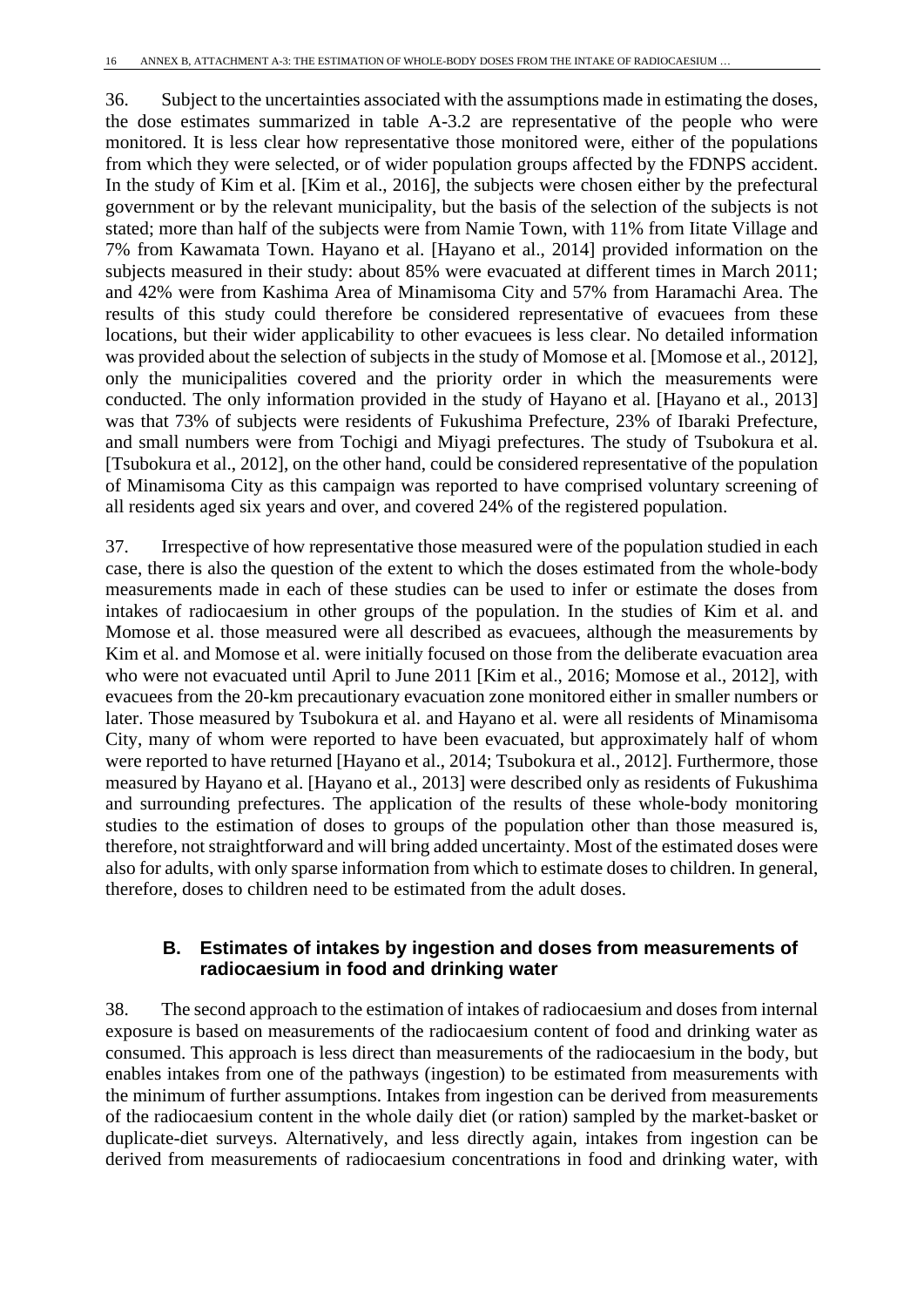additional assumptions about how much of each type of food is consumed and how each food type is sourced and distributed to consumers.

### **1. Intakes from ingestion based on market-basket and/or duplicate-diet studies**

39. The dose from intake of radiocaesium by ingestion can be derived from measurements of the radiocaesium content in the whole daily diet (or ration) sampled by the market-basket or duplicate-diet methods. In the available literature, six publications were found with data of this type collected in the period 2011–2013 in Fukushima Prefecture, four neighbouring prefectures (Ibaraki, Iwate, Miyagi and Tochigi) and eight distant prefectures (Hokkaido, Kanagawa, Kochi, Nagasaki, Niigata, Osaka, Saitama and Tokyo) of Japan.

40. Koizumi et al. [Koizumi et al., 2012] collected 10–25 pre-packed daily food sets purchased in grocery stores in each of the Fukushima, Iwaki, Nihonmatsu and Soma cities at the beginning of July 2011. The average daily intake of both  $^{134}Cs$  and  $^{137}Cs$  varied from 0.4 Bq/d in Fukushima City to 3 Bq/d in Soma City, and, for the 55 samples from Fukushima Prefecture, the average was estimated as  $1.1 \pm 1.5$  Bq/d. Tsutsumi et al. [Tsutsumi et al., 2013] purchased total diet samples in 14 food categories in September 2011 at local food markets in Fukushima Prefecture, Miyagi Prefecture and Tokyo. Following regular culinary processing, food samples were measured with a gamma spectrometer. The daily intake rate for adults was assessed to be equal to 0.4, 3 and 3.3 Bq/d in Tokyo, Miyagi Prefecture and Fukushima Prefecture, respectively. Co-op Fukushima (a regional retail consumer cooperative) conducted a broad survey of  $^{134}Cs$ and 137Cs content in daily meals in Fukushima Prefecture [Sato et al., 2013] from November 2011 to March 2012 and from June 2012 to September 2012, each covering 100 families throughout the prefecture. Mean concentration of <sup>134</sup>Cs in food was  $0.27 \pm 0.45$  Bq/kg (range 0.05–5.0 Bq/kg) and that of <sup>137</sup>Cs was  $0.37 \pm 0.61$  Bq/kg (range 0.07–6.7 Bq/kg).

41. Harada et al. [Harada et al., 2013] collected 53 sets of 24-hour food-duplicate samples on 4 December 2011 from families in Fukushima Prefecture and neighbouring areas and analysed them for their content of  $^{134}Cs$  and  $^{137}Cs$ . In Fukushima Prefecture, the mean dietary intake rate of <sup>134</sup>Cs and <sup>137</sup>Cs was  $4.5 \pm 2.6$  Bq/d (range <0.26−17 Bq/d). The estimated intake was significantly lower in the Tokyo region and especially in western Japan. In a comprehensive paper, Harada et al. [Harada et al., 2014] evaluated the main routes of exposure to Fukushima Prefecture residents. In August 2012, duplicate-diet samples were collected from 125 residents of three municipalities. The average intake of 134Cs and 137Cs with diet was from 1.1 Bq/d in Kawauchi Village to 3.5 Bq/d in the Tamano Area of Soma City. In the same municipalities, aerosol samples were taken and the annual inhalation of  $^{134}Cs$  and  $^{137}Cs$  (from resuspension of deposited material) was estimated to be 1–2 orders of magnitude lower than the annual intake from foods.

42. Uekusa et al. [Uekusa et al., 2014] conducted a comprehensive study of radionuclide food intake with both market-basket and duplicate-diet sampling in Fukushima Prefecture (three municipalities), four neighbouring prefectures (Ibaraki, Iwate, Miyagi and Tochigi) and eight distant prefectures (Hokkaido, Kanagawa, Kochi, Nagasaki, Niigata, Osaka, Saitama and Tokyo). The total number of samples was 939. The intake rate of radiocaesium ( $^{134}Cs$  and  $^{137}Cs$ ) was estimated with the market-basket method to be  $0.17-1.7$  Bq/d,  $0.15-0.68$  Bq/d and  $0.15-1.3$ Bq/d in March 2012, September 2012 and March 2013, respectively. The intake was higher in Fukushima Prefecture and its neighbouring prefectures than in distant areas in all the considered periods. The intake rate was observed to decrease over time in most areas.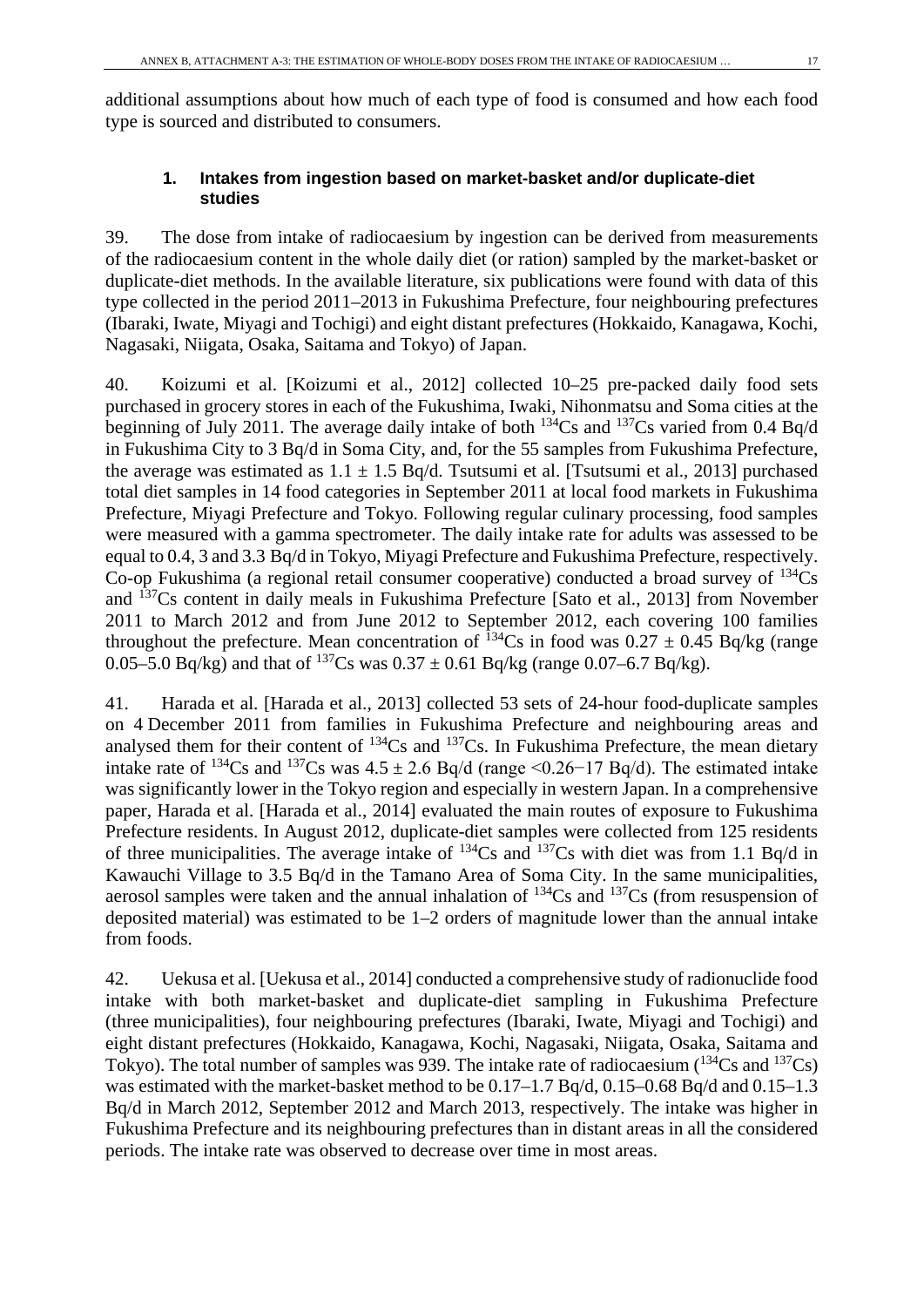43. These market-basket and duplicate-diet studies provide direct information about intakes of radiocaesium in food. The results are summarized in table A-3.3. The estimated intakes of radiocaesium from ingestion are generally low (a few Bq/d). Estimated intakes in Fukushima Prefecture were generally higher than those in neighbouring prefectures, which were in turn generally higher than those in more distant prefectures. The range of estimated intakes of radiocaesium from ingestion for locations within Fukushima Prefecture was generally less than an order of magnitude. Estimated annual committed effective doses from these intakes of radiocaesium, assuming the daily intakes remained the same over a year, ranged from about 1 µSv to some tens of microsievert. However, these studies provide an estimate based on measured intakes at particular points in time, so estimates of annual doses from the intakes must be considered uncertain. In addition, the studies did not start until July 2011 and can provide no information about intakes at earlier times, without the use of further assumptions and models.

| Study                           | Number of samples                                                                                                                         | Time of<br>measurements                                                                                   | Estimated intake rate of<br>$^{137}Cs$ and $^{134}Cs$ (Bq/d)                                                   | Estimated annual<br>committed effective<br>dose $(\mu Sv)^a$                                                                                                                           |
|---------------------------------|-------------------------------------------------------------------------------------------------------------------------------------------|-----------------------------------------------------------------------------------------------------------|----------------------------------------------------------------------------------------------------------------|----------------------------------------------------------------------------------------------------------------------------------------------------------------------------------------|
| [Koizumi<br>et al., 2012]       | 10–25 food sets from each of<br>the Fukushima, Iwaki,<br>Nihonmatsu and Soma cities                                                       | <b>July 2011</b>                                                                                          | $1.1 \pm 1.5$ (mean)<br>0.4 (Fukushima City) –<br>3 (Soma City)                                                | $6.4 \pm 13$ (mean)<br>2.6 (Fukushima City) –<br>17 (Soma City)                                                                                                                        |
| [Tsutsumi<br>et al., 2013]      | 14 sample groups in<br>Fukushima Prefecture,<br>Miyagi Prefecture and<br>Tokyo                                                            | September 2011                                                                                            | $0.4$ (Tokyo) –<br>3.3 (Fukushima<br>Prefecture)                                                               | $2$ (Tokyo) –<br>19 (Fukushima<br>Prefecture)                                                                                                                                          |
| [Sato et al.,<br>2013]          | 200 samples in total over<br>two seasons prepared by<br>families from across<br>Fukushima Prefecture                                      | November $2011-$<br>March 2012<br>(winter $2011-$<br>2012), June 2012-<br>September 2012<br>(summer 2012) | 3.0–24 (winter $2011-$<br>2012; 10 samples<br>$>1$ Bq/kg)<br>6.5–7.0 (summer 2012;<br>2 samples<br>$>1$ Bq/kg) | $17-130$ (winter $2011-$<br>2012; 10 samples<br>$>1$ Bq/kg; assuming<br>intake over whole year)<br>37-40 (summer 2012;<br>2 samples $>1$ Bq/kg;<br>assuming intake over<br>whole year) |
| [Harada<br>et al., 2013]        | 53 samples from families in<br>Fukushima Prefecture,<br>Tokyo region and western<br>Japan                                                 | 4 December 2011                                                                                           | $4.5 \pm 2.6$ (mean)                                                                                           | $27 \pm 16$                                                                                                                                                                            |
| [Harada]<br>et al., 2014]       | 125 samples from families in<br>Kawauchi Village, Tamano<br>Area of Soma City and<br>Haramachi Area of<br>Minamisoma City                 | August 2012                                                                                               | $1.0 \pm 0.99$ (Kawauchi<br>Village)<br>$3.5 \pm 3.9$ (Tamano<br>Area)<br>$1.6 \pm 1.4$<br>(Haramachi Area)    | $5.8 \pm 7.4$<br>(Kawauchi Village)<br>$19 \pm 30$ (Tamano Area)<br>$8.8 + 10.7$<br>(Haramachi Area)                                                                                   |
| <b>[Uekusa</b><br>et al., 2014] | 939 samples over<br>three periods from<br>Fukushima Prefecture, four<br>neighbouring prefectures and<br>eight more distant<br>prefectures | March 2012.<br>September 2012,<br>March 2013                                                              | $<$ MDL $-1.7$<br>(March 2012)<br>$0.15 - 0.68$ (September<br>2012)<br>$0.15-1.3$ (March 2013)                 | 0-9.4 (March 2012)<br>$0.88 - 3.8$<br>(September 2012)<br>$0.85 - 7.1$ (March 2013)                                                                                                    |

**Table A-3.3. Summary of results of market-basket and duplicate-diet studies**

*<sup>a</sup>* Estimated by those who conducted the studies, assuming the same daily intake from food for the whole year.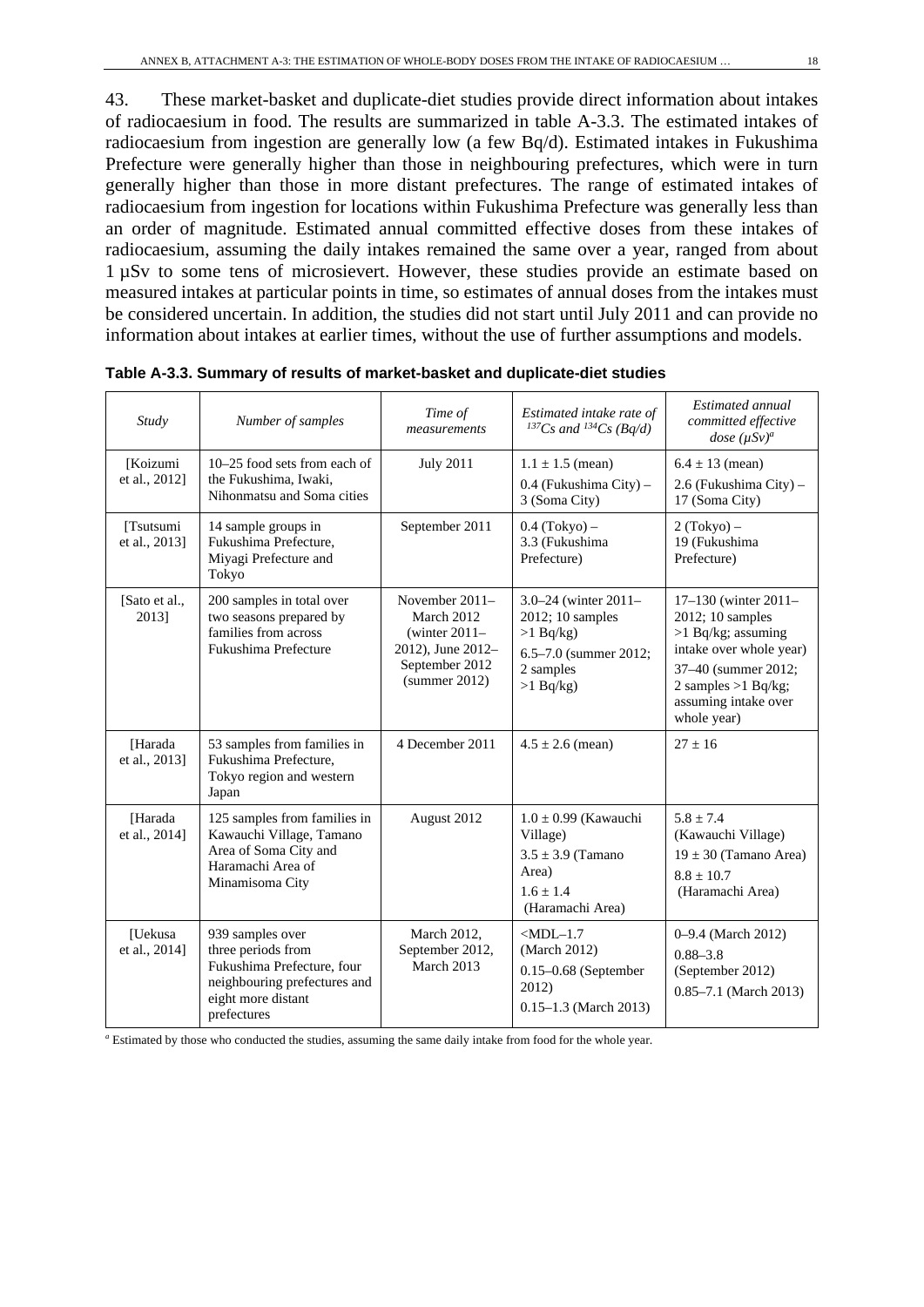44. Making realistic estimates of radionuclide intake from measured levels of radionuclides in food and drinking water (and the resulting doses) requires the collection of data in a systematic and random manner and use of a model or models to account properly for the daily food ration, the food delivery and distribution system, culinary losses, etc. Following the natural catastrophe of an earthquake and tsunami and the subsequent accident at FDNPS, the acquisition of such data will have been challenging and, potentially, associated with much uncertainty. The database of concentrations of radionuclides in foodstuffs used in the UNSCEAR 2013 Report to estimate doses in the first year from ingestion provides an example of the potential pitfalls. While this database was extensive and the only one available at the time of the UNSCEAR 2013 Report, it was not suitable for making realistic estimates of doses from intakes by ingestion. In particular, the focus was on identifying food with radionuclide concentrations above the standard limits at which food restrictions were applied. In addition, the Committee assumed that food with a measured concentration less than MDL had a concentration equal to MDL. Taken together, these two factors resulted in the doses from ingestion estimated in the UNSCEAR 2013 Report for the first year after the accident being about an order of magnitude too high; this was confirmed by the results of whole-body monitoring campaigns reported just prior to the publication of the UNSCEAR 2013 Report [UNSCEAR, 2014]. Doses estimated on the basis of measured levels in food and drinking water require validation either by means of estimates from market-basket or duplicate-diet studies or from whole-body monitoring of people.

45. Murakami and Oki [Murakami and Oki, 2014] estimated doses from ingestion in the first year after the accident based on measured concentrations of radionuclides in food and drinking water. But they used data from a wider range of sources than was available to the Committee when preparing the UNSCEAR 2013 Report, and also took account of the regional trade in foods (specifically, of the relative contribution of foods from different parts of Japan arriving at food markets, where most Japanese people purchase food). The authors carefully studied and took into account the stochastic nature of food contamination, countermeasures, culinary losses, etc. They have provided estimates, with uncertainties, by age and sex, of equivalent dose to the thyroid and effective dose from 131I intakes and of effective dose from 134Cs and 137Cs intakes for residents of Fukushima City, Osaka and Tokyo. They estimated average doses in these three locations, as well as doses to agricultural workers (about 4% of the population) in Fukushima City, who may have preferentially consumed locally produced vegetables, and evaluated the effect of countermeasures (e.g., restricting the distribution of food, voluntarily withholding rice, and providing bottled water instead of tap water for infants). They compared their estimates of the effective dose from ingestion of 134Cs and 137Cs in food and drinking water with the estimates of Koizumi et al. [Koizumi et al., 2012] and Harada et al. [Harada et al., 2013], that were based on market-basket and food-duplicate surveys in five periods from July 2011 to March 2012. A similar comparison including some of the other studies in table A-3.3 is presented in figure A-3.II.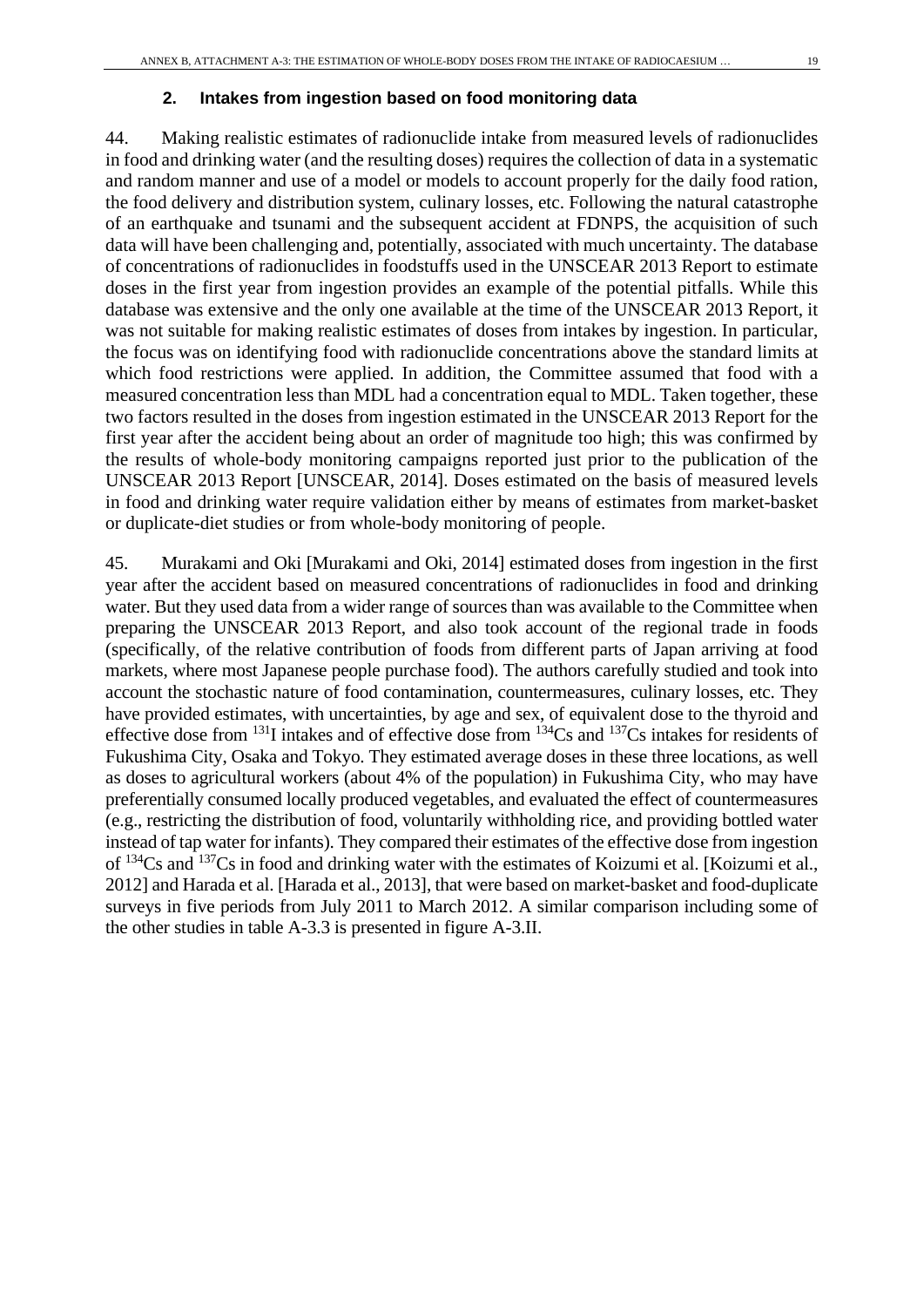



*<sup>a</sup>* The ranges of uncertainty shown correspond to plus or minus one standard deviation.

46. Given the large uncertainties in the estimated dose rates, there is broad agreement (within one or two standard deviations) between the estimates based on the market-basket and duplicatediet studies and those based on the modelling approach of Murakami and Oki [Murakami and Oki, 2014]. The Committee has assumed that Murakami and Oki's estimate for Fukushima City is applicable to the whole of Fukushima Prefecture while recognizing that there will be some variation with location. The results of the market-basket and duplicate-diet studies in Fukushima Prefecture and other prefectures indicate that the spatial variation in ingestion doses is not large and the Committee has judged that the variation between municipalities within Fukushima Prefecture is unlikely to be more than a factor of a few.

47. Murakami and Oki estimated the average committed effective dose from ingestion of radiocaesium for residents of Fukushima City to be 19  $\mu$ Sv in the first year after the accident (with a median of 8.2  $\mu$ Sv and 95th percentile of 43  $\mu$ Sv) [Murakami and Oki, 2014].

### **C. Intakes from inhalation based on measurements of radiocaesium concentrations in air**

48. The third approach makes use of measurements of concentrations of radiocaesium in the air at various locations in Fukushima Prefecture and elsewhere, derived from re-analysis of filter tapes for measuring suspended particulate matter at air pollution monitoring stations [Ebihara et al., 2019; Oura et al., 2015; Tsuruta et al., 2014; Tsuruta et al., 2018]. Attachment A-9 provides further details of these measurements. Twenty-two such monitoring stations are located in, or close to, Fukushima Prefecture (see figure A-9.II of the annex and figure A-9.XI of attachment A-9). The time-integrated concentrations of <sup>137</sup>Cs in air as measured at these monitoring stations, as well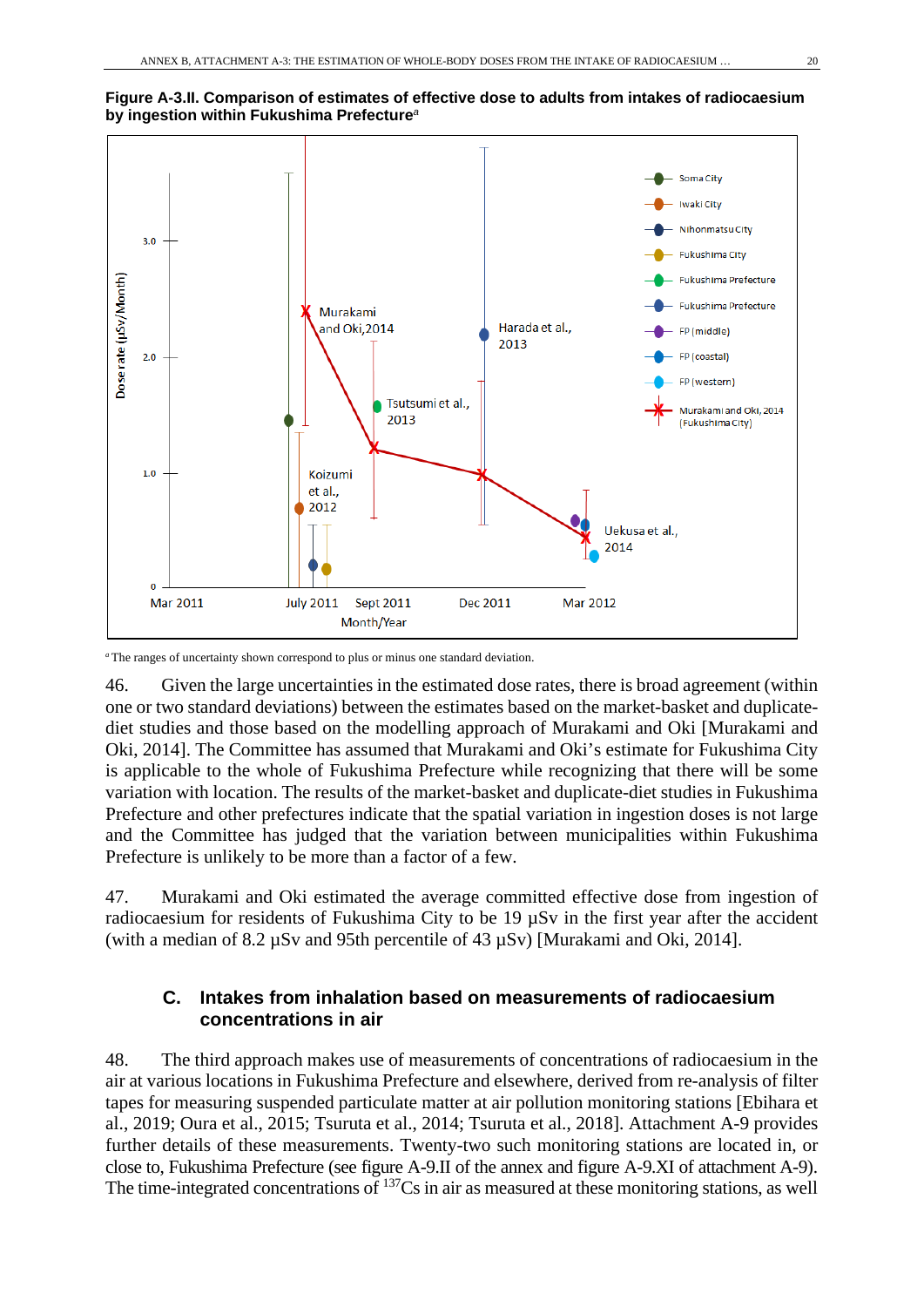as the average for 11 monitoring stations in Tokyo Metropolitan Area, are given in table A-3.4; in addition, estimated intakes of  $^{137}Cs$  by inhalation (during the period when the plumes containing the measured concentrations of  $^{137}Cs$  passed by each monitoring station) are given together with the estimated committed effective doses for an adult from the intake by inhalation of both 134Cs and 137Cs. The uncertainties associated with these measured air concentrations are relatively small (standard deviation typically less than 10%) and they provide, therefore, a more reliable basis for estimating the contribution of inhalation to the total intake of radiocaesium than those based on air concentrations derived from ATDM (see section III.E and table A-3.7).

| Site of monitoring station           | Measured time-integrated<br>concentration of ${}^{137}Cs$ in air<br>outdoors (Bq $s/m^3$ ) | Intake of $^{137}Cs$ by inhalation<br>for adults $(Bq)^a$ | Committed effective dose to<br>adults from intake of $^{134}Cs$<br>and ${}^{137}Cs$ ( $\mu Sv$ ) <sup>b</sup> |
|--------------------------------------|--------------------------------------------------------------------------------------------|-----------------------------------------------------------|---------------------------------------------------------------------------------------------------------------|
|                                      |                                                                                            | <b>Fukushima Prefecture</b>                               |                                                                                                               |
| Aizuwakamatsu                        | 0.16                                                                                       |                                                           |                                                                                                               |
| Asahi                                | $2\times10^6$                                                                              | 280                                                       | 3.2                                                                                                           |
| Daishin                              | $2\times10^6$                                                                              | 280                                                       | 3.2                                                                                                           |
| Furukawa                             | $1.5\times10^6$                                                                            | 220                                                       | 2.4                                                                                                           |
| Futaba <sup>c</sup>                  | $2\times10^8$                                                                              | 28 000                                                    | 320                                                                                                           |
| Haramachi <sup>c</sup>               | $1.8\times10^7$                                                                            | 2 600                                                     | 29                                                                                                            |
| Kitakata                             | $1\times10^5$                                                                              | 14                                                        | 0.16                                                                                                          |
| Minami-aizu                          | $4 \times 10^5$                                                                            | 57                                                        | 0.63                                                                                                          |
| Minamimachi                          | $2.0\times10^6$                                                                            | 280                                                       | 3.1                                                                                                           |
| Moriai                               | $1.9 \times 10^{6}$                                                                        | 260                                                       | 2.9                                                                                                           |
| Naraha <sup>c</sup>                  | $7 \times 10^7$                                                                            | 9 9 0 0                                                   | 110                                                                                                           |
| Nihonmatsu                           | $3\times10^6$                                                                              | 420                                                       | 4.7                                                                                                           |
| Shibata                              | $3\times10^5$                                                                              | 42                                                        | 0.47                                                                                                          |
| Shinchi                              | $3 \times 10^6$                                                                            | 420                                                       | 4.7                                                                                                           |
| Shirakawa                            | $2\times10^6$                                                                              | 280                                                       | 3.2                                                                                                           |
| Shiroishi                            | $1 \times 10^6$                                                                            | 140                                                       | 1.6                                                                                                           |
| Soma                                 | $1\times10^7$                                                                              | 1 400                                                     | 16                                                                                                            |
| Sugitsumacho                         | $1.8 \times 10^{6}$                                                                        | 250                                                       | 2.8                                                                                                           |
| Sukagawa                             | $3 \times 10^6$                                                                            | 420                                                       | 4.7                                                                                                           |
| Tanakura                             | $1 \times 10^6$                                                                            | 140                                                       | 1.6                                                                                                           |
| Yabuki                               | $2\times10^6$                                                                              | 280                                                       | 3.2                                                                                                           |
| Yonezawa-kanaike                     | $5 \times 10^5$                                                                            | 71                                                        | 0.79                                                                                                          |
|                                      |                                                                                            | <b>Tokyo Metropolitan Area</b>                            |                                                                                                               |
| Average of 11 monitoring<br>stations | $7.4 \times 10^{5}$                                                                        | 110                                                       | 1.2                                                                                                           |

**Table A-3.4. Measured time-integrated concentrations of 137Cs in air and estimates of its intake by inhalation and resulting committed effective doses**

<sup>*a*</sup> Intake assuming 90% occupancy indoors and the ratio of indoor to outdoor concentration of radiocaesium in air of 0.5. Intake of  $134Cs$  assumed to be the same as that of  $137Cs$ .

*b* Committed effective dose assuming 90% occupancy indoors and the ratio of indoor to outdoor concentration of radiocaesium in air of 0.5.

*<sup>c</sup>* Monitoring station located within the 20-km precautionary evacuation zone; people living in the vicinity of the station were evacuated on 12 March 2011 and would not have been exposed to the measured air concentrations.

49. The parameters used to derive the intakes and committed effective doses are given in table A-3.5 and it has been assumed that the concentration of  $^{134}Cs$  in air was the same as that of  $^{137}Cs$ .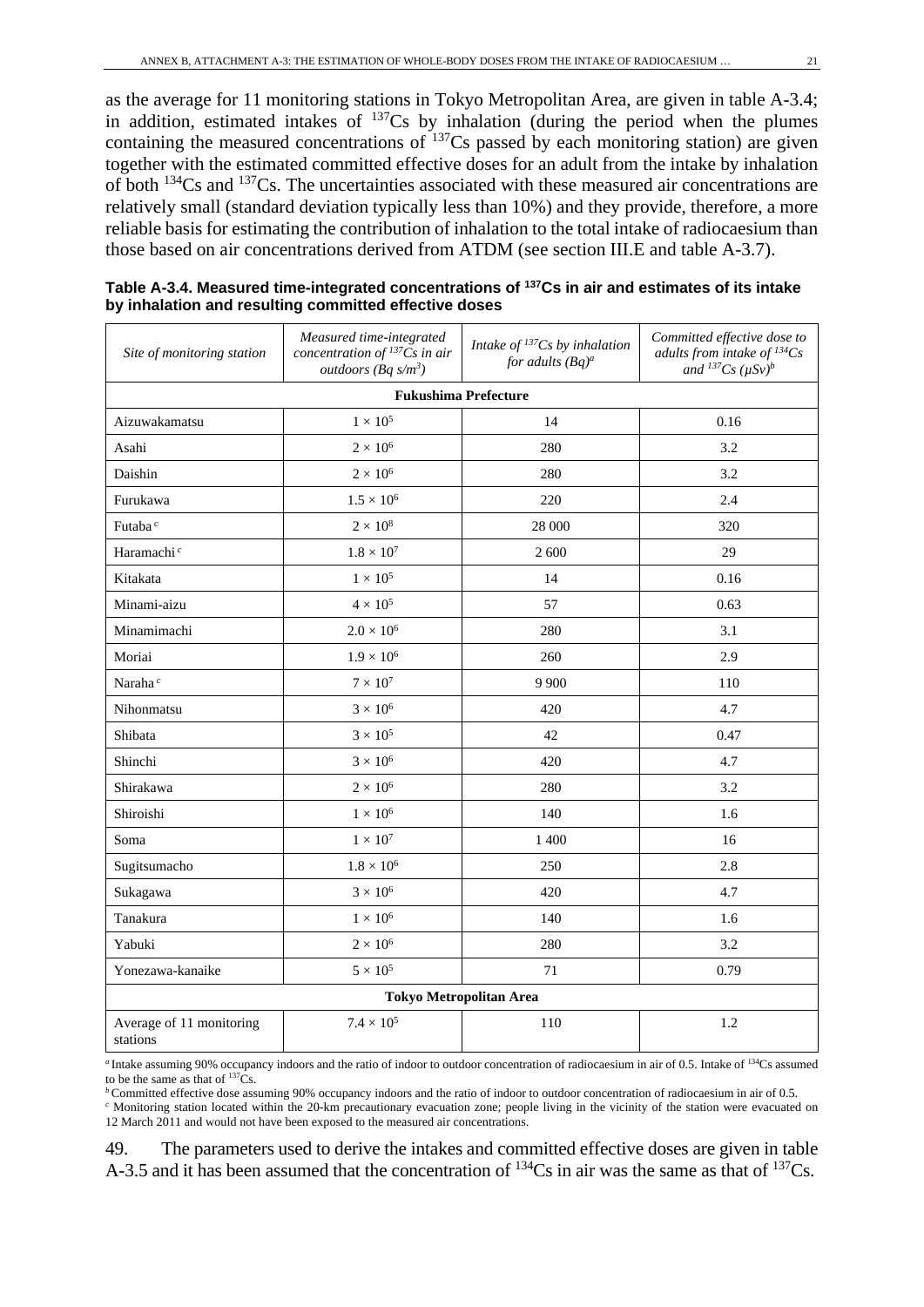|                                                 | Radionuclide | $1$ -year-old        | $10$ -year-old       | Adult                |
|-------------------------------------------------|--------------|----------------------|----------------------|----------------------|
| Ingestion dose coefficient eso<br>(mSv/Bq)      | 134Cs        | $1.6 \times 10^{-5}$ | $1.4 \times 10^{-5}$ | $1.9 \times 10^{-5}$ |
|                                                 | 137Cs        | $1.2 \times 10^{-5}$ | $1.0 \times 10^{-5}$ | $1.3 \times 10^{-5}$ |
| Inhalation dose coefficient eso<br>$(mSv/Bq)^a$ | 134Cs        | $7.3 \times 10^{-6}$ | $5.3 \times 10^{-6}$ | $6.6 \times 10^{-6}$ |
|                                                 | 137Cs        | $5.4 \times 10^{-6}$ | $3.7 \times 10^{-6}$ | $4.6 \times 10^{-6}$ |
| Daily breathing rate, $V(m^3/d)$                |              | 5.2                  | 15.3                 | 22.2                 |

|                          |  | Table A-3.5. Ingestion and inhalation effective dose coefficients and daily breathing rates |
|--------------------------|--|---------------------------------------------------------------------------------------------|
| [ICRP, 1993; ICRP, 1995] |  |                                                                                             |

 $a$ <sup>a</sup> For aerosols, Type F, AMAD = 1  $\mu$ m.

50. It should be noted that the monitoring stations with the highest measured concentrations of 137Cs in air (Futaba, Naraha, and Haramachi) are within the 20-km precautionary evacuation zone and that people living in these municipalities (Futaba Town, Naraha Town, and the Haramachi Area of Minamisoma City) were evacuated on 12 March 2011 and would not have been exposed to the measured air concentrations. Committed effective doses from intakes by inhalation have been estimated using the assumptions set out in detail in attachment A-10 (i.e., people assumed to spend 90% of their time indoors with the time integral of the radiocaesium concentration indoors being about one half of that outdoors). Subject to these assumptions and excluding the locations from which people were evacuated, intakes of  $137Cs$  from inhalation range from about 14 Bq in Aizuwakamatsu City in the west of Fukushima Prefecture to about 1,400 Bq in Soma City to the north of FDNPS. The corresponding committed effective doses from intakes of radiocaesium by inhalation range from about 0.16 to about 16  $\mu Sv$ .

51. While these measurements provide a fairly direct and reliable estimate of intakes by inhalation and resulting doses from internal exposure at the monitoring stations where the measurements were made, they provide no information about the intakes and doses at other locations in Fukushima Prefecture or elsewhere in Japan. In order to estimate doses from intakes by inhalation to the wider population, some interpolation between the measurements or a more general modelling approach would be needed.

## **D. Intakes from inhalation based on predicted radiocaesium concentrations in air**

52. The fourth approach makes use of estimates of concentrations of radiocaesium in the air derived using an assumed source term and ATDM. This approach is the least direct but still has its origins in measurements (i.e., the totality of measurements in the environment, in particular, of dose rates and radionuclide concentrations in air and on the ground).

53. Doses from inhalation of radiocaesium (and other radionuclides) have been estimated based on an assumed source term for releases to the atmosphere and models to describe how released material is dispersed in, and deposited from, the atmosphere. Further details are set out in attachment A-10. Time-integrated concentrations of radiocaesium in the air, either over the complete period of the release for residents, or over the relevant shorter periods for those evacuated, can be used with the breathing rates and dose coefficients set out in table A-3.5 to estimate intakes of radiocaesium by inhalation and the corresponding committed effective doses.

54. The committed effective dose from inhalation of radiocaesium in each municipality of Fukushima Prefecture has been estimated using the methods described in attachment A-10. For adults who were not evacuated, the committed effective dose from inhalation of radiocaesium in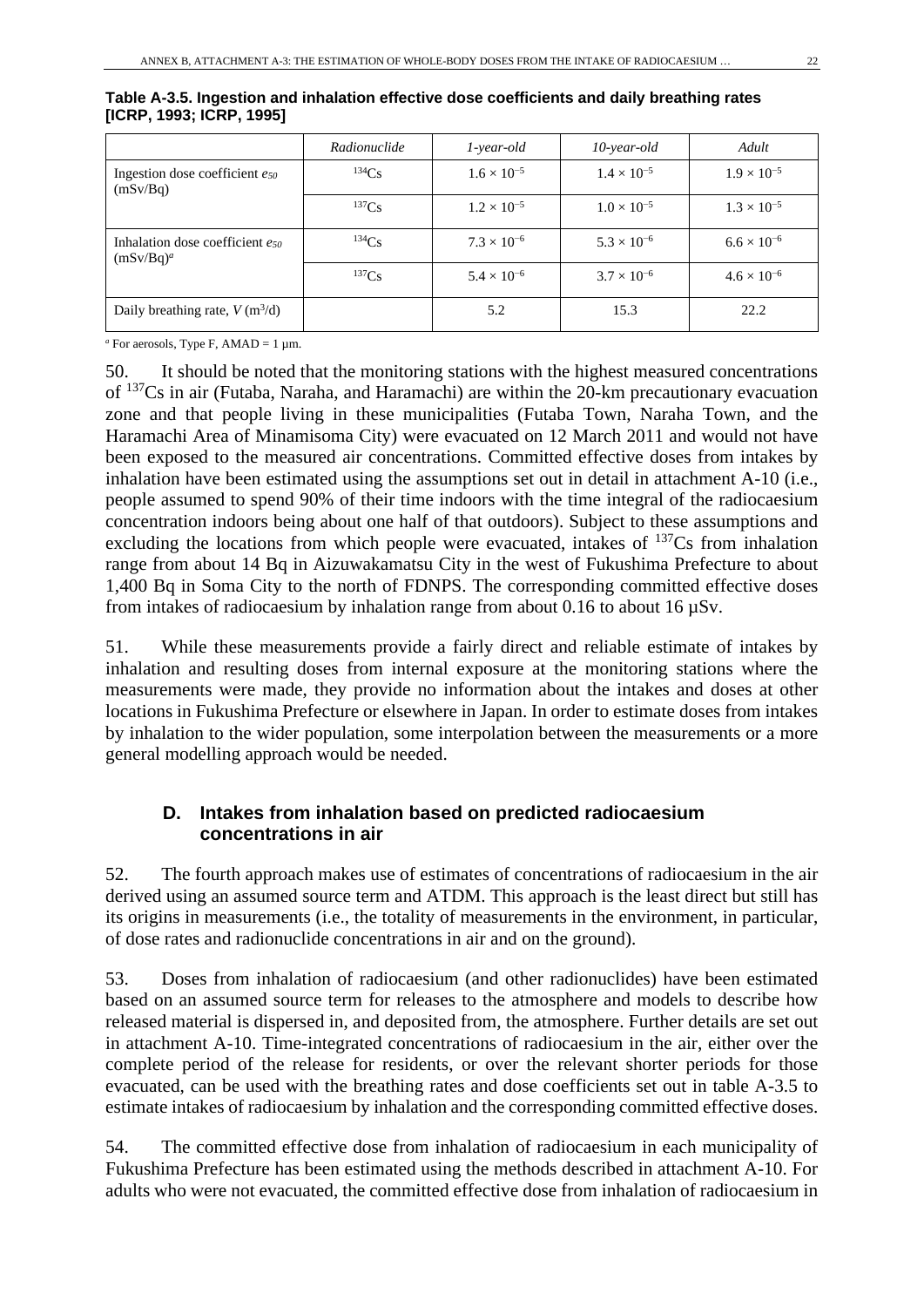each municipality varied over several orders of magnitude from less than 0.001  $\mu$ Sv to more than 100 µSv depending on the temporal pattern of the releases from FDNPS and their dispersion in the atmosphere. The population-weighted average committed effective dose from inhalation of radiocaesium to those who were not evacuated in Fukushima Prefecture was about 4 µSv. The intakes that resulted in these doses would have occurred within the first few days of the accident during the passage of the plumes of released material. The committed effective dose from inhalation of radiocaesium to adults who were evacuated also varied, from about  $0.2 \mu Sv$  to more than 100 µSv, depending on the evacuation scenario (i.e., the start, duration, route and final destination of the evacuation). The population-weighted average over all of the scenarios was about 12 µSv.

55. A comparison has been made in attachment A-9 of the time-integrated concentrations of <sup>137</sup>Cs in air predicted using the source term and ATDM and the time-integrated concentrations measured at the monitoring stations (see figure A-9.XII and table A-9.4). At higher concentrations, the predictions are in good agreement with the measurements (within a factor of two to three); and at lower concentrations the agreement is less good, with the predictions being lower than the measurements by up to an order of magnitude or more.

### **E. Comparison of doses estimated from whole-body measurements with estimates made using a combination of the other approaches**

56. A comparison is made in table A-3.6 between the committed effective doses to adults from radiocaesium intakes by inhalation and ingestion, as measured in the whole-body monitoring studies, with the committed effective doses estimated using a combination of the other approaches (specifically, intakes by inhalation based on measured air concentrations and/or estimated using a source term and ATDM and those by ingestion based on Murakami and Oki's analysis of measured concentrations of radiocaesium in food and drinking water). Uncertainties, in terms of the 5th and 95th percentiles about the estimated doses, are also presented in table A-3.6 and have been derived as follows: *(a)* uncertainties were estimated by the respective authors for doses estimated from whole-body counting measurements made by Momose et al. [Momose et al., 2012], Hayano et al. [Hayano et al., 2014] and Kim et al. [Kim et al., 2016], and by the Committee for measurements made by Tsubokura et al. [Tsubokura et al., 2012] and Hayano et al. [Hayano et al., 2013]; *(b)* uncertainties in doses from intakes by ingestion were those estimated by Murakami and Oki [Murakami and Oki, 2014] for Fukushima City and have been assumed to be equally applicable to other locations throughout Fukushima Prefecture, albeit recognizing that this will introduce additional uncertainty;<sup>[2](#page-22-0)</sup> and  $(c)$  uncertainties in doses from intakes by inhalation, and in doses from inhalation and ingestion combined, were estimated by the Committee using the methods described in attachment A-12.

57. Making direct and meaningful comparisons of doses estimated using the different approaches is not straightforward for two main reasons:

*(a)* Firstly, the dose quantities estimated are often not the same: some estimates are averages while others are median values; and doses estimated from whole-body measurements generally represent committed doses from intakes up to the time of the measurement, whereas doses estimated on the basis of measured levels of radiocaesium in food or air represent committed doses from annual intakes;

<span id="page-22-0"></span><sup>&</sup>lt;sup>2</sup> The results of the market-basket and duplicate-diet studies for Fukushima Prefecture and other prefectures indicate that the spatial variation in ingestion doses is not large and the Committee has judged that the variation between municipalities within Fukushima Prefecture is unlikely to be more than a factor of a few.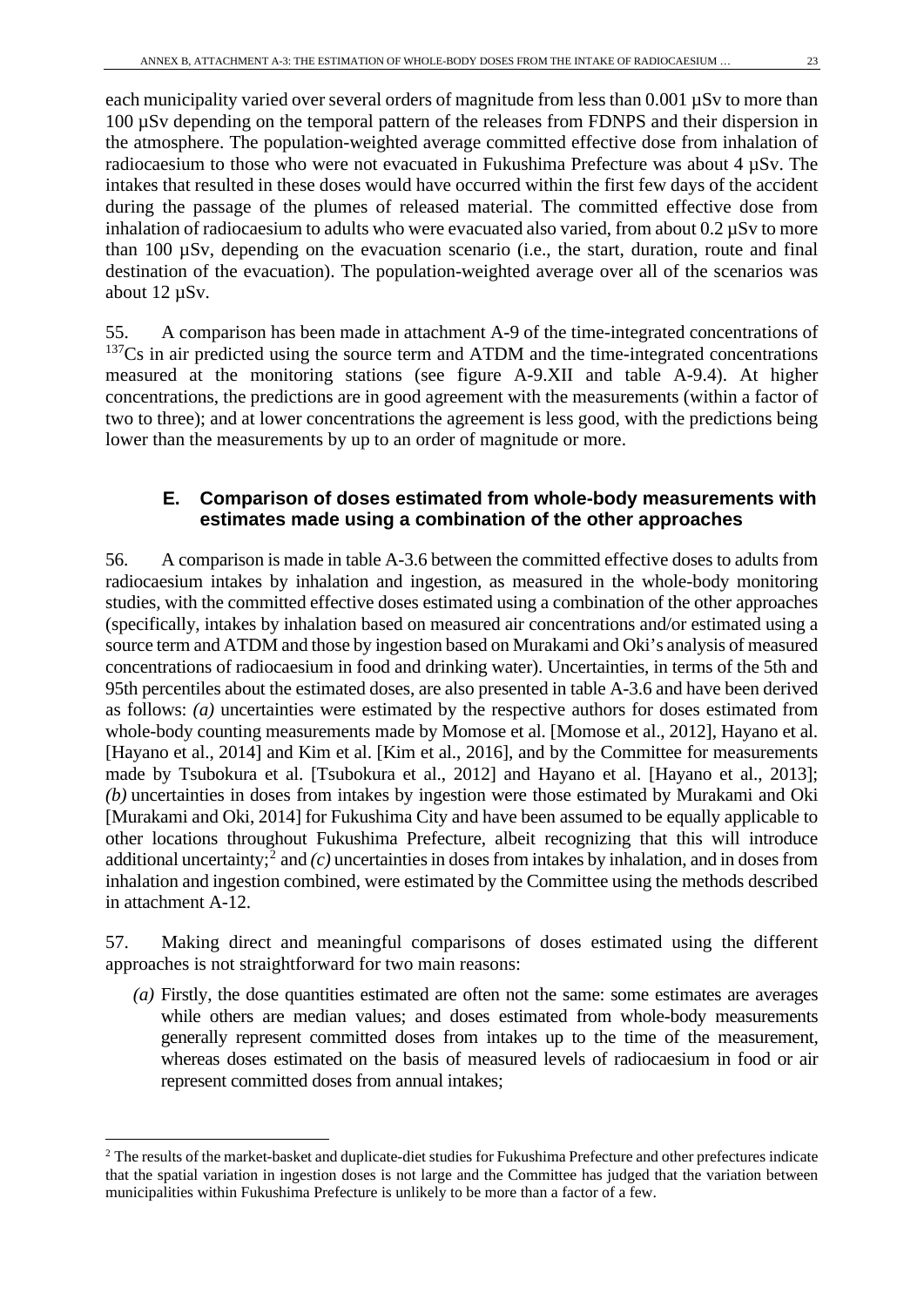*(b)* Secondly, there is generally insufficient information available (in published material) about where those measured by whole-body monitoring were at the time of the accident and subsequently, how they were selected for measurement, to determine how representative their estimated doses are of the exposures of the wider population groups from which they were drawn (e.g., of a municipality, a prefecture, an evacuated area, etc.); this hinders meaningful comparisons with doses estimated using other approaches which are generally for well-defined populations. Caution therefore needs to be exercised in comparing the doses in table A-3.6, in particular careful note should be taken of the relevant footnotes that include qualifications to the entries in the table, in particular their comparability.

58. Some comments are also warranted about the representativeness of the results of wholebody monitoring included in the table:

- − **Minamisoma City**: Hayano et al. [Hayano et al., 2014] and Tsubokura et al. [Tsubokura et al., 2012] both present results for Minamisoma City. Hayano et al. reported on measurements made on people who lived in the "most contaminated zone", about 85% of whom had been evacuated at various times during March but had since returned. These measurements cannot therefore be considered representative of residents of Minamisoma City as a whole. Tsubokura et al. reported on measurements made on 24% of the population of Minamisoma City many of whom had been evacuated but approximately half had returned by the time the measurement campaign began. They also stated that the results may not be representative of the entire population of Minamisoma City because those measured were volunteers. Disaggregation of the measurements made by both Hayano et al. and Tsubokura et al. (i.e., distinguishing between those who were, and those who were not, evacuated) would, in principle, enable more reliable estimates to be made of doses to evacuees and non-evacuees in Minamisoma City; in addition, it would better inform judgments on how the measurements could be used to infer doses in other population groups;
- **Evacuated municipalities**: Both Kim et al. [Kim et al., 2016] and Momose et al. [Momose et al., 2012] reported on measurements made on people from several of the municipalities that were evacuated, either in March or later. Momose et al. [Momose et al., 2012] presented distributions of dose for six of the municipalities and for all of the 11 municipalities taken together. Subject to any potential bias in the selection of people measured (with priority given to younger adult females), the estimated doses can be considered broadly representative of the evacuated municipalities. The number of people measured from each of the municipalities included in the study of Kim et al. was not proportional to the population of each municipality (ranging from 1/200 to 1/3,000), and in most of the municipalities was too small (generally less than 10 people) to provide dose estimates that were either statistically meaningful or that could be considered representative of a municipality. Even for Namie Town, where the largest number of people measured (90) were from, there is no information about whether those measured were evacuated before or after the passage of the plumes of released radioactive material; in these circumstances, the estimated doses cannot be considered representative of all of those evacuated;
- **Hirata Central Hospital**: Hayano et al. [Hayano et al., 2013] reported on measurements made on residents of a number of prefectures (73% from Fukushima Prefecture, 23% from Ibaraki Prefecture and the remainder from Miyagi and Tochigi Prefectures). No further information was provided about where, within these prefectures, those measured were at the time of the accident or subsequently. The authors acknowledge that their results are not conclusive for the prefecture as a whole and, therefore, the distributions of doses derived from these measurements cannot be considered representative of Fukushima Prefecture as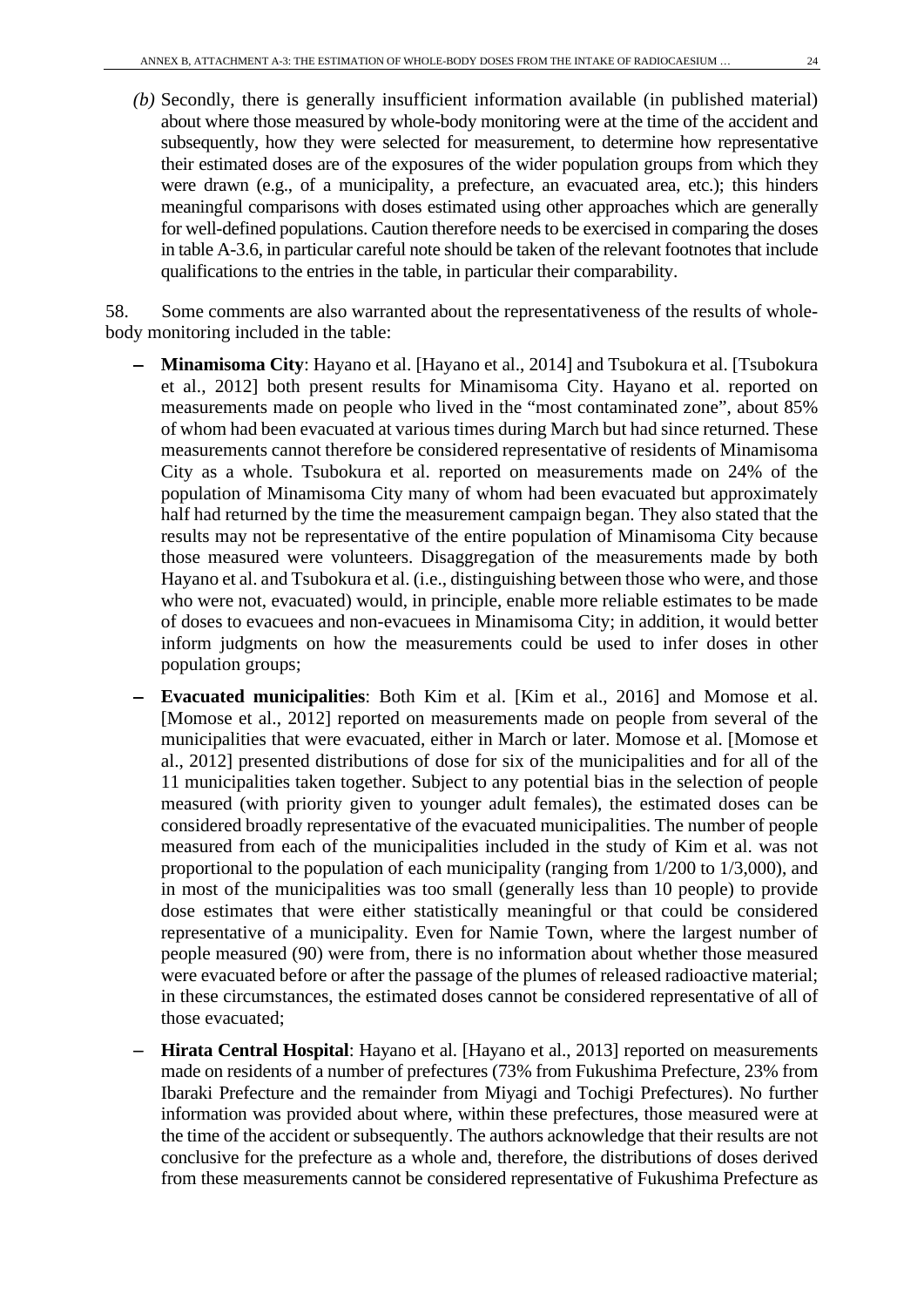a whole or of any other subset of the population measured. Disaggregation of the measured intakes and related doses by municipality would be helpful in judging the representativeness of the measurements for particular population groups.

59. Within the uncertainty bounds, and given the inherent differences in the quantities being compared, the sums of the doses from inhalation and ingestion intakes estimated using the other approaches are broadly in agreement with the committed effective doses estimated from the wholebody counting measurements (see table A-3.6). This indicates that the other approaches are able to provide estimates of doses comparable with the measurements made in people and therefore are more realistic than the doses presented in the UNSCEAR 2013 Report [UNSCEAR, 2014].

60. Irrespective of the approach used, the average effective doses from intakes of radiocaesium are low (both in absolute terms and relative to the total doses from all radionuclides and all exposure pathways), ranging from a few tens of µSv to about 100 µSv for those population groups for which whole-body measurements were made.

#### **Table A-3.6. Comparison of effective doses from intakes of radiocaesium estimated from wholebody measurements with those estimated using a combination of other approaches**

| Population measured                       | Whole-body counting<br>(all intakes)                                                         |                        | Other approaches<br>(based on measured and predicted concentrations<br>of radiocaesium in air, food and drinking water) |                    |             |  |
|-------------------------------------------|----------------------------------------------------------------------------------------------|------------------------|-------------------------------------------------------------------------------------------------------------------------|--------------------|-------------|--|
| using whole-body<br>counting              | Committed effective dose<br>up to time of measurement $(\mu Sv)$<br>(5th to 95th percentile) |                        | Average committed effective dose from intakes<br>within first year $(\mu Sv)$<br>(5th to 95th percentile)               |                    |             |  |
|                                           | Average                                                                                      | Median                 | <i>Inhalation</i>                                                                                                       | Ingestion          | All intakes |  |
| Minamisoma City <sup>a</sup>              | $\sim 50^b$                                                                                  |                        | $-42^{c}/29^{d}$                                                                                                        | ~198               | ~1/48       |  |
| [Tsubokura et al., 2012]                  | $(18-180)$                                                                                   |                        | $(2.6 - 160)$ <sup>e</sup><br>$18 - 39f$                                                                                | $(8-43h)$          |             |  |
| Minamisoma City <sup><math>i</math></sup> | $\sim 80'$                                                                                   |                        | $13^k$                                                                                                                  | $\sim$ 198         | $\sim$ 32   |  |
| [Hayano et al., 2014]                     | $(7-160)$                                                                                    |                        | $(4.1 - 30)$                                                                                                            | $(8-43h)$          |             |  |
| Hirata Central                            | $\sim 50^n$                                                                                  |                        | $\sim 5.1^{\circ}$                                                                                                      | $\sim$ 198         | $\sim$ 2.4  |  |
| Hospital <sup><math>m</math></sup>        | $(15-150)$                                                                                   |                        | $(0.0040 - 20^p)$                                                                                                       | $(8-43h)$          |             |  |
| [Hayano et al., 2013]                     |                                                                                              |                        |                                                                                                                         |                    |             |  |
| Evacuated                                 |                                                                                              | $\sim 25^r$            | $~27.8$ <sup>s</sup>                                                                                                    | $~19$ <sup>g</sup> | ~27         |  |
| municipalities $q$                        |                                                                                              | $(4-150)$              | $(3.8-14t)$                                                                                                             | $(8-43h)$          |             |  |
| [Momose et al., 2012]                     |                                                                                              |                        |                                                                                                                         |                    |             |  |
| Evacuated                                 |                                                                                              | $\sim 30 - 70^{\circ}$ | $-4.8^{x}$                                                                                                              | $~19$ s            | $\sim$ 2.4  |  |
| municipalities $u$                        |                                                                                              | $(\text{large})^w$     | $(2.4 - 8.4^{\circ})$                                                                                                   | $(8-43h)$          |             |  |
| [Kim et al., 2016]                        |                                                                                              |                        |                                                                                                                         |                    |             |  |

*<sup>a</sup>* Adult residents of Minamisoma City. According to Tsubokura et al. [Tsubokura et al., 2012], those measured were volunteers and may not be representative of the whole population; many had been evacuated and approximately half of them had returned by August 2011.

*b* Estimated by the Committee assuming short-term intake with all measurements less than MDL assumed to be equal to half MDL. Committed dose for intakes up to September 2011 to March 2012 (i.e., 6 to 12 months after the accident) and are not directly comparable with those estimated by other approaches for intakes within the first year. The assumption of a short-term intake may have resulted in a small overestimate (up to a few tens of per cent) of the dose up to the time of measurement, and including intakes after the time of measurement to derive a dose in the first year may add a few tens of per cent to the dose estimated from the whole-body measurement (i.e., the two factors will have partially compensated each other). Alternative, plausible, assumptions about how to treat measurements less MDL would be unlikely to alter the estimated dose by more than several tens of per cent.

*<sup>c</sup>* Estimated by the Committee as the average dose for residents of Minamisoma City from air concentrations predicted by scaling measured deposition densities by ratios derived from ATDM. Not directly comparable with the dose estimated on the basis of whole-body counting as it is not known what proportion of those measured were evacuees or residents.

*<sup>d</sup>* Estimated by the Committee from the measured time-integrated air concentration in the Haramachi Area of Minamisoma City. May not be directly comparable with doses estimated on the basis of whole-body counting as it is not known what proportion of those measured had been evacuated before the arrival of the plumes nor how representative the measured concentration was for Minamisoma City as a whole.

*e* Estimated by the Committee taking account of all significant contributors to uncertainty and variability in the predicted doses of residents of Minamisoma City.

*f* Estimated by the Committee taking account of the uncertainty in the measured air concentrations and in the extent to which air concentrations are reduced inside buildings.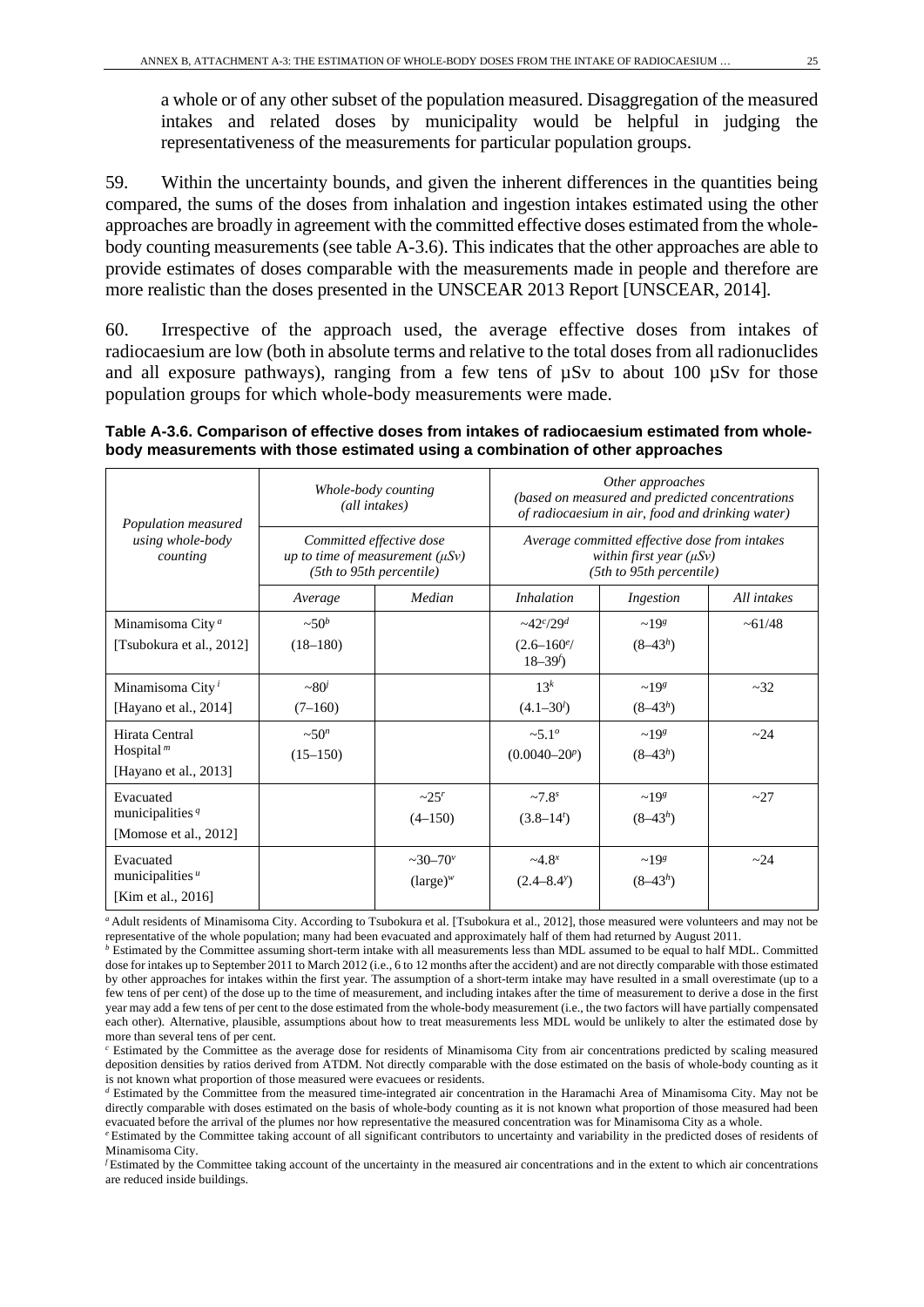*<sup>g</sup>*Estimated by Murakami and Oki [Murakami and Oki, 2014] from measured concentrations in food and drinking water in Fukushima City. The Committee has assumed this estimate to be applicable to the whole of Fukushima Prefecture while recognizing that there will be some variation with location. The results of the market-basket and duplicate-diet studies for Fukushima Prefecture and other prefectures indicate that the spatial variation in ingestion doses is not large and the Committee has judged that the variation between municipalities within Fukushima Prefecture is unlikely to be more than a factor of a few.

*<sup>h</sup>*The quoted percentiles are those estimated by Murakami and Oki for their estimates of doses from ingestion in Fukushima City. The Committee's assumption that the estimates for Fukushima City are applicable to Fukushima Prefecture as a whole will increase the quoted uncertainties.

*i* Hayano et al. [Hayano et al., 2014] reported only on measurements made of those who lived in "the most contaminated zone", about 85% of whom had been evacuated at different times during March 2011, but had returned in July 2011.

*<sup>j</sup>* Estimated by the authors assuming acute inhalation of radiocaesium in March 2011 and no further intake of radiocaesium up to the time of measurement (July 2011) and are not directly comparable with those estimated by other approaches for intakes within the first year. The assumption of an acute intake by inhalation on 12 March may have resulted in a small overestimate (up to a few tens of per cent) of the committed dose from intakes up to the time of measurement. The estimated doses are not representative for Minamisoma City as a whole as the authors only reported the results of measurements for those living in the "most contaminated zone", about 85% of whom were evacuated at various times in March 2011.

*<sup>k</sup>*Estimated by the Committee as the average dose for evacuees from Haramachi and Kashima Areas of Minamisoma City (who comprised 82% of those measured).

*<sup>l</sup>* Estimated by the Committee taking account of all significant contributors to uncertainty and variability in the predicted doses of evacuees from Haramachi and Kashima Areas of Minamisoma City.

*<sup>m</sup>* Seventy-three per cent from Fukushima Prefecture, 23% from Ibaraki Prefecture with the remainder from Miyagi and Tochigi prefectures. No information available on where, within the prefectures, those measured were at the time of the accident or where they lived subsequently within the respective prefectures.

*<sup>n</sup>* Estimated by the Committee assuming short-term intake with all measurements less than MDL assumed to be equal to half MDL. Committed dose for intakes up to October 2011 to March 2012 (i.e., 7 to 12 months after the accident) and are not directly comparable with those estimated by other approaches for intakes within the first year. The Committee has used the measurement data in the first year after the accident at FDNPS, although the authors restricted their analyses to measurements made after March 2012 because of possible surface contamination of clothes before this date. The assumption of a short-term intake may have resulted in a small overestimate (up to a few tens of per cent) of the dose up to the time of measurement. Alternative, plausible, assumptions about how to treat measurements less MDL would be unlikely to alter the estimated dose by more than several tens of per cent. The quoted dose is the average of those measured but, without knowing where the people were, within the respective prefectures, at the time of the accident and subsequently, it is difficult to attribute this dose to one or other specific population group. The authors acknowledge that their results are not conclusive for Fukushima Prefecture as a whole.

*<sup>o</sup>*Estimated by the Committee as the average dose to residents in Fukushima Prefecture based on predicted air concentrations derived by scaling measured deposition densities by ratios derived using source term and ATDM. It may not be directly comparable with the dose estimated from whole-body counting as it is not known whether those measured were representative of the population of Fukushima Prefecture as a whole. *P* Estimated by the Committee taking account of all significant contributors to uncertainty and variability in the predicted doses of residents of Fukushima Prefecture.

*<sup>q</sup>* Adult evacuees from Futaba Town, Hirono Town, Iitate Village, Katsurao Village, Kawamata Town, Kawauchi Village, Minamisoma City, Namie Town, Naraha Town, Okuma Town and Tomioka Town. Measurements initially made (from 11 July 2011) on evacuees from Iitate Village, Kawamata Town and Namie Town, and from 1 September 2011 on those from elsewhere. No information is available on the numbers of those measured in each municipality.

*<sup>r</sup>* Estimated by the authors by extrapolating to the 50th percentile assuming a log-normal distribution. Committed dose for intakes up to July 2011 to January 2012 (i.e., 3 to 10 months after the accident) and are not directly comparable with those estimated by other approaches for intakes within the first year. The assumption of an acute intake by inhalation on 12 March may have resulted in a small overestimate (up to a few tens of per cent) of the committed dose from intakes up to the time of measurement. The median dose and percentiles take no account of potential bias consequent upon a fraction of the measurements being affected by contamination on clothes (see section III.A.1). The quoted value is the median dose of those measured which is not necessarily the median dose of the population of the evacuated municipalities and, therefore, not directly comparable with the doses estimated using other approaches which are the averages for the population of all of the evacuated municipalities. The authors also presented dose distributions for each of the six evacuated municipalities, with the doses varying from about a factor of two lower, to a few tens of per cent higher, than those for all municipalities.

*<sup>s</sup>*Estimated by the Committee as the average dose for all evacuees from Fukushima Prefecture based on predicted air concentrations using source term and ATDM. It may not be directly comparable with the dose estimated from whole-body counting as it is not known whether those measured were representative of evacuees as a whole.

*t* Estimated by the Committee taking account of all significant contributors to uncertainty and variability in the predicted doses of evacuees as a whole.

*<sup>u</sup>* Adult evacuees from the same municipalities as in footnote q apart from Minamisoma City and inclusion of Tamura Town. More than half of those measured were from Namie Town, about 11% from Iitate Village and about 7% from each of Kawamata Town and Futaba Town. Median doses only estimated for Namie Town, Iitate Village and Futaba Town.

*<sup>v</sup>* Estimated by the authors assuming a log-normal distribution. Committed dose for intakes up to June 2011 to July 2011 (i.e., 3 to 4 months after the accident) and are not directly comparable with those estimated by other approaches for intakes within the first year. The assumption of an acute intake by inhalation on 12 March may have resulted in a small overestimate (up to a few tens of per cent) of the committed dose from intakes up to the time of measurement. The quoted values are the range of median doses of those measured in Futaba Town (68 μSv), Iitate Village (27 μSv) and Namie Town (26 μSv), which are not necessarily the median dose in the whole population of the evacuated municipalities and, therefore, not directly comparable with the average doses for the whole population of the 11 evacuated municipalities estimated using the other approaches.

*<sup>w</sup>* Uncertainties are large because of the small numbers of people measured (90, 20 and 12 in Namie Town, Iitate Village and Futaba Town, respectively). 5th percentiles not determined (less than MDL) and the 95th percentiles are a factor of about 5 to 6 times greater than the median values. *<sup>x</sup>* Estimated by the Committee as the average dose for evacuees, with account taken of where those measured were evacuated from, based on predicted air concentrations using source term and ATDM; the estimated dose is directly comparable with that estimated based on whole-body counting but is not representative of the dose for all evacuees, rather just those measured.

*<sup>y</sup>*Estimated by the Committee taking account of all significant contributors to uncertainty and variability in the predicted doses of evacuees taking account of where those measured were evacuated from.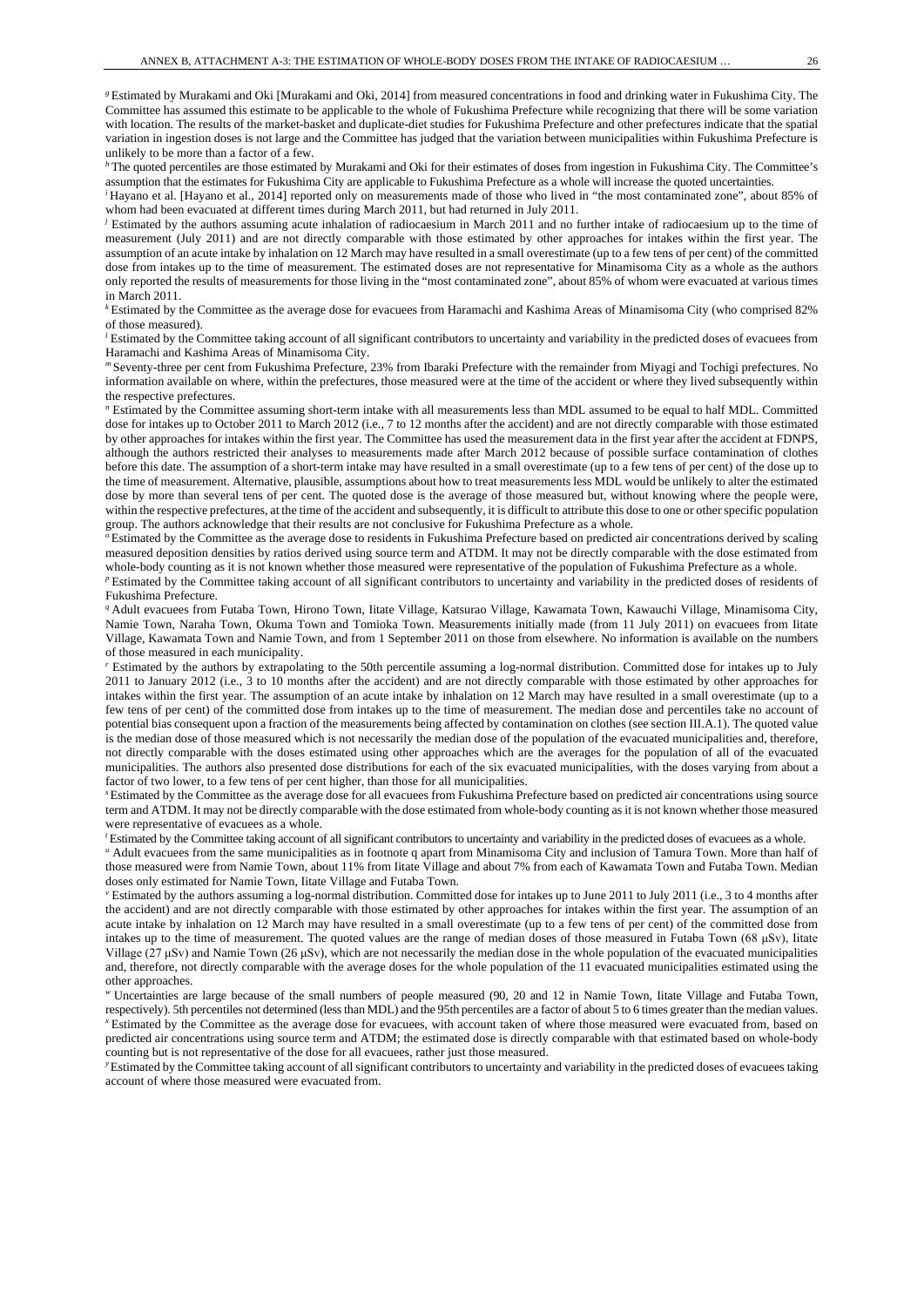61. The comparison between doses estimated from whole-body counting and the other approaches can also provide some insights into the relative contribution of inhalation and ingestion to the intake of radiocaesium; caution should however be exercised in drawing too definitive conclusions given the various qualifications on the estimated doses and their comparability (see footnotes to table A-3.6). For Minamisoma City, where those measured were combinations of evacuees and residents, the contribution of inhalation is of the order of 60 to 80%, based on measured and predicted air concentrations, respectively. In evacuated municipalities, the contribution of inhalation is about 20–40%, albeit associated with large uncertainty owing to significant uncertainties in the intakes, in particular, the predicted air concentrations. For those measured by Hayano et al. [Hayano et al., 2013] at Hirata Central Hospital (about three-quarters and one-quarter, respectively, from Fukushima and Ibaraki prefectures), the contribution of inhalation is about 15–20%, albeit associated with significant uncertainty owing to lack of information on where those measured were within the respective prefectures (i.e., whether they were distributed pro rata with the prevailing population density) at the time of the accident and subsequently.

62. More meaningful estimates of the contribution of inhalation can be obtained from measured air concentrations [Oura et al., 2015] of radiocaesium at numerous locations in Fukushima Prefecture and elsewhere in Japan, in particular as they are associated with much smaller uncertainties than those predicted on the basis of an assumed source term and ATDM. The relative contributions of inhalation and ingestion to the average committed effective dose in the first year for Fukushima City and the Tokyo Metropolitan Area are given in table A-3.7. The doses from inhalation are based on the average measured air concentrations at four monitoring stations in Fukushima City and 11 stations in the Tokyo Metropolitan Area; the doses from ingestion are those estimated by Murakami and Oki [Murakami and Oki, 2014]. The contribution of inhalation to the total dose is about 13% at Fukushima City and about 16% for the Tokyo Metropolitan Area. These may be more indicative of the contribution from inhalation across larger (non-evacuated) areas of Fukushima Prefecture than those that can be derived from table A-3.6.

| Location                | Average committed effective dose<br>from intakes of radiocaesium within the first year $(\mu Sv)$<br>$(5th to 95th)$ percentile) |              |             |  |  |  |
|-------------------------|----------------------------------------------------------------------------------------------------------------------------------|--------------|-------------|--|--|--|
|                         | <i>Inhalation</i>                                                                                                                | Ingestion    | All intakes |  |  |  |
| Fukushima City          | $~2.8^a$                                                                                                                         | $\sim 19^b$  | $\sim$ 22   |  |  |  |
|                         | $(1.7 - 4.0)$                                                                                                                    | $(8-43)$     | $(4-39)$    |  |  |  |
| Tokyo Metropolitan Area | $\sim 1.2^c$                                                                                                                     | $\sim 6.1^b$ | ~1.3        |  |  |  |
|                         | $(0.11 - 2.4)$                                                                                                                   | $(3.0-12)$   | $(2.7-12)$  |  |  |  |

**Table A-3.7. Relative contributions of inhalation and ingestion to committed effective dose from the intake of radiocaesium**

*<sup>a</sup>* Average of measured time-integrated air concentrations of 137Cs at four monitoring stations in Fukushima City (Furukawa, Minamimachi, Moriai and Sugitsumacho) [Oura et al., 2015]; average time-integrated air concentration 1.8 10<sup>6</sup> Bq s/m<sup>3</sup>.

*b* Average ingestion doses estimated by Murakami and Oki [Murakami and Oki, 2014].

<sup>&</sup>lt;sup>c</sup> Average of measured time-integrated air concentrations of <sup>137</sup>Cs at 11 monitoring stations in Tokyo Metropolitan Area (Edogawakuminamikasai, Hachiojishi-Kawaguchimachi, Hachiojishi-tatemachi, Himonya, Kannanadori-kakinokizaka, Kannanadori-matsubarabashi, Katsushikaku-mizumotokoen, Machidashi-nogaya, Nakaharakaido-minamisenzoku, Omeshi-higashiome and Setagayaku-seijyo) [Oura et al., 2015]; average time-integrated air concentration 7.4  $10^5$  Bq s/m<sup>3</sup>.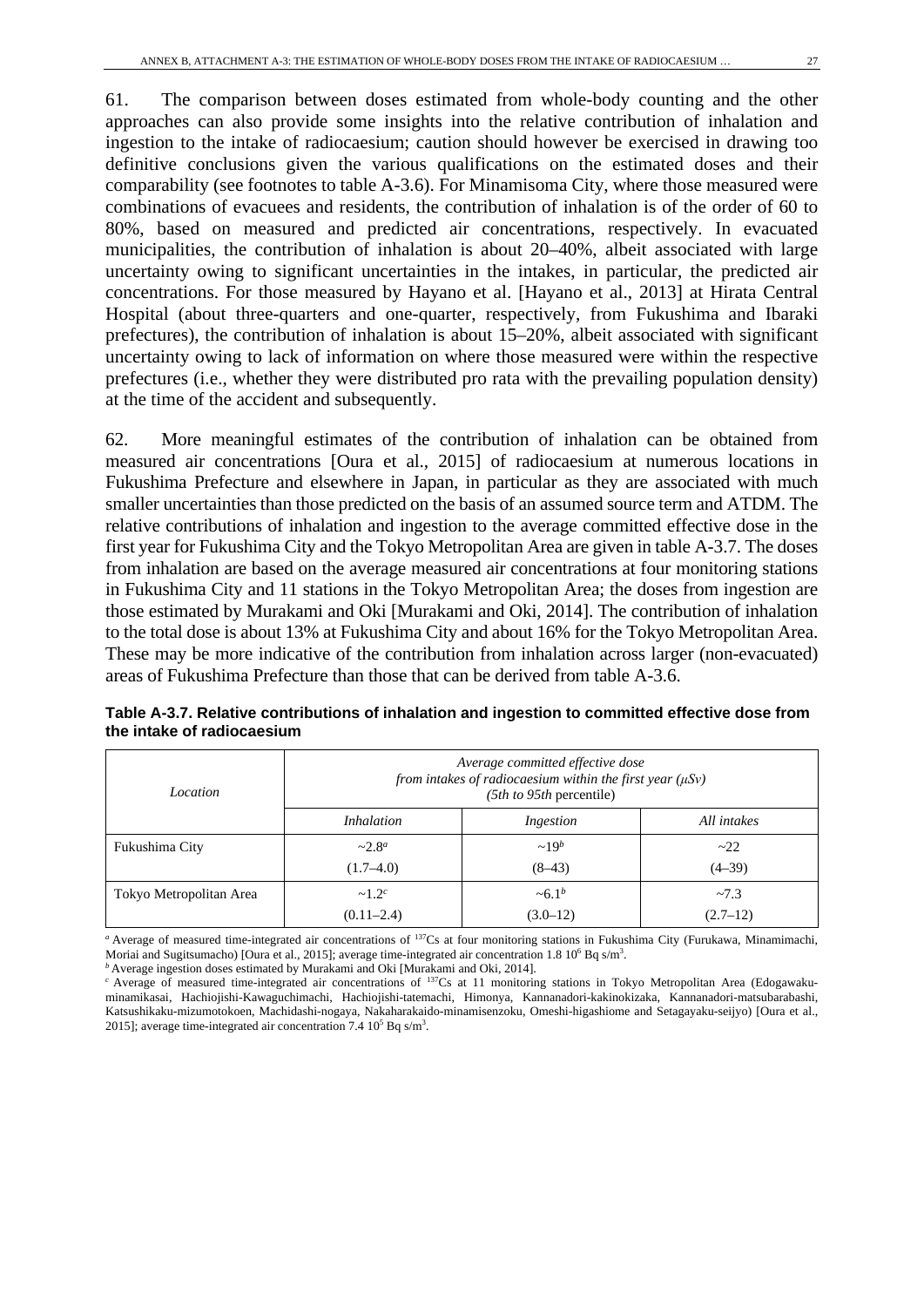63. As in its UNSCEAR 2013 Report [UNSCEAR, 2014], the Committee has chosen to use a less direct modelling approach in updating its estimates of doses from the intakes of all radionuclides (including those of radiocaesium) by inhalation and ingestion. Doses from intakes by inhalation have been estimated using an assumed source term and ATDM as described in attachment A-10. Doses from intakes by ingestion in the first year have been based on the estimates of Murakami and Oki [Murakami and Oki, 2014]. This approach was adopted taking account of the following:

- *(a)* While the whole-body counting measurements are informative of intakes of, and doses from, radiocaesium at particular locations or for particular population groups (e.g., Minamisoma City, the evacuated municipalities), they are limited in the extent to which they can provide a basis for estimating doses from intakes of radiocaesium elsewhere (i.e., for the whole of Japan) and/or for the wide spectrum of radionuclides released in a nuclear accident;
- *(b)* In these circumstances, the use of an assumed source term and ATDM was the only way in which the Committee could estimate the spatial variation in doses from intakes of all radionuclides by inhalation across the whole of Fukushima Prefecture and elsewhere in Japan;
- *(c)* The analysis carried out by Murakami and Oki of intakes of, and related doses from, ingestion of radionuclides provides the only method currently available for consistently estimating doses from all relevant radionuclides from ingestion of food and drinking water from the early period after the accident onwards;
- *(d)* Whole-body monitoring measurements are only informative about total intakes of radiocaesium (and not of other radionuclides, or about the relative contribution from inhalation or ingestion) up to the time of measurement; market-basket and duplicate-diet studies are only informative about intakes by ingestion at the time the studies were carried out.

64. For doses from ingestion, the estimates of Murakami and Oki have been used. The authors made estimates of doses (and their associated uncertainties) to males and females and for several age groups: *(a)* the average dose estimates for males and females have been used, *(b)* the doses for those aged 1–6 years have been used for the 1-year-old infant, *(c)* the doses for those aged 7–12 years have been used for the 10-year-old child, and *(d)* the doses for those aged 19 years or more have been used for adults. For the 1-year-old infant, this may have resulted in an overestimate in the dose by a few tens of per cent because of the age dependence of the dose from internal exposure from ingestion of radiocaesium. This approach is consistent with the approach adopted for intakes of radioiodine (see attachment A-2) and results in estimates of doses from ingestion that are broadly comparable with those from the market-basket and duplicate-diet studies and with the whole-body monitoring studies. The Committee has assumed that Murakami and Oki's dose estimates for Fukushima City are applicable to the whole of Fukushima Prefecture while recognizing that there will be some variation with location. The results of the market-basket and duplicate-diet studies for Fukushima Prefecture and other prefectures indicate that the spatial variation in ingestion doses is not large and the Committee has judged that the variation between municipalities within Fukushima Prefecture is unlikely to be more than a factor of a few.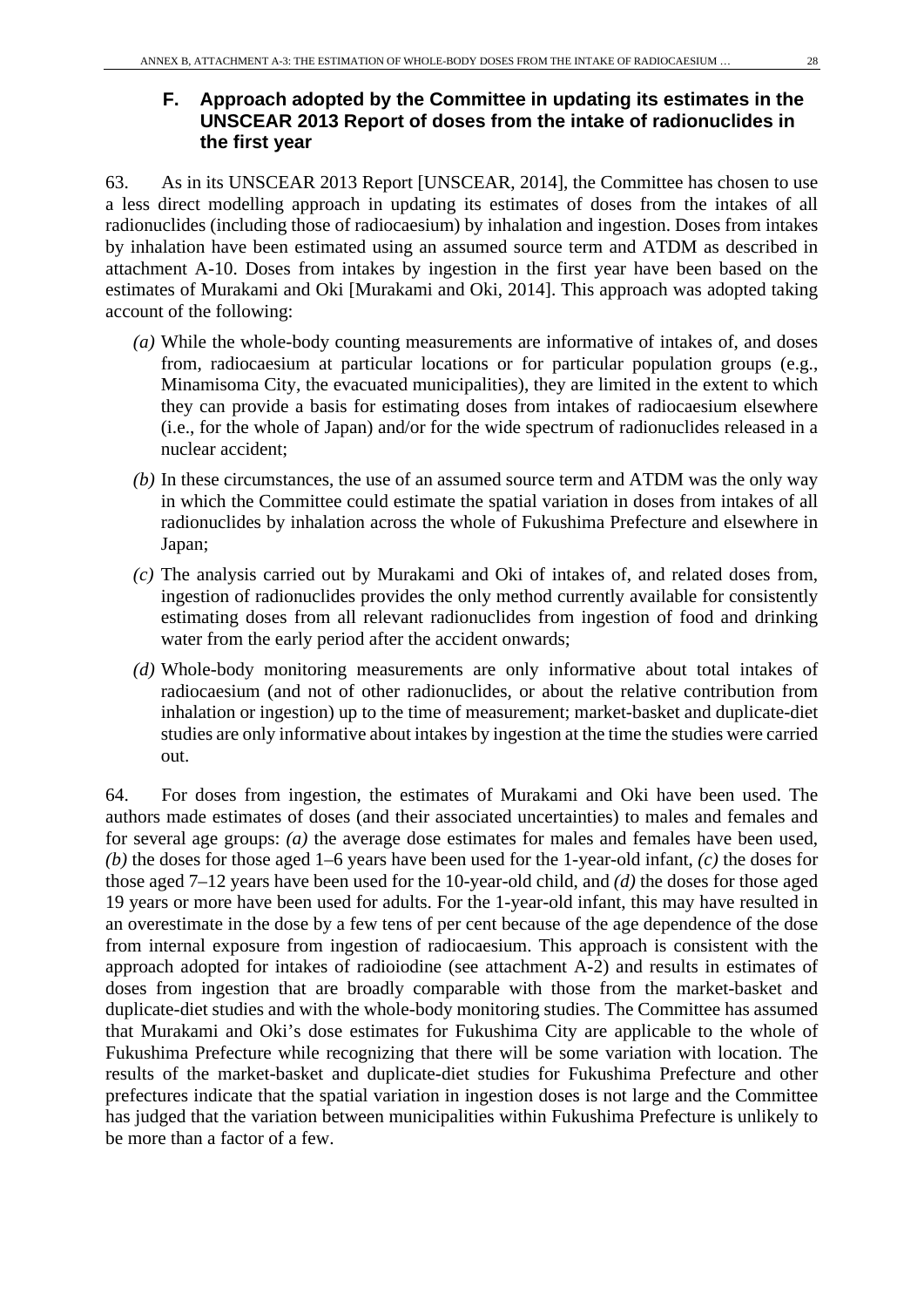65. For neighbouring (Group 3) and distant (Group 4) prefectures, doses from ingestion of radiocaesium have been estimated from the doses for Fukushima Prefecture according to the ratios of the average doses from ingestion for these groups of prefectures to the average dose from ingestion for Fukushima Prefecture estimated in the UNSCEAR 2013 Report [UNSCEAR, 2014]. These average doses in the UNSCEAR 2013 Report had been estimated from a large database of measurements of food sampled in 2011 from markets all over the country (see attachment C-8 of the UNSCEAR 2013 Report), and have been used as a surrogate for the averages of the measured concentrations. The resulting ratios for radiocaesium are: Group  $3/G$ roup  $2 = 0.23$  and Group  $4/G$ roup  $2 = 0.143$  (see appendix C and attachment C-15 of the UNSCEAR 2013 Report). The resulting doses for the Group 3 and Group 4 prefectures are broadly consistent with the estimates from Murakami and Oki [Murakami and Oki, 2014] for the Osaka and Tokyo Metropolitan Areas.

66. Since food rations were sampled either from local families or from food markets with subsequent culinary processing, the data on the radiocaesium content of the food and drinks takes into account the effects of remediation and of the monitoring and inspection measures applied in agriculture and forested areas (see chapter IV of the annex B). In the long term, if these measures were to be relaxed there may be some minor increase in corresponding ingestion doses, and then the long-term dose projections may become somewhat underestimated.

67. Absorbed doses to red bone marrow, breast and colon from the ingestion of radiocaesium have been assessed from the effective dose estimates using the respective ratios of the dose coefficients for the absorbed dose in each organ from ingestion of radiocaesium to the effective dose coefficients in each age group [ICRP, 1993; ICRP, 1995].

# **IV. ESTIMATING DOSES FROM INTERNAL EXPOSURE DUE TO INTAKES OF RADIOCAESIUM BY INGESTION AFTER THE FIRST YEAR**

68. To assess doses from ingestion after the first year, the information from the market-basket and duplicate-diet studies has been used. These studies provide a direct estimate of intakes of radiocaesium from ingestion from about July 2011 onwards and an indication of intakes in 2012 and 2013 [Harada et al., 2013; Harada et al., 2014; Koizumi et al., 2012; Sato et al., 2013; Tsutsumi et al., 2013; Uekusa et al., 2014]. The data were collected between July 2011 and March 2013. In order to use the combined results of these studies, the Committee has adjusted the resulting estimates of intakes to the same date, 15 March 2012, taking account of both radioactive decay and the decline in the radiocaesium concentrations in foods predicted by the model of Smith et al. [Smith et al., 2017] following the deposition of the radiocaesium on to the ground (see below).

69. The results are summarized in table A-3.8, which gives the mean, median and other statistical parameters of the distributions of the estimates of the daily intake by ingestion of 134Cs and 137Cs for adult residents of Fukushima Prefecture, four neighbouring prefectures and eight distant prefectures of Japan.

70. The intakes were highest in Fukushima Prefecture, lower by a factor of 1.3 in the neighbouring prefectures, and lower by a factor of three in distant prefectures of Japan. The ratios do not directly reflect the ratios of 137Cs soil deposition densities in corresponding areas because of the system of food supply and distribution in Japan.

71. For comparison, Murakami and Oki [Murakami and Oki, 2014] estimated an effective dose rate for adults from ingestion of  $^{134}Cs$  and  $^{137}Cs$  in Fukushima City in March 2012 of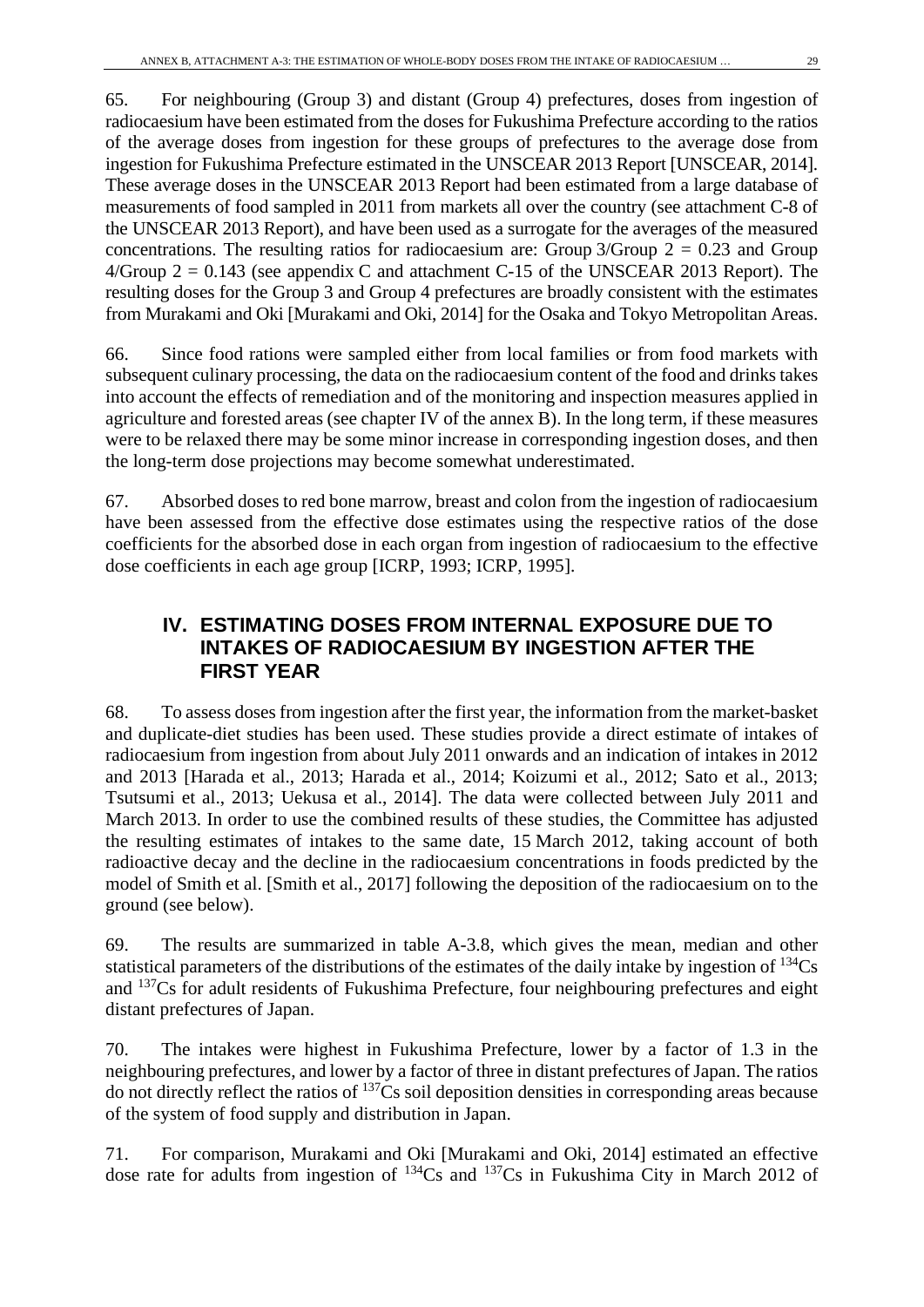0.44  $\mu$ Sv per month. Assuming that the ratio of  $^{134}Cs$  to  $^{137}Cs$  at the time of the accidental release of these radionuclides was 1:1, this dose rate would correspond to intake rates of about 0.4 Bq/d of  $134Cs$  and of about 0.5 Bq/d of  $137Cs$ . These intakes are within a factor of two of the mean daily intakes in Fukushima Prefecture estimated for March 2012 from the market-basket and duplicate-diet studies, as presented in table A-3.8.

72. Uekusa et al. [Uekusa et al., 2014] provides information to enable comparisons between the estimated intakes of children of various age groups with the intakes of adults. The authors collected duplicate diets from six children in each of three age groups and from 21 adults (defined as 13 years old and above) in each of the nine prefectures, and analysed the samples for their radiocaesium content. The Committee derived the ratios of the median intakes for children to the median intakes for adults in each prefecture in 2011–2012. The average value of these ratios was 0.57 for both of the age groups 1–6 years and 6–12 years. Although the number of participants in each prefecture was quite limited, the ratios were similar in all the nine studied prefectures.

**Table A-3.8. Estimates of the daily intake for adults from ingestion of radiocaesium, derived from the market-basket and duplicate-diet studies, adjusted to 15 March 2012 [Harada et al., 2013; Harada et al., 2014; Koizumi et al., 2012; Sato et al., 2013; Tsutsumi et al., 2013; Uekusa et al., 2014]**

|                          | No. of               |              | Daily intake (Bq/d) |        |                 |       |      |
|--------------------------|----------------------|--------------|---------------------|--------|-----------------|-------|------|
| Location                 | studies <sup>a</sup> | Radionuclide | Mean                | Median | SD <sup>b</sup> | Min.  | Max. |
| Fukushima Prefecture     | 18                   | 134Cs        | 0.72                | 0.44   | 0.53            | 0.19  | 2.1  |
|                          |                      | 137Cs        | 1.0                 | 0.78   | 0.75            | 0.27  | 3.1  |
| Neighbouring prefectures | 11                   | 134Cs        | 0.43                | 0.37   | 0.16            | 0.28  | 0.79 |
|                          |                      | 137Cs        | 0.60                | 0.49   | 0.21            | 0.36  | 1.1  |
| Distant prefectures      | 33                   | 134Cs        | 0.26                | 0.24   | 0.16            | 0.075 | 0.68 |
|                          |                      | 137Cs        | 0.32                | 0.25   | 0.22            | 0.090 | 0.99 |

*<sup>a</sup>* The six papers cited included 62 studies in total in different prefectures/municipalities. *b* Standard deviation.

73. To estimate doses over the longer term from ingestion of food containing radiocaesium, Smith et al. [Smith et al., 2017] have developed a model to predict the time-dependent changes in the concentration of radiocaesium in foods following its deposition. The authors focused on  $137Cs$  as being the radionuclide of most concern over the longer term, given the 2-year half-life of  $^{134}Cs$ . They made use of over 4,000 measurements of the concentration of  $^{137}Cs$  in foods and in the whole diet in Japan carried out over 50 years prior to the FDNPS accident, where the sources of the <sup>137</sup>Cs were atmospheric nuclear weapons' testing and the Chernobyl accident. The model included: *(a)* a fast decline in concentrations in foods or the whole diet following deposition, to represent rapid wash-off from plant surfaces and initial sorption to soil; *(b)* a slow decline, to represent soil fixation processes; and *(c)* a very long-term component, to represent declines due to vertical migration, erosion and further slow reductions in bioavailability. Different combinations of the model parameters were used to find the best fit to the long-term measurement data. Measurement data from five regions not used in model development were then used to test the model predictions and good agreement was found. In addition, whole diet measurements made following the FDNPS accident provided a further test of the model and showed consistency with the rapid decline component.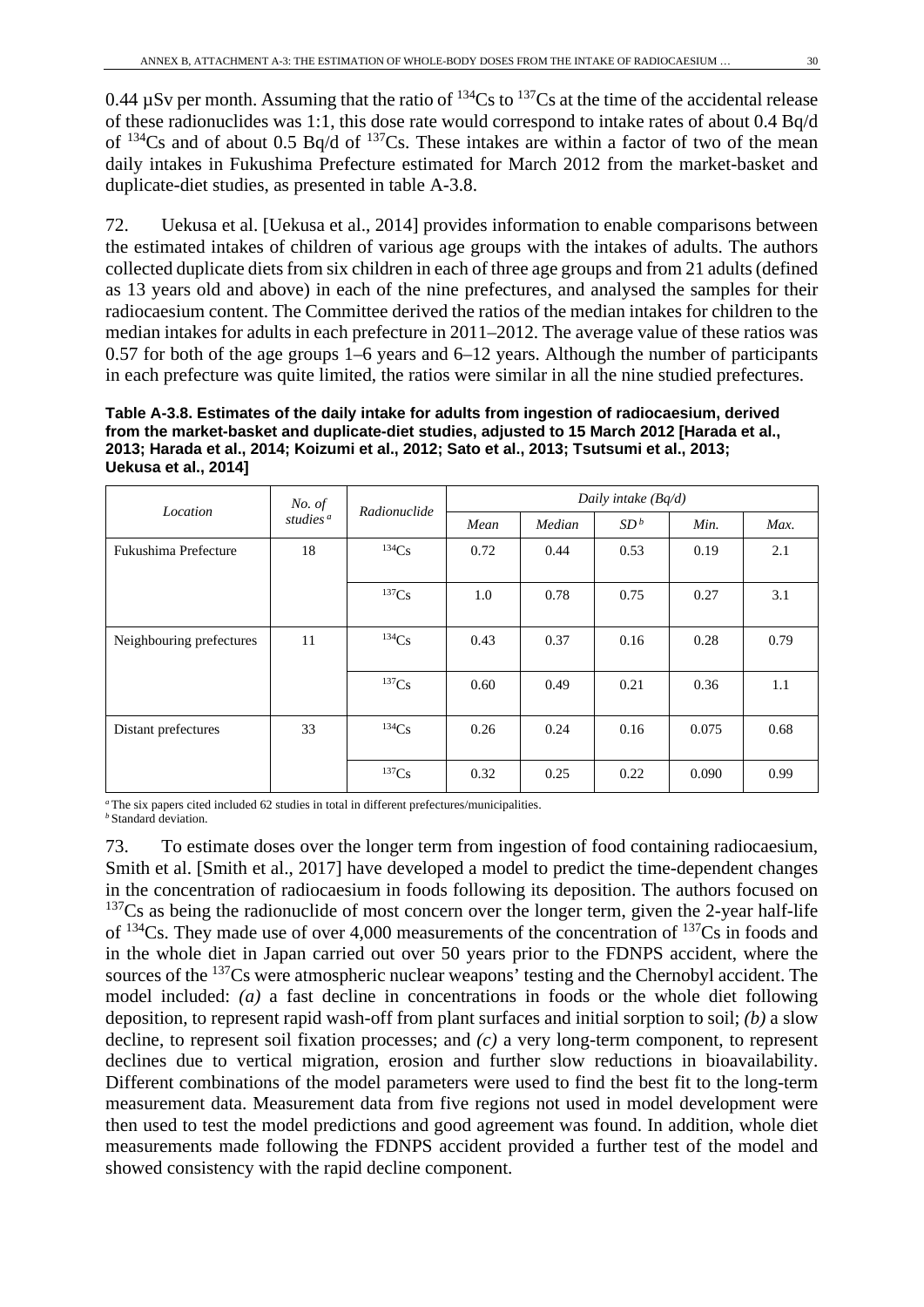74. The doses from ingestion of radiocaesium after the first year were assessed using the model of Smith et al. [Smith et al., 2017], which used the following generic equation A-3.2:

$$
C(t) = \int_{-\infty}^{t} D(\tau) \cdot (A \cdot e^{-(\lambda + k_1)(t - \tau)} + B \cdot e^{-(\lambda + k_2)(t - \tau)} + C \cdot e^{-(\lambda + k_3)(t - \tau)}) d\tau
$$
 (A-3.2)

where  $C(t)$  is the activity concentration of the radionuclide in the environmental compartment of interest (wheat, rice, vegetables, in Bq/kg and whole diet, in Bq/d) at time t (y), and  $D(\tau)$  in  $(Bq/(m^2 y))$  is the time-dependent radionuclide ground deposition rate at time,  $\tau(y)$  preceding time *t*. *A*, *B*, and *C* (m<sup>2</sup>/kg for foodstuffs; m<sup>2</sup>/d for diet) are coefficients representing, respectively, a fast decline in activity concentrations after fallout (at rate  $k_1$ , y<sup>-1</sup>), a slow decline (at rate  $k_2$ , y<sup>-1</sup>) as a result of soil fixation processes, and the very long-term component (at rate *k3*, y<sup>−</sup><sup>1</sup> ), which declines due to vertical migration, erosion and further slow reductions in bioavailability; *λ* is the physical decay constant of 137Cs.

75. Equation A-3.2 was fitted to the monitoring data from 1963–2008 collected in nine prefectures of Japan to derive the following parameter values for the whole diet (with 98% coverage limits in brackets):

 $- B(m^2/d) = 9.6 \times 10^{-4} (6.1 \times 10^{-4} - 1.3 \times 10^{-3})$ 

$$
- k_2 (y^{-1}) = 0.89 (0.52 - 1.3)
$$

- $-C \text{ (m}^2/\text{d}) = 6.4 \times 10^{-5} (4.7 \times 10^{-5} 8.1 \times 10^{-5})$
- $-k_3(y^{-1}) = 0.051(0.042 0.060).$

76. The short-term parameters *A* and *k1* are not necessary for fitting long-term monitoring data.

77. For a single deposition on the ground *D* (Bq/m<sup>2</sup>) at  $t = 0$ , and for times, *t*, greater than a year after this deposition (when the short-term decline has had effect and can be ignored), this model can be used to predict the intake, *ia*, of caesium radionuclide, *a*, in the whole daily diet as a result of this short-term deposition according to the following equation A-3.3:

$$
I_a(t) = D \cdot exp(-(\lambda_a t)) (B \cdot exp(-(k_2 t) + C \cdot exp(-(k_3 t)), Bq/d, \tag{A-3.3})
$$

where the parameter values and their uncertainty are presented above.

78. The declines over time given by this equation have been used with the estimated intakes adjusted to 15 March 2012 ( $t = \theta$ ) from the market-basket and duplicate-diet studies described above, and set out in table A-3.8, according to the following equation A-3.4:

$$
I_a(t) = I_a(\theta) \exp(-(\lambda_a(t-\theta))(2.1 \exp(-0.89 \cdot t) + 0.14 \exp(-0.051 \cdot t)), Bq d^{-1}
$$
 (A-3.4)

where  $\lambda_{137} = 0.023$  y<sup>-1</sup> and  $\lambda_{134} = 0.336$  y<sup>-1</sup> are the physical (radioactive) decay constants for  $137Cs$  and  $134Cs$ , respectively, and the factors of 2.1 and 0.14 (unitless) have been derived from equation A-3.3 for time  $\theta = 1$  y, as follows:

$$
D = I_a(\theta)/(exp-(\lambda_a \theta) (B \cdot exp-(k_2 \theta) + C \cdot exp-(k_3 \theta)))
$$

Therefore*,*

 $I_a(t) = I_a(\theta) \exp(-\lambda_a(t-\theta)) (B^* \exp(-k_2 \cdot t) + C^* \exp(-k_3 \cdot t))$ where *(for*  $\theta = 1$  *y):*  $B^* = B/(B \cdot exp \cdot k_2 + C \cdot exp \cdot k_3) = 2.1$  $C^* = C/(B \cdot exp-k_2 + C \cdot exp-k_3) = 0.14$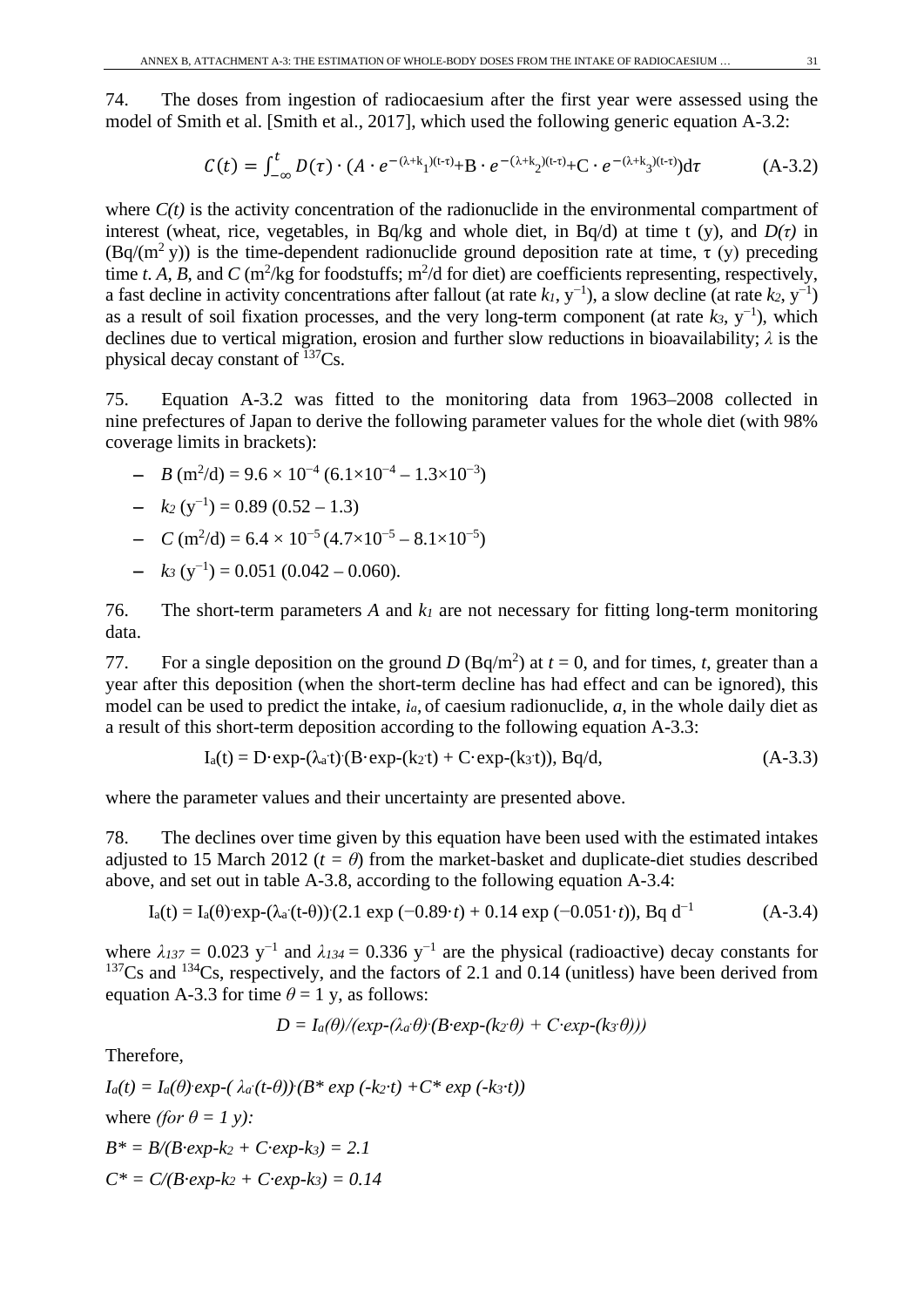79. The committed effective dose, *Ea*, in mSv can then be calculated from the intake in Bq using the dose coefficients for ingestion for each radionuclide given in table A-3.5. Doses projected for the long-term periods of 1–10 years and 11–60 years (i.e., up to age 80 for adults) after deposition have been calculated using the formulae A-3.5a and 5b:

$$
E_a(1-10) = \int_1^{10} E_a(t) \cdot dt, \text{ mSv} \tag{A-3.5a} \text{ or}
$$

$$
E_a(11-60) = \int_{11}^{60} E_a(t) \cdot dt, mSv
$$
 (A-3.5b)

# **V. UPDATED ESTIMATES OF COMMITTED EFFECTIVE DOSES FROM INTAKE OF RADIOCAESIUM**

80. Updated estimates of committed effective doses from inhalation of radiocaesium (along with all other radionuclides), using a source term and ATDM, are presented in attachment A-10 and are not addressed further here.

81. The updated estimate of the committed effective doses from ingestion of radiocaesium for adults in Fukushima Prefecture is 19 μSv in the first year. This value was estimated by Murakami and Oki [Murakami and Oki, 2014] for Fukushima City and has been assumed to apply to the whole of Fukushima Prefecture. The corresponding committed effective doses for 10-year-old children and 1-year-old infants are given in table A-3.9, as are the committed effective doses in neighbouring prefectures and other prefectures in Japan estimated as described in section III.F above.

**Table A-3.9. Updated estimates of the prefecture average committed effective doses to adults, children and infants, in different population groups, from the ingestion of 134Cs and 137Cs from food and drinking water in the first year**

| Population | Location                 | Prefecture average committed effective dose from ingestion of<br><sup>134</sup> Cs and <sup>137</sup> Cs ( $\mu$ Sv) |             |       |  |
|------------|--------------------------|----------------------------------------------------------------------------------------------------------------------|-------------|-------|--|
| group      |                          | 1-year-old                                                                                                           | 10-year-old | Adult |  |
|            | Fukushima Prefecture     | 8.0                                                                                                                  | 12          | 19    |  |
|            | Neighbouring prefectures | 1.8                                                                                                                  | 2.8         | 4.4   |  |
|            | Distant prefectures      | 1.1                                                                                                                  |             | 2.7   |  |

82. The 5th and 95th percentiles on these estimates are about a factor of two below and a factor of five above the average committed effective dose for Fukushima Prefecture [Murakami and Oki, 2014]; for other prefectures, expert judgment has been used by the Committee to derive 5th and 95th percentiles of factors of 0.3 to 3 times the average dose.

83. For those evacuated, surveys have indicated that intakes of radionuclides in food would have been very low in the period before and during evacuation, because most of the food that evacuees consumed immediately after the accident was sourced from either stockpiles prepared before the accident or relief supplies from outside the affected areas [Hirakawa et al., 2017]. So, only committed effective doses from ingestion of food once the evacuees reached their destination have been included in their estimated first year doses.

84. Intakes of radiocaesium from ingestion in the first year would have continued over the whole of the year at a generally declining rate, albeit with shorter term deviations from this trend depending on the foods consumed (e.g., consumption of wild produce with enhanced levels of radiocaesium).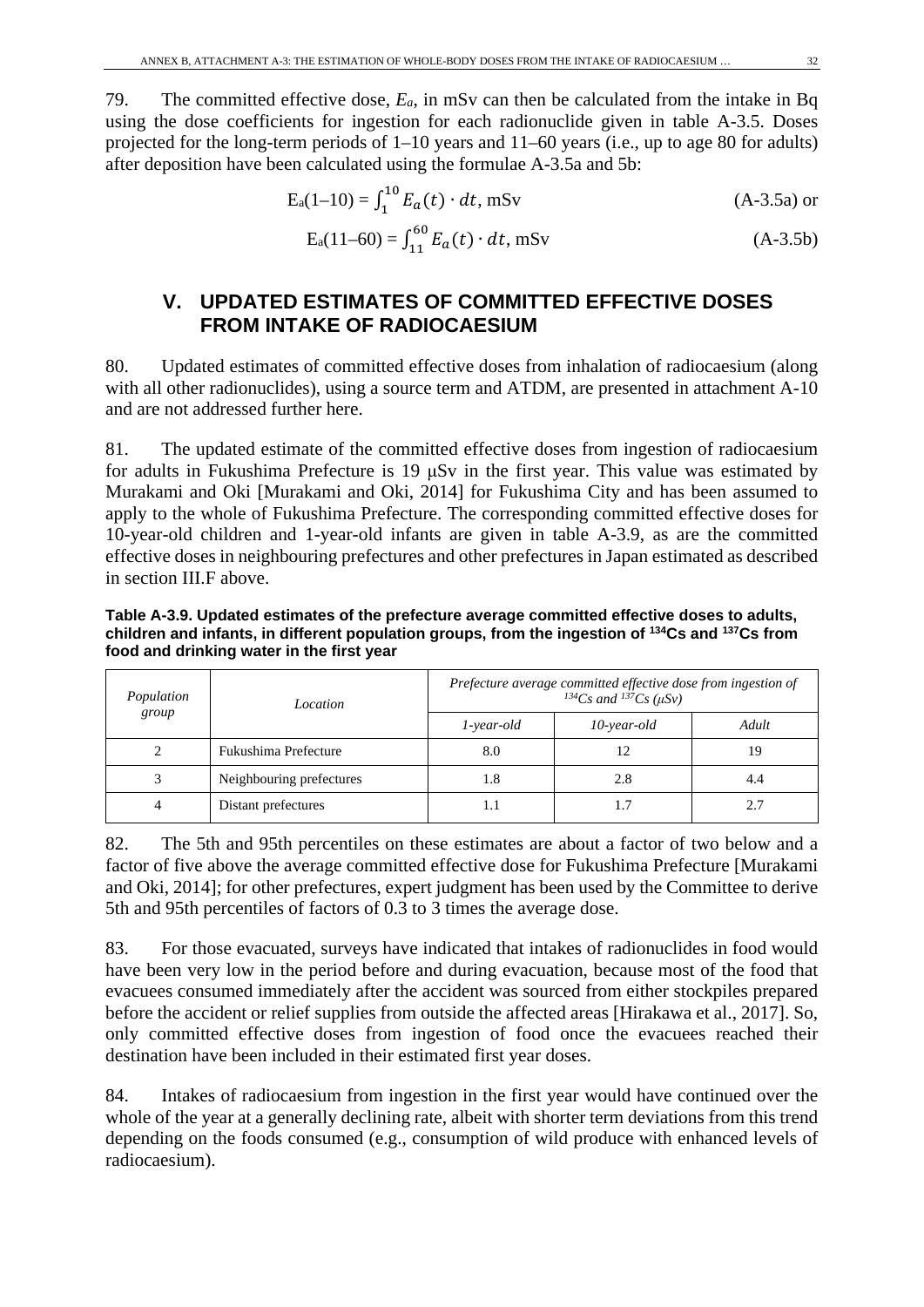85. Committed effective doses from intakes of radiocaesium by ingestion after the first year have been estimated using intakes of radiocaesium from ingestion derived from the market-basket and duplicate-diet studies and the model of Smith et al. [Smith et al., 2017] (see section IV). The average doses up to 10 years after the accident and for lifetimes are shown in table A-3.10 for adults for Fukushima Prefecture, four neighbouring prefectures and for the rest of Japan. The 5–95% range of doses was estimated by the Committee using the Monte-Carlo simulation.

86. The data in table A-3.10 show that projected doses to adults from ingestion of radiocaesium are very low, ranging from 5 to 14 µSv over 1–10 years and from 1 to 4 µSv over 11–60 years over all prefectures. The new ingestion dose estimates for doses after the first year based on whole ration measurements in 2011–2013 and the model of Smith et al. [Smith et al., 2017] are about a factor of five to six times lower than similar internal doses presented in the UNSCEAR 2013 Report [UNSCEAR, 2014].

**Table A-3.10. Updated estimates of prefecture average and percentiles of committed effective doses to adults from ingestion of radiocaesium in food and drinking water after the first year**

| Time period<br>(years) | Quantity  | Committed effective dose to adults $(\mu S \nu)$ |                                        |                                |
|------------------------|-----------|--------------------------------------------------|----------------------------------------|--------------------------------|
|                        |           | Group 2<br>Fukushima Prefecture                  | Group 3<br>Neighbouring<br>prefectures | Group 4<br>Distant prefectures |
| $1 - 10$               | Average   | 14                                               | 8.3                                    | 4.6                            |
|                        | $5 - 95%$ | $6 - 31$                                         | $4 - 18$                               | $2.1 - 10$                     |
| $11 - 60$              | Average   | 3.8                                              | 2.3                                    | 1.2                            |
|                        | 5-95%     | $1.0 - 15$                                       | $0.4 - 15$                             | $0.3 - 5$                      |

87. Mean committed effective doses to other age groups from ingestion of  $^{134}Cs$  and  $^{137}Cs$ were estimated taking account of the age dependence of the intakes by ingestion derived from [Uekusa et al., 2014]. Resulting average committed effective doses in the first year, in the first 10 years and up to age 80 years for all three age groups are given in table A-3.11.

| Table A-3.11. Updated estimates of prefecture average committed effective doses (µSv) to       |
|------------------------------------------------------------------------------------------------|
| 1-year-old infants, 10-year-old children and adults from ingestion of radiocaesium in food and |
| drinking water over different time periods                                                     |

| Age<br>(in 2011)     | <i>Exposure duration</i><br>( <i>years</i> ) | Group 2<br>Fukushima Prefecture | Group 3<br>Neighbouring<br>prefectures | Group 4<br>Distant prefectures |
|----------------------|----------------------------------------------|---------------------------------|----------------------------------------|--------------------------------|
| 1-year-old infants   | п                                            | 8.0                             | 1.8                                    | 1.1                            |
|                      | 10                                           | 16                              | 6.5                                    | 3.7                            |
|                      | Up to age 80                                 | 20                              | 8.8                                    | 4.9                            |
| 10-year-old children | -1                                           | 12                              | 2.8                                    | 1.7                            |
|                      | 10                                           | 23                              | 8.3                                    | 5.3                            |
|                      | Up to age 80                                 | 27                              | 11                                     | 6.5                            |
| Adults               | п                                            | 19                              | 4.4                                    | 2.7                            |
|                      | 10                                           | 33                              | 13                                     | 7.3                            |
|                      | Up to age 80                                 | 37                              | 15                                     | 8.5                            |

88. Based on Murakami and Oki [Murakami and Oki, 2014], a Monte-Carlo simulation of long-term processes (see table A-3.10) and expert judgment, the Committee has assessed the coverage interval (5–95%) for the prefecture-averaged doses in table A-3.11 as being between 0.3 and 3.0 times the respective doses.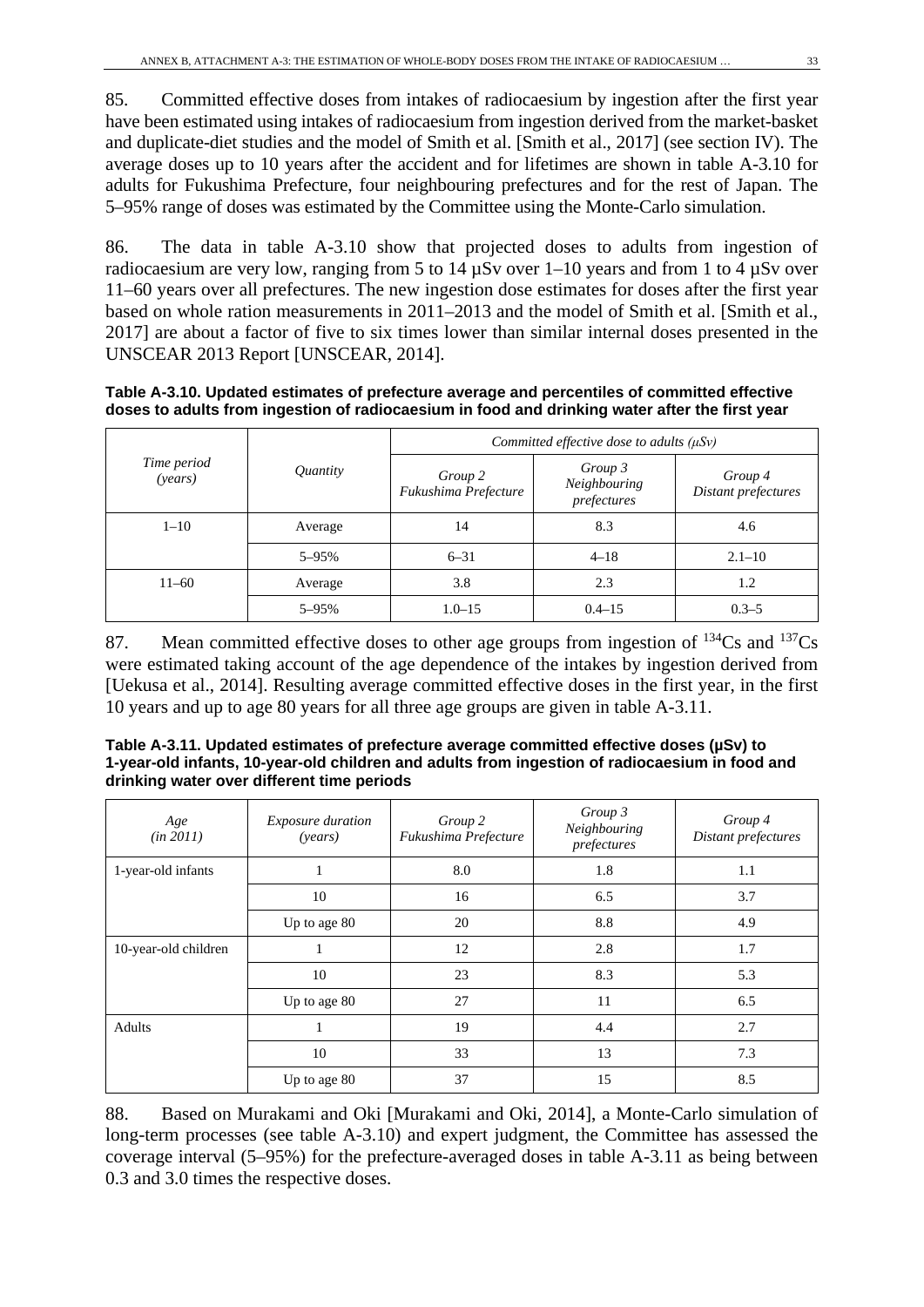# **VI. MICROPARTICLES**

89. Several studies have identified radiocaesium in the environment associated with waterinsoluble "glassy spherules". The fraction of the radiocaesium deposited on to the ground in the form of such microparticles varies from a few per cent at distances of up to 30 km from FDNPS to up to about 80% at large distances (more than 200 km) [Ikehara et al., 2020; Utsunomiya et al., 2019].

90. The solubility of these microparticles in water, sea water and a pulmonary fluid simulator has been studied in several experiments [Okumura et al., 2019; Suetake et al., 2019; Utsunomiya et al., 2019]. Dissolution of microparticles was found to occur much faster in seawater ( $T_{1/2}$  = 1.7 years) than in pure water ( $T_{1/2} = 17$  years excluding decay) [Okumura et al., 2019]. In another series of experiments with larger particles, Suetake et al. [Suetake et al., 2019] showed that the dissolution of microparticles in a pulmonary fluid simulator occurs more rapidly than in pure water or seawater, however, the dissolution time in this case was of the order of a few decades.

91. Due to the low solubility of radiocaesium associated with microparticles, one can assume their slower migration deep into the soil and, accordingly, a slower decrease in dose rate from exposure to deposited material. On the other hand, these particles are not fixed in clay, like caesium cations, and can be transported faster from the soil by precipitation, including into water bodies. The overall effect of these processes on the external exposure of a person has not yet been studied. However, the updated model used in this report to assess external exposures to deposited material has taken account of the observed slower decrease in the dose rate over soils in Japan than observed after the Chernobyl accident in Ukraine [Likhtarev et al., 2002] and the Russian Federation [Golikov et al., 2002] (see attachment A-1); however, it is not apparent what influence microparticles play in this process.

92. With regard to inhalation of radiocaesium from the plume of released radionuclides, the slow dissolution of the microparticles would class them according to type S (slow) biokinetics in the respiratory tract. For this category, dose coefficients [ICRP, 1995] are an order of magnitude higher than for more highly soluble forms (type F). The respiratory tract, in particular the lungs, would be predominantly exposed. It would follow that, in the presence of a significant fraction of microparticles (10% or more) in the mixture of caesium radionuclides inhaled from the plume, these particles could increase the estimated dose from inhalation.

93. In the case of surface contamination of vegetables with caesium-bearing microparticles, the ingestion dose would be lower compared with soluble forms of radiocaesium because of their much lower solubility in the gastro-intestinal tract (i.e., by about an order of magnitude). In addition, the reduced solubility of the microparticles would reduce the uptake of radiocaesium from soil into the food chain.

94. The effect of such microparticles on estimated doses is therefore complex, resulting in higher doses from one exposure pathway and lower doses from another, than as assumed in the models used in this report. While the presence and behaviour of radiocaesium in the environment in the form of microparticles is worthy of further scientific investigation, the Committee judges that it will have no material impact on the overall levels of dose to the public estimated in its update of its UNSCEAR 2013 Report [UNSCEAR, 2014].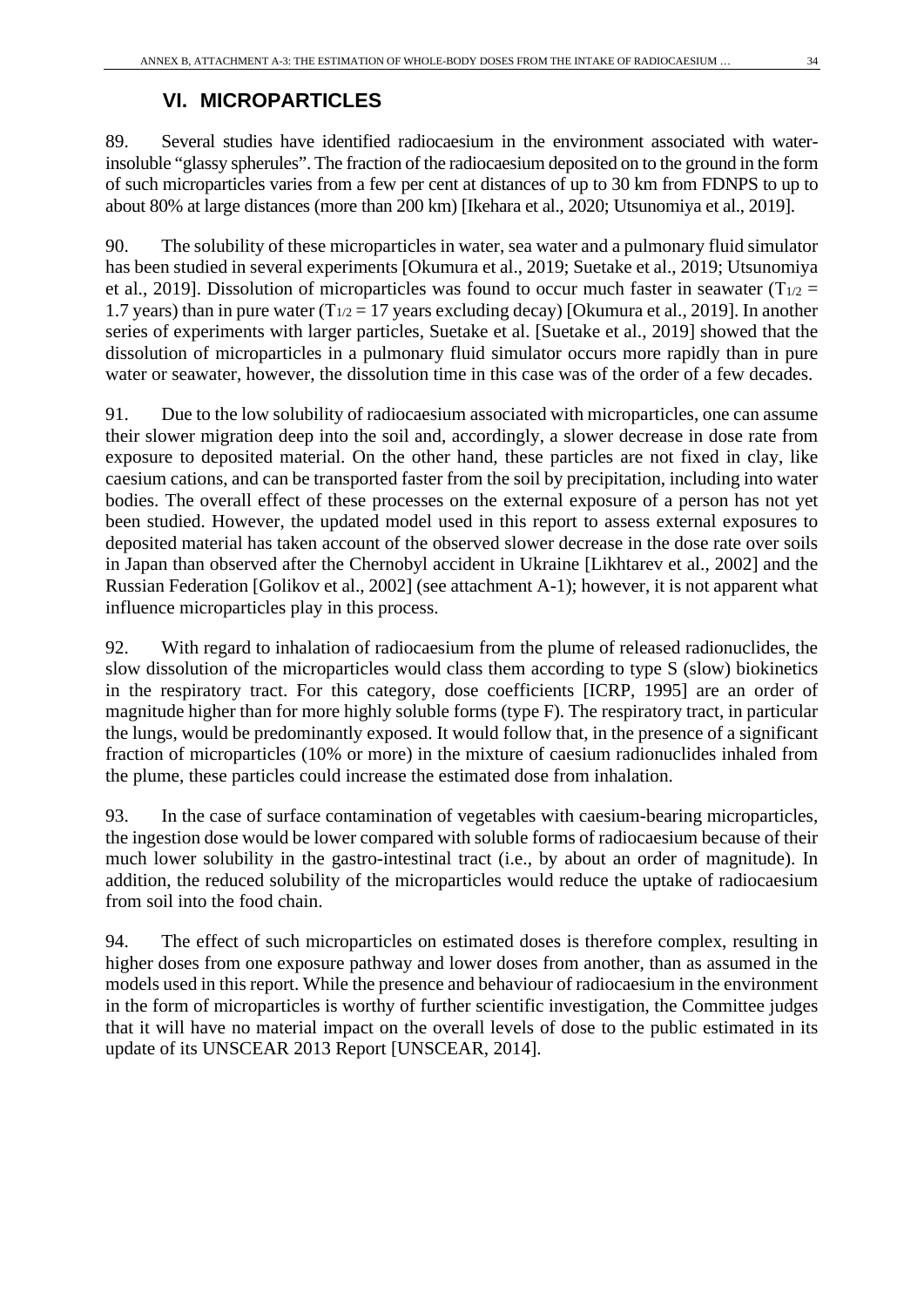### **REFERENCES**

- Brown, J. and J.R. Simmonds. FARMLAND a dynamic model for the transfer of radionuclides through terrestrial foodchains. NRPB-R273. National Radiological Protection Board, Chilton, 1995.
- Ebihara, M., Y. Oura, N. Shirai et al. A new approach for reconstructing the (131)I-spreading due to the 2011 Fukushima nuclear accident by means of measuring (129)I in airborne particulate matter. J Environ Radioact 208-209: 106000 (2019).
- Golikov, V.Y., M.I. Balonov and P. Jacob. External exposure of the population living in areas of Russia contaminated due to the Chernobyl accident. Radiat Environ Biophys 41(3): 185-193 (2002).
- Harada, K.H., Y. Fujii, A. Adachi et al. Dietary intake of radiocesium in adult residents in Fukushima prefecture and neighboring regions after the Fukushima nuclear power plant accident: 24-h food-duplicate survey in December 2011. Environ Sci Technol 47(6): 2520-2526 (2013).
- Harada, K.H., T. Niisoe, M. Imanaka et al. Radiation dose rates now and in the future for residents neighboring restricted areas of the Fukushima Daiichi Nuclear Power Plant. Proc Natl Acad Sci U S A 111(10): E914-923 (2014).
- Hayano, R.S., M. Tsubokura, M. Miyazaki et al. Internal radiocesium contamination of adults and children in Fukushima 7 to 20 months after the Fukushima NPP accident as measured by extensive whole-body-counter surveys. Proc Jpn Acad Ser B Phys Biol Sci 89(4): 157- 163 (2013).
- Hayano, R.S., Y.N. Watanabe, S. Nomura et al. Whole-body counter survey results 4 months after the Fukushima Dai-ichi NPP accident in Minamisoma City, Fukushima. J Radiol Prot 34(4): 787-799 (2014).
- Hirakawa, S., N. Yoshizawa, K. Murakami et al. Surveys of food intake just after the nuclear accident at the Fukushima Daiichi Nuclear Power Station. Shokuhin Eiseigaku Zasshi 58(1): 36-42 (2017).
- ICRP. Age-dependent doses to members of the public from intake of radionuclides: Part 2. Ingestion dose coefficients. ICRP Publication 67. Annals of the ICRP 23. International Commission on Radiological Protection, Pergamon Press, Oxford, 1993.
- ICRP. Age-dependent doses to members of the public from intake of radionuclides: Part 4. Inhalation dose coefficients. ICRP Publication 71. Annals of the ICRP 25. International Commission on Radiological Protection, Pergamon Press, Oxford, 1995.
- Ikehara, R., K. Morooka, M. Suetake et al. Abundance and distribution of radioactive cesiumrich microparticles released from the Fukushima Daiichi Nuclear Power Plant into the environment. Chemosphere 241: 125019 (2020).
- Kim, E., O. Kurihara, N. Kunishima et al. Early intake of radiocesium by residents living near the TEPCO Fukushima Dai-Ichi Nuclear Power Plant after the accident. Part 1: Internal doses based on whole-body measurements by NIRS. Health Phys 111(5): 451-464 (2016).
- Koizumi, A., K.H. Harada, T. Niisoe et al. Preliminary assessment of ecological exposure of adult residents in Fukushima Prefecture to radioactive cesium through ingestion and inhalation. Environ Health Prev Med 17(4): 292-298 (2012).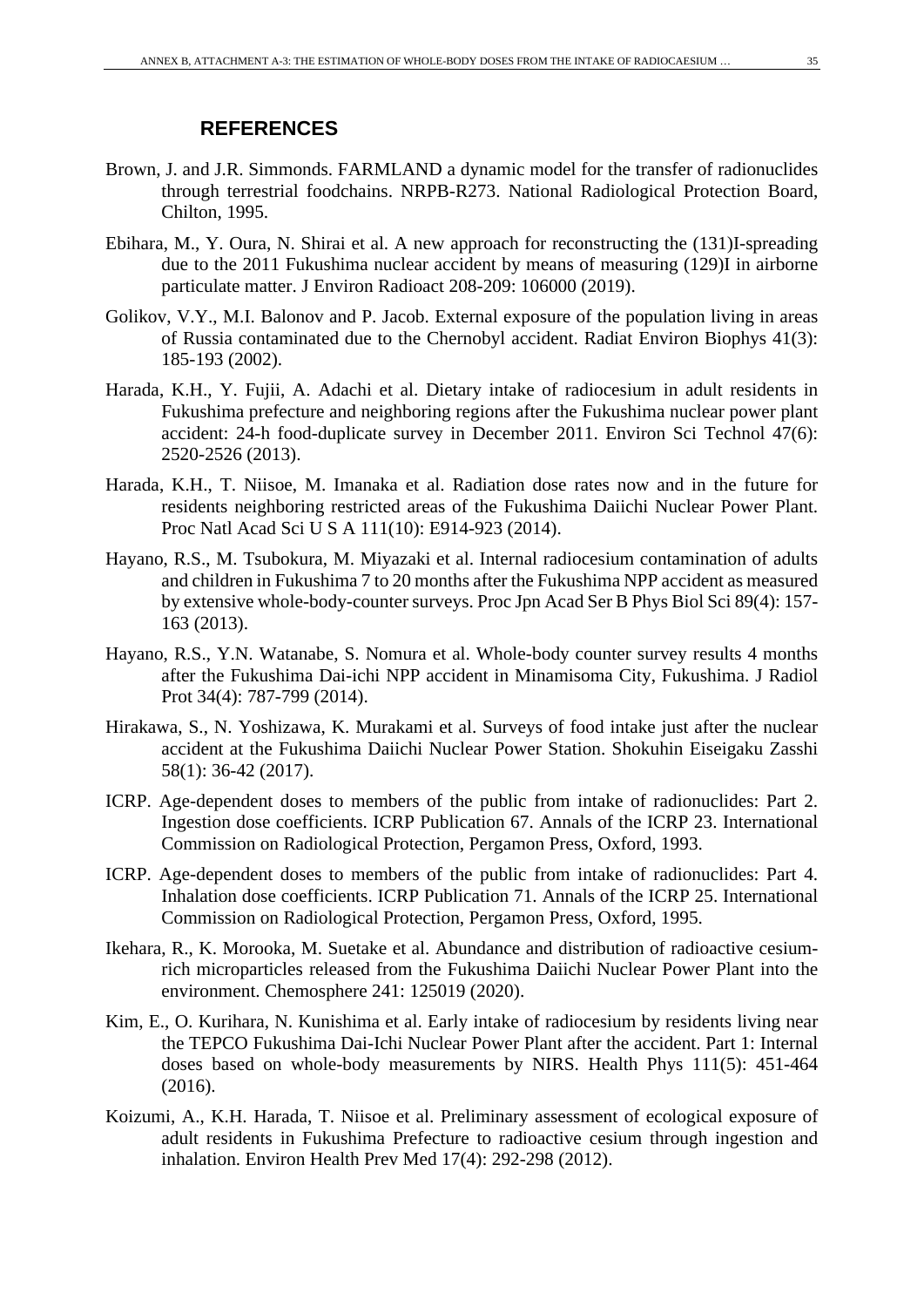- Likhtarev, I.A., L.N. Kovgan, P. Jacob et al. Chernobyl accident: retrospective and prospective estimates of external dose of the population of Ukraine. Health Phys 82(3): 290-303 (2002).
- Matsuda, N., A. Kumagai, A. Ohtsuru et al. Assessment of internal exposure doses in Fukushima by a whole body counter within one month after the nuclear power plant accident. Radiat Res 179(6): 663-668 (2013).
- Minamisoma. Results of internal exposure examination. [Internet] Available from (https://www.city.minamisoma.lg.jp/portal/health/hoshasen\_hibaku/3/4/index.html) on 01 October 2020. (Japanese).
- Momose, T., C. Takada, T. Nakagawa et al. Whole-body counting of Fukushima residents after the TEPCO Fukushima Daiichi nuclear power station accident. pp.67-82 in: The 1st NIRS Symposium on Reconstruction of Early Internal Dose in the TEPCO Fukushima Daiichi Nuclear Power Station Accident (O. Kurihara et al., eds.). National Institute of Radiological Sciences, Chiba, 2012.
- Morita, N., M. Miura, M. Yoshida et al. Spatiotemporal characteristics of internal radiation exposure in evacuees and first responders after the radiological accident in Fukushima. Radiat Res 180(3): 299-306 (2013).
- Murakami, M. and T. Oki. Estimated dietary intake of radionuclides and health risks for the citizens of Fukushima City, Tokyo, and Osaka after the 2011 nuclear accident. PLoS One 9(11): e112791 (2014).
- Okumura, T., N. Yamaguchi, T. Dohi et al. Dissolution behaviour of radiocaesium-bearing microparticles released from the Fukushima nuclear plant. Sci Rep 9(1): 3520 (2019).
- Oura, Y., M. Ebihara, H. Tsuruta et al. A database of hourly atmospheric concentrations of radiocesium (134Cs and 137Cs) in suspended particulate matter collected in March 2011 at 99 air pollution monitoring stations in eastern Japan. J Nucl Radiochem Sci 15(2): 1-12 (2015).
- Sato, O., S. Nonaka and J.I. Tada. Intake of radioactive materials as assessed by the duplicate diet method in Fukushima. J Radiol Prot 33(4): 823-838 (2013).
- Smith, J.T., K. Tagami and S. Uchida. Time trends in radiocaesium in the Japanese diet following nuclear weapons testing and Chernobyl: Implications for long term contamination post-Fukushima. Sci Total Environ 601-602: 1466-1475 (2017).
- Suetake, M., Y. Nakano, G. Furuki et al. Dissolution of radioactive, cesium-rich microparticles released from the Fukushima Daiichi Nuclear Power Plant in simulated lung fluid, purewater, and seawater. Chemosphere 233: 633-644 (2019).
- Sugimoto, A., S. Gilmour, M. Tsubokura et al. Assessment of the risk of medium-term internal contamination in Minamisoma City, Fukushima, Japan, after the Fukushima Dai-ichi nuclear accident. Environ Health Perspect 122(6): 587-593 (2014).
- Tsubokura, M., S. Gilmour, K. Takahashi et al. Internal radiation exposure after the Fukushima nuclear power plant disaster. JAMA 308(7): 669-670 (2012).
- Tsubokura, M., S. Kato, S. Nomura et al. Reduction of high levels of internal radiocontamination by dietary intervention in residents of areas affected by the Fukushima Daiichi Nuclear Plant Disaster: a case series. PLOS ONE 9(6): e100302 (2014).
- Tsuruta, H., Y. Oura, M. Ebihara et al. First retrieval of hourly atmospheric radionuclides just after the Fukushima accident by analyzing filter-tapes of operational air pollution monitoring stations. Sci Rep 4: 6717 (2014).